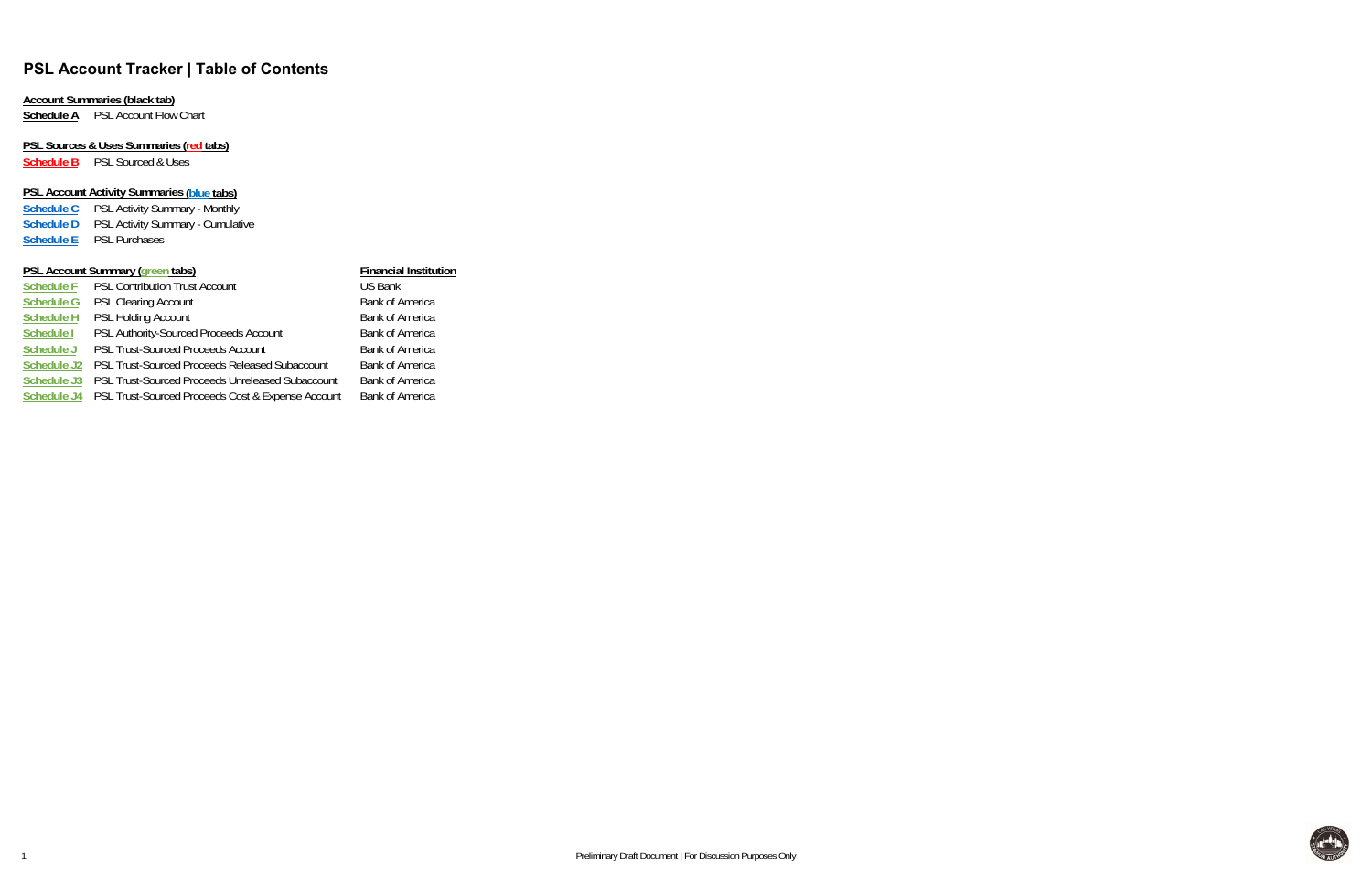

| <b>Bank</b>            | <b>Account Name</b>                           | <b>Description</b>                  | <b>Account No.</b> |
|------------------------|-----------------------------------------------|-------------------------------------|--------------------|
| <b>US Bank</b>         | <b>Authority Contribution Trust Account</b>   | Las Vegas Stadium Project Trust     | XXXXXX000          |
| <b>US Bank</b>         | <b>Authority Tax Proceeds Subaccount</b>      | Las Vegas Stadium Project Trust     | XXXXXX001          |
| <b>US Bank</b>         | <b>Authority Bond Proceeds Subaccount</b>     | Las Vegas Stadium Project Trust     | XXXXXX002          |
| <b>US Bank</b>         | <b>StadCo Contribution Trust Account</b>      | Las Vegas Stadium Project Trust     | XXXXXX003          |
| <b>US Bank</b>         | <b>StadCo Credit Facility Subaccount</b>      | Las Vegas Stadium Project Trust     | XXXXXX004          |
| <b>US Bank</b>         | <b>NFL G-4 Facility Subaccount</b>            | Las Vegas Stadium Project Trust     | XXXXXX005          |
| <b>US Bank</b>         | StadCo Cost Overrun Subaccount                | Las Vegas Stadium Project Trust     | XXXXXX006          |
| <b>US Bank</b>         | <b>PSL Contribution Trust Account</b>         | Las Vegas Stadium Project Trust     | XXXXXX007          |
| <b>Bank of America</b> | <b>Stadium Authority PSL Clearing Account</b> | <b>PSL Revenue Clearing Account</b> | XXXXXXXX5854       |
| <b>Bank of America</b> | <b>Authority PSL-Sourced Proceeds Account</b> | <b>PSL Trust</b>                    | <b>XXXX42.1</b>    |
| <b>Bank of America</b> | <b>Holding Account</b>                        | <b>PSL Trust</b>                    | XXXX40.12          |
| <b>Bank of America</b> | <b>Trust PSL-Sourced Proceeds Account</b>     | <b>PSL Trust</b>                    | XXXX40.14          |
| <b>Bank of America</b> | <b>Released Subaccount</b>                    | <b>PSL Trust</b>                    | XXXX40.15          |
| <b>Bank of America</b> | <b>Unreleased Subaccount</b>                  | <b>PSL Trust</b>                    | XXXX40.16          |
| <b>Bank of America</b> | <b>PSL Cost and Expense Subaccount</b>        | <b>PSL Trust</b>                    | XXXX40.17          |

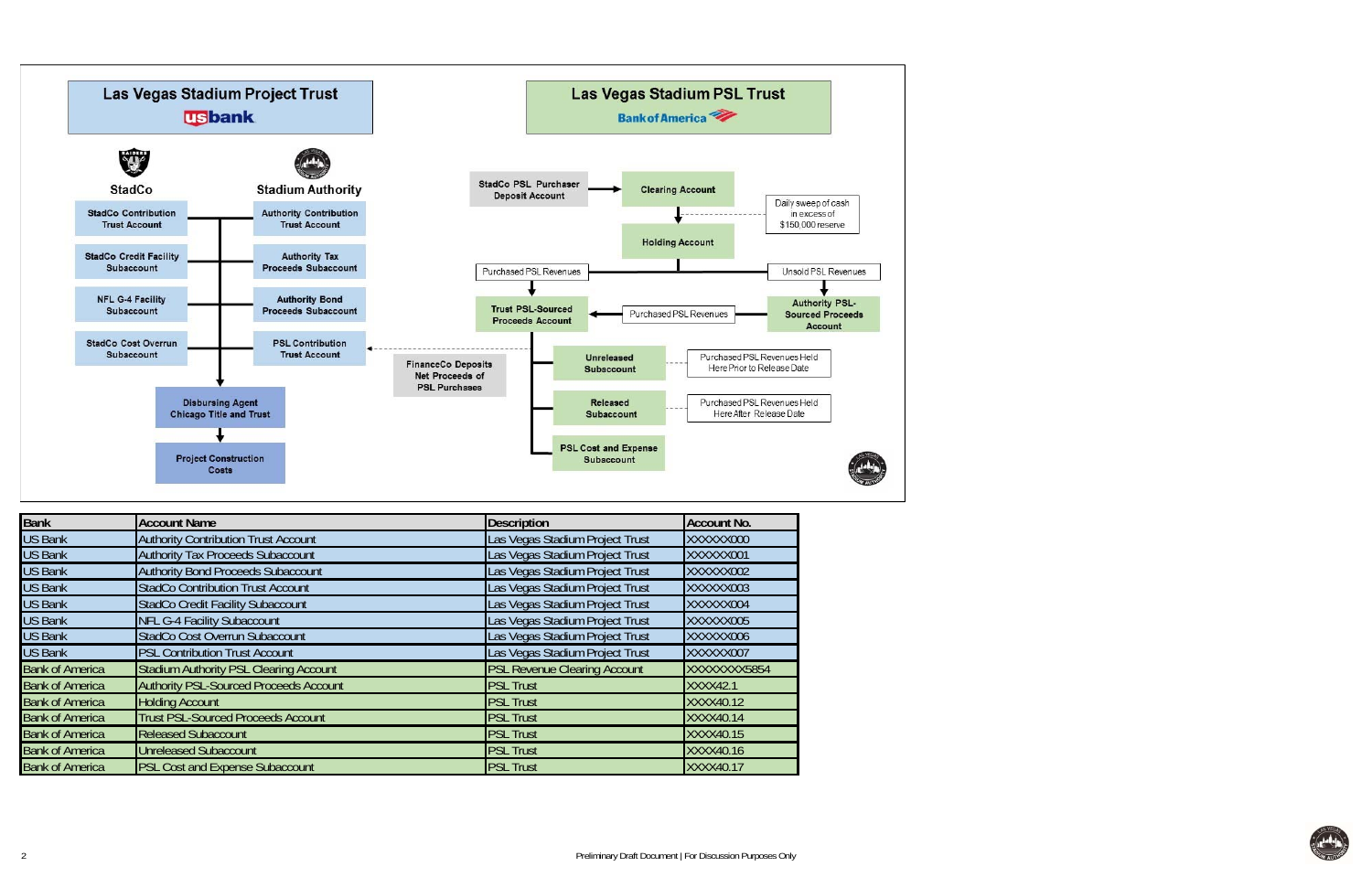# **PSL Revenue Sources & Uses**

|                                                       | <b>Detailed Schedule</b> |                          |                          |                          |                  |                |                     |                |                |               |
|-------------------------------------------------------|--------------------------|--------------------------|--------------------------|--------------------------|------------------|----------------|---------------------|----------------|----------------|---------------|
| Sources                                               | Reference                | April 2018               | May 2018                 | June 2018                | <b>July 2018</b> | August 2018    | September 2018      | October 2018   | November 2018  | December 2018 |
| <b>Clearing Account Monthly Deposits</b>              | <b>Schedule G</b>        |                          | 54,327,584 \$            | 1,566,169                | 11,628,969 \$    | 16,731,782     | 17,863,348 \$       | 14,685,817 \$  | 14,869,133 \$  | 23,327,772    |
| PSL Trust Account Earned Interest                     |                          | $\overline{\phantom{a}}$ |                          |                          |                  |                |                     | 78,675 \$      | 99,644 \$      | 89,315        |
| <b>Total Sources</b>                                  |                          | $\sim$                   | 54,327,584<br>- \$       | 1,566,169                | 11,628,969       | 16,731,782 \$  | 17,863,348 \$       | 14,764,492 \$  | 14,968,777 \$  | 23,417,087    |
| <b>Uses</b>                                           |                          | April 2018               | May 2018                 | <b>June 2018</b>         | <b>July 2018</b> | August 2018    | September 2018      | October 2018   | November 2018  | December 2018 |
| PSL Trust Account (monthly balances)                  |                          |                          |                          |                          |                  |                |                     |                |                |               |
| <b>Holding Account</b>                                | <b>Schedule H</b>        |                          | $\overline{\phantom{a}}$ | 55,743,753 \$            | $67,372,722$ \$  | 84,104,503 \$  | 101,814,817 \$      | 7,365,700 \$   | $6,012,322$ \$ | 28,498,427    |
| Authority PSL-Sourced Proceeds Account                | <b>Schedule I</b>        |                          | $\sim$                   | $\overline{\phantom{a}}$ |                  | $\overline{a}$ |                     | 52,316,866 \$  | 39,237,584 \$  | 39,237,584    |
| <b>Trust PSL-Sourced Proceeds Account</b>             | Schedule.                | $\sim$                   | $\sim$                   | $\sim$                   | $\sim$           | $\overline{a}$ |                     |                |                |               |
| <b>Released Subaccount</b>                            | <b>Schedule J2</b>       | $\sim$                   |                          | $\sim$                   | $\sim$           | $\sim$         | $\sim$              |                |                |               |
| <b>Unreleased Subaccount</b>                          | Schedule J3              |                          | $\overline{\phantom{a}}$ | $\sim$                   |                  |                |                     | 56,679,245 \$  | 85,553,104 \$  | 85,624,194    |
| PSL Cost and Expense Subaccount                       | <b>Schedule J4</b>       | $\overline{\phantom{a}}$ | $\sim$                   | $\sim$                   |                  | $\sim$         |                     |                |                |               |
| PSL Trust Account Subtotal                            |                          |                          |                          | 55,743,753               | 67,372,722       | 84,104,503     | 101,814,817<br>- \$ | 116,361,811    | 130,803,010 \$ | 153,360,204   |
| PSL transfers to Financing Trust (various accounts)   |                          |                          | $\overline{\phantom{a}}$ | $\sim$                   |                  |                |                     |                |                |               |
| Balance (reserve, processing costs and unswept funds) |                          | $\sim$                   | 54,327,584 \$            | 150,000 \$               | 150,000 \$       | 150,000 \$     | $303,034$ \$        | 520,532 \$     | $1,048,111$ \$ | 1,908,004     |
| <b>Total Uses</b>                                     |                          |                          | 54,327,584<br>$\sqrt{3}$ | 55,893,753<br>ъ          | $67,522,722$ \$  | 84,254,503 \$  | 102,117,852 \$      | 116,882,343 \$ | 131,851,120 \$ | 155,268,208   |

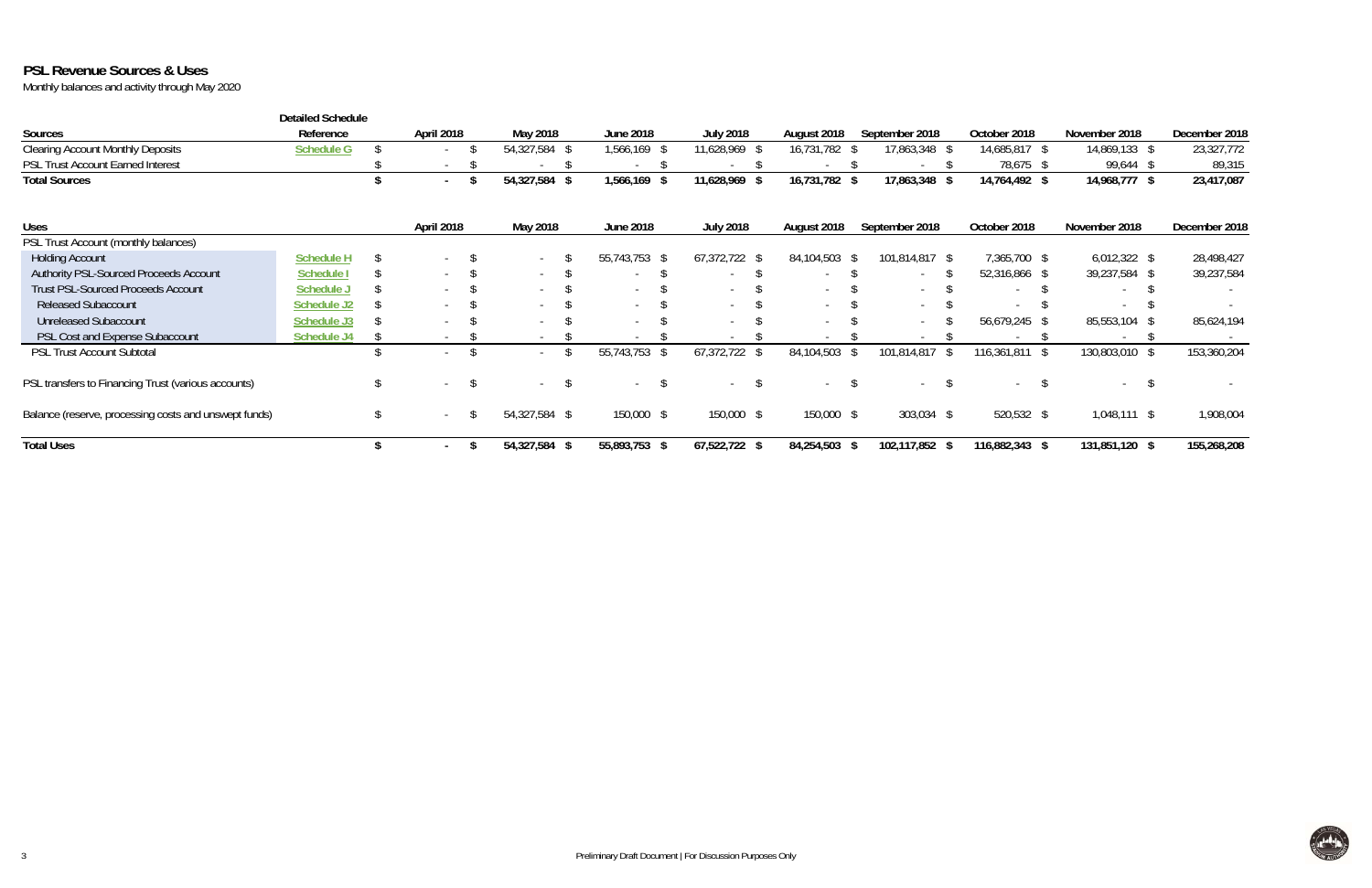# **PSL Revenue Sources & Uses**

| Sources                                                  | January 2019   | February 2019       | <b>March 2019</b> | April 2019     | May 2019       | <b>June 2019</b> | <b>July 2019</b> | August 2019    | September 2019           | October 2019 |
|----------------------------------------------------------|----------------|---------------------|-------------------|----------------|----------------|------------------|------------------|----------------|--------------------------|--------------|
| <b>Clearing Account Monthly Deposits</b>                 | 13,037,989 \$  | 27,043,478 \$       | 49,542,352 \$     | 7,768,491 \$   | 7,882,009      | 8,296,016        | 12,670,710 \$    | 16,867,019     | $6,535,838$ \$           | 9,449,556    |
| <b>PSL Trust Account Earned Interest</b>                 | 130,650 \$     | 157,924 \$          | 179,545 \$        | 287,081 \$     | 294,985        | 258,962          | 9,729            | 12,309         | 34,209                   | 13,366       |
| <b>Total Sources</b>                                     | 13,168,639 \$  | 27,201,402 \$       | 49,721,897 \$     | 8,055,572 \$   | 8,176,994 \$   | 8,554,978 \$     | 12,680,439       | 16,879,327     | 6,570,047                | 9,462,921    |
| <b>Uses</b>                                              | January 2019   | February 2019       | March 2019        | April 2019     | May 2019       | June 2019        | <b>July 2019</b> | August 2019    | September 2019           | October 2019 |
| PSL Trust Account (monthly balances)                     |                |                     |                   |                |                |                  |                  |                |                          |              |
| <b>Holding Account</b>                                   | 24,034,440 \$  | 26,433,430 \$       | 60,850,246 \$     | 48,083,098 \$  | $3,455,202$ \$ | 11,441,350 \$    | 16,113,654 \$    | 22,050,664     | 8,743,658 \$             | 12,080,550   |
| Authority PSL-Sourced Proceeds Account                   | 21,739,324 \$  | 19,856,397 \$       | $\sim$            | 20,358,472 \$  | 7,029,670 \$   | 7,029,670 \$     | $\sim$           | $\sim$         | $\sim$                   |              |
| <b>Trust PSL-Sourced Proceeds Account</b>                |                | $\sim$              | $\sim$            |                | 1,000          | $1,548$ \$       | 2 <sup>5</sup>   | 2 <sup>5</sup> | 2 <sup>5</sup>           |              |
| <b>Released Subaccount</b>                               |                |                     |                   |                | $\sim$         |                  | $\sim$           | $\sim$         | 1,327                    | 1,328        |
| <b>Unreleased Subaccount</b>                             | 121,282,840 \$ | 146,873,234         | 180,715,482 \$    | 180,605,522 \$ |                | 217,808          | 251              | 287            | 287                      | 287          |
| PSL Cost and Expense Subaccount                          |                |                     |                   |                |                |                  |                  |                | $\overline{\phantom{a}}$ |              |
| <b>PSL Trust Account Subtotal</b>                        | 167,056,604 \$ | 193,163,061<br>- \$ | 241,565,728 \$    | 249,047,091 \$ | 10,485,872     | 18,690,376       | 16,113,907       | 22,050,953     | 8,745,274 \$             | 12,082,168   |
| PSL transfers to Financing Trust (various accounts)      | $\sim$         | $\sim$ $-$          | $\sim$ $-$        | $\sim$         | 246,580,321 \$ | $\sim$           | 14,954,611 \$    | 10,762,421 \$  | 19,708,545 \$            | 5,841,228    |
| Balance (reserve, processing costs and unswept funds) \$ | 1,380,243 \$   | $2,475,188$ \$      | $3,794,417$ \$    | 4,368,626 \$   | 4,526,519 \$   | 4,876,993 \$     | 5,179,290 \$     | $5,359,150$ \$ | $5,526,331$ \$           | 5,811,131    |
| <b>Total Uses</b>                                        | 168,436,846 \$ | 195,638,248 \$      | 245,360,145 \$    | 253,415,718 \$ | 261,592,711 \$ | 23,567,369       | 36,247,807       | 38,172,524     | 33,980,150 \$            | 23,734,526   |

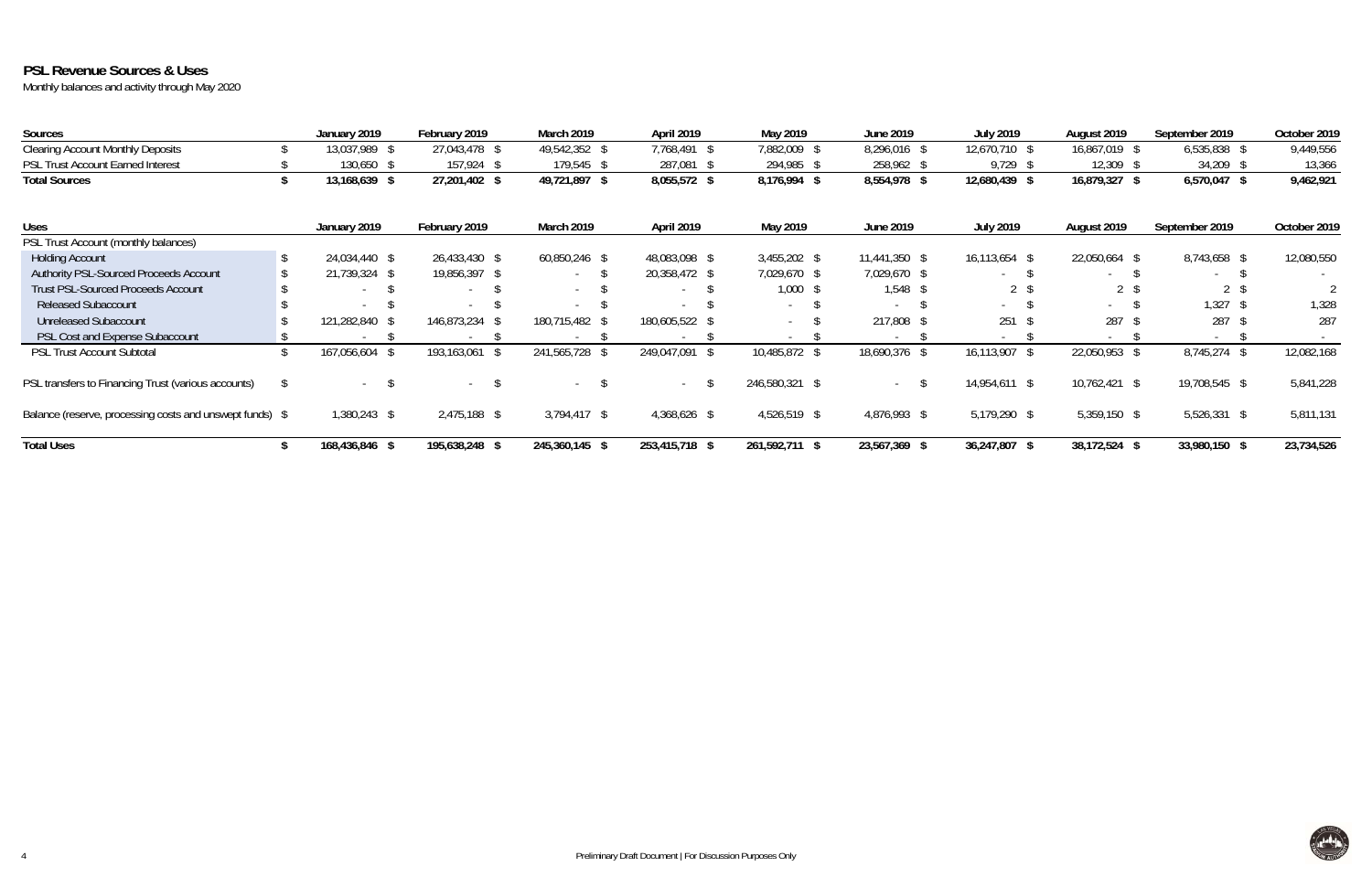# **PSL Revenue Sources & Uses**

| <b>Sources</b>                                           | November 2019  | December 2019  | January 2020             | February 2020 | March 2020               | April 2020               |      | May 2020    |    | Total        |
|----------------------------------------------------------|----------------|----------------|--------------------------|---------------|--------------------------|--------------------------|------|-------------|----|--------------|
| <b>Clearing Account Monthly Deposits</b>                 | 12,649,946 \$  | 8,040,316 \$   | $6,801,115$ \$           | 28,608,784 \$ | 78,368,904 \$            | 667,741 \$               |      | 508,305     |    | 449,739,143  |
| <b>PSL Trust Account Earned Interest</b>                 | $9,372$ \$     | 13,705 \$      | $16,392$ \$              | $9,204$ \$    | 18,951 \$                | $26,303$ \$              |      | 282         |    | 1,740,604    |
| <b>Total Sources</b>                                     | 12,659,318 \$  | 8,054,022 \$   | 6,817,508 \$             | 28,617,989 \$ | 78,387,855 \$            | 694,044                  | -\$  | 508,588     |    | 451,479,747  |
| <b>Uses</b>                                              | November 2019  | December 2019  | January 2020             | February 2020 | March 2020               | April 2020               |      | May 2020    |    | <b>Total</b> |
| PSL Trust Account (monthly balances)                     |                |                |                          |               |                          |                          |      |             |    |              |
| <b>Holding Account</b>                                   | 17,269,957 \$  | 25,238,335 \$  | 15,063,362 \$            | 42,555,420 \$ | 95,718,805 \$            | 1,552,552 \$             |      | 2,310,749   |    | 2,310,749    |
| Authority PSL-Sourced Proceeds Account                   | $\sim$         | $\sim$         | $\overline{\phantom{a}}$ |               | $\sim$                   | $\sim$                   |      |             |    |              |
| <b>Trust PSL-Sourced Proceeds Account</b>                |                |                | 2 <sup>5</sup>           |               |                          | 2 <sup>5</sup>           |      |             |    |              |
| <b>Released Subaccount</b>                               | $,330$ \$      | $1,331$ \$     | $1,331$ \$               | $1,332$ \$    | 1,333                    | $\overline{0}$           |      |             |    |              |
| <b>Unreleased Subaccount</b>                             | 288 \$         | 288            | 288 \$                   | 289           | 289                      | 289                      | - \$ | 289         |    | 289          |
| PSL Cost and Expense Subaccount                          |                | $\sim$         | $\overline{\phantom{a}}$ |               | $\overline{\phantom{a}}$ | $\overline{\phantom{a}}$ |      |             |    |              |
| <b>PSL Trust Account Subtotal</b>                        | 17,271,577 \$  | 25,239,955 \$  | 15,064,984<br>- \$       | 42,557,043 \$ | 95,720,429               | 1,552,844                | -\$  | 2,311,041   |    | 2,311,041    |
| PSL transfers to Financing Trust (various accounts)      | 7,140,536 \$   | $\sim$         | 16,838,746 \$            | $\sim$        | 16,838,746 \$            | $\sim$                   | -S   | 23,870,932  | \$ | 362,536,085  |
| Balance (reserve, processing costs and unswept funds) \$ | $6,140,504$ \$ | $6,226,147$ \$ | $6,379,880$ \$           | 7,505,810 \$  | 15,891,534 \$            | 110,753,163 \$           |      | 86,632,622  | -S | 86,632,622   |
| <b>Total Uses</b>                                        | 30,552,616 \$  | 31,466,102 \$  | 38,283,610 \$            | 50,062,853 \$ | 128,450,708 \$           | 112,306,007 \$           |      | 112,814,595 |    | 451,479,747  |

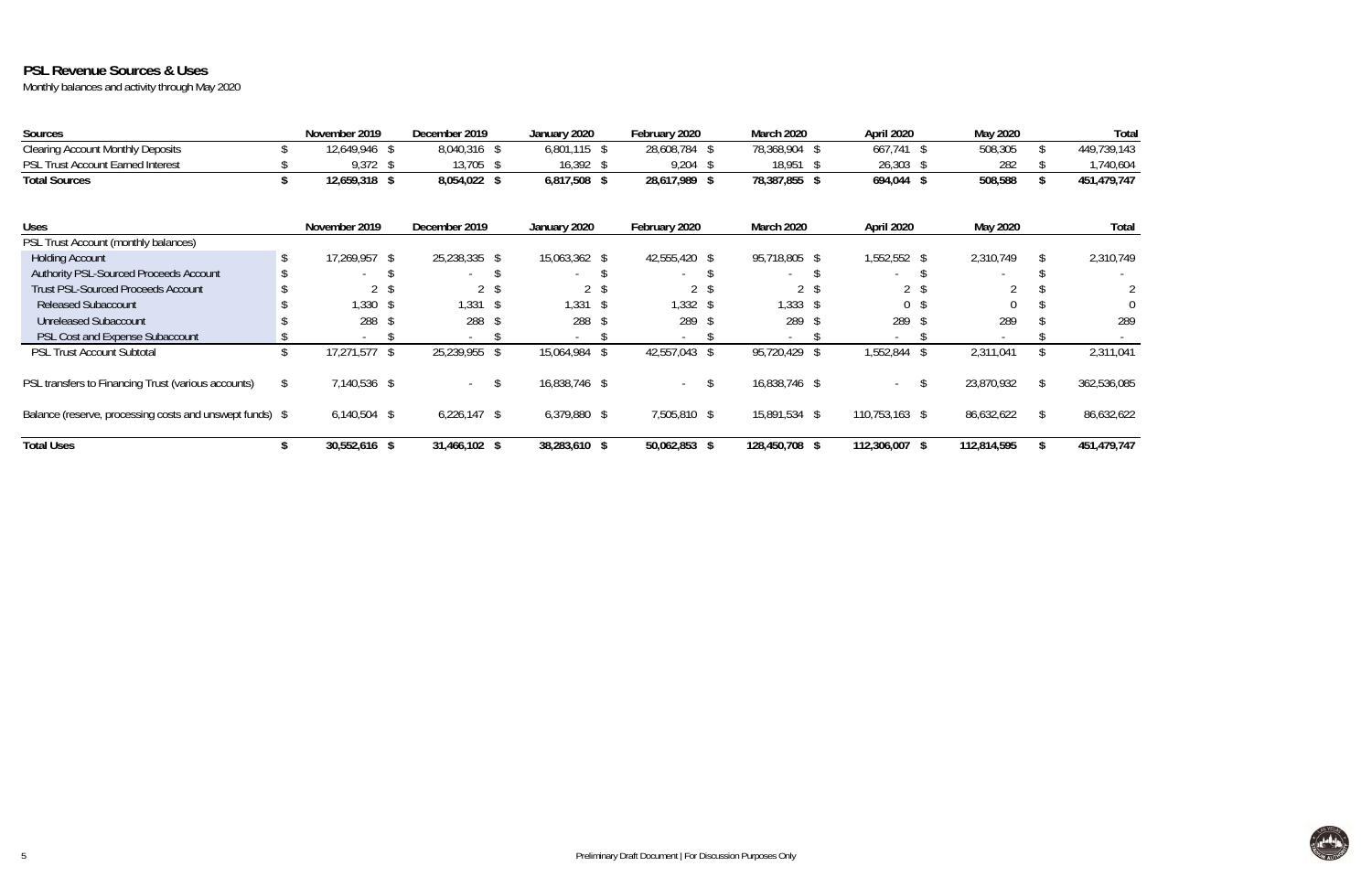## **PSL Revenue Summary - Monthly**

| <b>PSL Revenue Collections (BofA)</b>             | <b>Cumulative Totals</b>                   | April 2018     | May 2018                 | <b>June 2018</b>         | <b>July 2018</b>                 | August 2018                      | September 2018          | October 2018         | November 2018        | December 2018              | January 2019        | February 2019                    | March 2019                      | April 2019          | May 2019                 |
|---------------------------------------------------|--------------------------------------------|----------------|--------------------------|--------------------------|----------------------------------|----------------------------------|-------------------------|----------------------|----------------------|----------------------------|---------------------|----------------------------------|---------------------------------|---------------------|--------------------------|
| <b>Total Clearing Account Deposits</b>            | 449,739,143 \$                             | - \$           | 54,327,584 \$            | 1,566,169 \$             | 11,628,969 \$                    | 16,731,782 \$                    | 17,863,348 \$           | 14,685,817 \$        | 14,869,133 \$        | 23,327,772 \$              | 13,037,989 \$       | 27,043,478 \$                    | 49,542,352 \$                   | 7,768,491 \$        | 7,882,009                |
| <b>Total Distributions To Holding Account</b>     | 441,738,698 \$                             | $-5$           | $-$ \$                   | 55,743,753 \$            | 11,628,969 \$                    | 16,731,782 \$                    | 17,710,314 \$           | 14,468,319 \$        | 14,341,554 \$        | 22,467,879 \$              | 13,565,750 \$       | 25,948,533 \$                    | 48,854,976 \$                   | 7,515,405 \$        | 7,724,117                |
| Difference                                        | $(8,000,445)$ \$<br>-S                     | $-5$           | $(54, 327, 584)$ \$      | 54,177,584 \$            | $-5$                             | $-$ \$                           | $(153, 034)$ \$         | $(217, 498)$ \$      | $(527, 579)$ \$      | $(859, 893)$ \$            | 527,761 \$          | $(1,094,945)$ \$                 | $(687, 376)$ \$                 | $(253,087)$ \$      | (157, 892)               |
| PSL Trust Account Activity (BofA)                 | <b>Cumulative Totals</b>                   | April 2018     | May 2018                 | <b>June 2018</b>         | <b>July 2018</b>                 | August 2018                      | September 2018          | October 2018         | November 2018        | December 2018              | January 2019        | February 2019                    | March 2019                      | April 2019          | May 2019                 |
| <b>Holding Account</b>                            |                                            |                |                          |                          |                                  |                                  |                         |                      |                      |                            |                     |                                  |                                 |                     |                          |
| Contributions                                     | 441,738,698 \$                             | $-5$           |                          | 55,743,753 \$            | 11,628,969                       | 16,731,782 \$                    | 17,710,314              | 14,468,319 \$        | 14,341,554 \$        | 22,467,879 \$              | 13,565,750 \$       | 25,948,533 \$                    | 48,854,976 \$                   | 7,515,405 \$        | 7,724,117                |
| <b>Distributions</b>                              | $(440, 038, 169)$ \$                       | $-5$           |                          | $-$ \$                   | $\sim$                           | $^{\circ}$<br>$\sim 10^{-11}$    | S.<br>$\sim$ 100 $\pm$  | $(108,996,111)$ \$   | $(15,774,351)$ \$    | $-5$                       | $(18,051,309)$ \$   | $(23, 595, 328)$ \$              | $(14,453,936)$ \$               | $(20, 358, 472)$ \$ | (52, 424, 056)           |
| Interest and Other Income                         | $610,220$ \$                               | $-5$           |                          | $-5$                     |                                  | - \$<br>$\sim$ $-$               |                         | 78,675 \$            | 79,419 \$            | 18,226 \$                  | $21,573$ \$         | 45,785 \$                        | 15,776 \$                       | 75,919 \$           | 72,043                   |
| Balance                                           | 2,310,749 \$                               | $-5$           |                          | 55,743,753 \$            | 11,628,969<br><b>S</b>           | 16,731,782 \$                    | 17,710,314 \$           | $(94, 449, 118)$ \$  |                      |                            |                     | 2,398,990 \$                     | 34,416,816 \$                   |                     |                          |
|                                                   |                                            |                |                          |                          |                                  |                                  |                         |                      | $(1,353,378)$ \$     | 22,486,105 \$              | $(4,463,987)$ \$    |                                  |                                 | $(12,767,148)$ \$   | (44,627,896)             |
| <b>Authority PSL-Sourced Proceeds Account</b>     |                                            |                |                          |                          |                                  |                                  |                         |                      |                      |                            |                     |                                  |                                 |                     |                          |
| Contributions                                     | 385,183,554 \$                             | $-5$           |                          |                          |                                  |                                  |                         | 77,890,507           | 15,774,351 \$        | $\mathbb{S}$<br>$\sim$     | 18,051,309 \$       | 19,856,397 \$                    | $\mathbb{S}$<br>$\sim$          | 20,358,472 \$       | 233,252,519              |
| <b>Distributions</b>                              | $(385, 183, 554)$ \$                       | $-5$           |                          | $-5$                     | <b>S</b>                         | - \$                             | $\sqrt{2}$              | $(25,573,641)$ \$    | $(28,853,633)$ \$    | $-5$                       | $(35,549,569)$ \$   | $(21, 739, 324)$ \$              | $(19,856,397)$ \$               | $\sim 100$          | (246, 581, 321)          |
| Interest and Other Income                         | <sup>S</sup>                               | $-5$           | $-5$                     | $-5$                     | $-5$                             | - \$<br>$\sim$                   | $-5$                    | $-5$                 | $-5$                 | $\mathsf{S}$<br>$\sim 100$ | $-$ \$              | $-5$                             | $-5$                            | $\sim$ \$           |                          |
| Balance                                           | 0 <sup>5</sup>                             | $-5$           | $-5$                     | $-5$                     | $\mathsf{s}$<br>$\sim$ 100 $\mu$ | - \$<br>$\sim$                   | $-5$                    | 52,316,866 \$        | $(13,079,282)$ \$    | $\sim$                     | $(17, 498, 260)$ \$ | $(1,882,928)$ \$                 | $(19,856,397)$ \$               | 20,358,472 \$       | (13, 328, 802)           |
| <b>Trust PSL-Sourced Proceeds Account</b>         |                                            |                |                          |                          |                                  |                                  |                         |                      |                      |                            |                     |                                  |                                 |                     |                          |
| Contributions                                     | 246,581,321 \$                             | $-5$           |                          | $-5$                     | $\mathbb{S}$                     | S                                |                         |                      | - \$                 |                            |                     |                                  | - S                             | $-5$                | 246,581,320.82           |
| <b>Distributions</b>                              | $(246, 581, 869)$ \$                       | $-5$           |                          | $-5$                     | $-5$                             | - \$                             |                         |                      | $^{\circ}$<br>$\sim$ |                            |                     |                                  | - \$                            | $-$ \$              | (246, 580, 320.82)       |
| Interest and Other Income                         | 550 \$                                     | $-5$           | $-$ \$                   | $-5$                     | $-5$                             | \$<br>$\sim$                     | $-5$                    | $-5$                 | $-5$                 | $^{\circ}$<br>$\sim 100$   |                     | - \$<br>$\sim$                   | - \$<br>$\sim$                  | $-5$                |                          |
| Balance                                           | $2 \sqrt{s}$                               | $-5$           |                          | $-5$                     | $-5$                             | $\mathbf{s}$<br><b>Service</b>   | $-5$                    | $-5$                 | $-5$                 | $^{\circ}$<br>$\sim$       | $-5$                | $\sim$ 100 $\mu$                 | - \$<br>$\sim$                  | $-5$                | 1,000                    |
| <b>Released Subaccount</b>                        |                                            |                |                          |                          |                                  |                                  |                         |                      |                      |                            |                     |                                  |                                 |                     |                          |
| Contributions                                     | 193,633,631 \$                             | $-5$           |                          | $-5$                     | $\mathcal{S}$                    |                                  |                         |                      |                      |                            |                     |                                  |                                 | $-5$                | $\sim$                   |
| <b>Distributions</b>                              | $(193, 634, 965)$ \$                       | $-5$           |                          | $-5$                     | $\mathsf{s}$                     | - \$                             | $\sim$ 100 $\pm$        |                      | - \$                 | $^{\circ}$<br>$\sim$       |                     |                                  | - \$                            | $-5$                |                          |
|                                                   |                                            |                |                          |                          |                                  |                                  |                         |                      |                      |                            |                     |                                  |                                 |                     |                          |
| Interest and Other Income                         | $1,334$ \$                                 | $-5$           | $-5$                     | $-5$                     | $-5$                             | $\mathbb{S}$<br>$\sim$ $-$       | $-5$                    | $-5$                 | $-5$                 | $-5$                       |                     | $\mathbf{\hat{s}}$<br>$\sim$     | - \$<br>$\sim$                  | $-5$                | $\sim$ $-$               |
| Balance                                           | 0 <sup>5</sup>                             | $-5$           | $-5$                     | $-$ \$                   | $-5$                             | $\mathbb{S}$                     | $-5$                    | $-$ \$               | $-5$                 | $-5$                       | $-5$                | $\sim$                           | - \$<br>$\sim$                  | $-5$                | $\sim$                   |
| <b>Unreleased Subaccount</b>                      |                                            |                |                          |                          |                                  |                                  |                         |                      |                      |                            |                     |                                  |                                 |                     |                          |
| Contributions                                     | 218,836,938 \$                             | $-5$           |                          | $-5$                     |                                  |                                  |                         | 56,679,245 \$        | 28,853,633 \$        | $\sim$                     | 35,549,569 \$       | 25,478,255 \$                    | 34,310,333 \$                   | $-5$                | 37,965,903               |
| <b>Distributions</b>                              | $(219,965,150)$ \$                         | $-5$           | $-$ \$                   | $-5$                     | $-5$                             | - \$<br>$\sim$                   | $-5$                    | $-S$                 | $-5$                 | $-5$                       | $-5$                | $-$ \$                           | $(631, 854)$ \$                 | $(321, 122)$ \$     | (218, 794, 366)          |
| Interest and Other Income                         | 1,128,501 \$                               | $-5$           |                          | $-5$                     | $-$ \$                           | $\mathcal{S}$<br>$\sim$          | $-5$                    | $-$ \$               | 20,226 \$            | 71,089 \$                  | 109,077 \$          | $112,139$ \$                     | 163,770 \$                      | 211,162 \$          | 222,941                  |
| Balance                                           | 289<br><sup>S</sup>                        | $-5$           |                          | $-5$                     | \$<br>$\sim$ 100 $\pm$           | - \$<br>$\sim$                   | $\mathcal{S}$<br>$\sim$ | 56,679,245 \$        | 28,873,859 \$        | 71,089 \$                  | 35,658,646 \$       | 25,590,394 \$                    | 33,842,248 \$                   | $(109, 961)$ \$     | (180, 605, 522)          |
| PSL Cost and Expense Subaccount                   |                                            |                |                          |                          |                                  |                                  |                         |                      |                      |                            |                     |                                  |                                 |                     |                          |
| Contributions                                     |                                            |                |                          | $-5$                     | $\mathbb{S}$                     | - \$                             |                         |                      | - \$                 | - \$                       |                     |                                  | - \$                            | $-5$                |                          |
| <b>Distributions</b>                              | $\mathbf{s}$<br><b>Contract</b>            | $-5$           | $-$ \$                   | $-5$                     | $-5$                             | $\mathbb{S}$<br>$\sim$ 100 $\mu$ | $-5$                    | $-5$                 | $^{\circ}$<br>$\sim$ | $-5$                       | $-5$                | $\sim$                           | - \$<br>$\sim$                  | $-5$                | $\sim 10^{-1}$           |
| Interest and Other Income                         | $-$ \$                                     | $-5$           | $- S$                    | $-5$                     | $-5$                             | - S<br>$\sim$ $-$                | $-5$                    | $- S$                | $-$ \$               | - \$                       | - \$                | $\sim$ \$                        | - S<br>$\sim$                   | $-5$                | <b>Contract Contract</b> |
| Balance                                           | $\mathsf{s}$                               | $-5$           | $-$ \$                   | $-5$                     | $-5$                             | $\mathsf{s}$<br>$\sim 10^{-11}$  | $-5$                    | $-5$                 | $-5$                 | $-5$                       | $-5$                | $\mathsf{s}$<br>$\sim$ 100 $\pm$ | $^{\circ}$<br>$\sim 10^{-11}$   | $-5$                |                          |
| <b>Transfers to Financing Trust</b>               |                                            |                |                          |                          |                                  |                                  |                         |                      |                      |                            |                     |                                  |                                 |                     |                          |
|                                                   |                                            |                |                          |                          |                                  |                                  |                         |                      |                      |                            |                     |                                  |                                 |                     |                          |
| From Trust PSL-Sourced Proceeds Account           | $(246,580,321)$ \$                         | $-5$           |                          |                          |                                  | - \$<br>$\sim$ $-$               | $-5$                    | $-$ \$               | $-5$                 | $\sim$ \$<br>$\sim 100$    |                     |                                  | - \$<br>$\sim$                  | $-$ \$              | (246,580,321)            |
| From Released Subaccount                          | $(193, 634, 965)$ \$<br>$\mathbf{\hat{S}}$ | $-5$           | $-$ \$                   | $-5$                     | $-$ \$                           | $-5$                             | $-5$                    | $-5$                 | $-5$                 | $-5$                       | $-5$                | $-$ \$                           | $\mathsf{S}$<br>$\sim 10^{-11}$ | $-5$                | <b>Contract</b>          |
| Total                                             | $(440, 215, 286)$ \$<br>$\mathbb{S}$       | $-5$           | $-$ \$                   | $-5$                     | $-5$                             | $\mathsf{S}$<br>$\sim 10^{-1}$   | $-5$                    | $-5$                 | $-5$                 | $-5$                       | $-5$                | $-5$                             | $\mathcal{S}$<br>$\sim 100$     | $-5$                | (246, 580, 321)          |
| <b>Combined PSL Trust Account Activity (BofA)</b> |                                            |                |                          |                          |                                  |                                  |                         |                      |                      |                            |                     |                                  |                                 |                     |                          |
| Contributions                                     | 1,485,974,143 \$                           | $-5$           |                          | 55,743,753 \$            | 11,628,969                       | 16,731,782 \$                    | 17,710,314 \$           | 149,038,072          | 58,969,538 \$        | 22,467,879 \$              | 67,166,628 \$       | 71,283,184 \$                    | 83,165,309 \$                   | 27,873,876 \$       | 525,523,859              |
| <b>Distributions</b>                              | $$(1,485,403,707)$ \$                      | $-5$           | $-$ \$                   | $-5$                     |                                  | $^{\circ}$<br>$\sim 100$         | $-$ \$                  | $(134, 569, 753)$ \$ | $(44,627,984)$ \$    | $-5$                       | $(53,600,878)$ \$   | $(45, 334, 652)$ \$              | $(34,942,187)$ \$               | $(20,679,594)$ \$   | (764, 380, 063)          |
| Interest and Other Income                         | 1,740,604 \$<br>$\mathcal{S}$              | $-5$           | $-$ \$                   | $-5$                     | $\mathcal{S}$<br>$\sim$          | $^{\circ}$<br>$\sim 10^{-1}$     | - \$<br>$\sim$ 10 $\pm$ | 78,675 \$            | 99,644 \$            | 89,315 \$                  | 130,650 \$          | 157,924 \$                       | 179,545 \$                      | 287,081 \$          | 294,985                  |
| Balance                                           | $\mathbf{\hat{S}}$<br>2,311,041 \$         | $-5$           | $\mathbb{S}$             | $55,743,753$ \$          | 11,628,969 \$                    | 16,731,782 \$                    | 17,710,314 \$           | 14,546,994 \$        | 14,441,198 \$        | 22,557,194 \$              | 13,696,399 \$       | 26,106,457 \$                    | 48,402,667 \$                   | 7,481,363 \$        | (238, 561, 219)          |
| PSL Purchases (w/o initial purchase - \$250M)     | <b>Cumulative Totals</b>                   | April 2018     | May 2018                 | June 2018                | <b>July 2018</b>                 | August 2018                      | September 2018          | October 2018         | November 2018        | December 2018              | January 2019        | February 2019                    | March 2019                      | April 2019          | May 2019                 |
| Monthly PSL Tranche Purchases                     | 440,717,309 \$                             | $-5$           | $-$ S                    | $-$ \$                   | - S                              | $\sim 10^{-11}$                  | 31,105,604              | 25,573,641           | 28,853,633 \$        | 35,549,569 \$              | 25,478,255 \$       | 37,658,577 \$                    | 34,617,659 \$                   | 27,785,955 \$       |                          |
| Unsold PSL Tranche Balance                        | $\mathbf{s}$                               | 250,000,000 \$ |                          | 250,000,000 \$           | <sup>S</sup>                     | 250,000,000 \$                   | 218,894,396 \$          | 193,320,755 \$       | 164,467,121 \$       | 128,917,552 \$             | 103,439,297 \$      | 65,780,721 \$                    | 31,163,062 \$                   | 3,377,107 \$        | 3,377,107                |
| Unsold PSL Tranche Share                          | 0.0%                                       | 100.0%         | 250,000,000 \$<br>100.0% | 100.0%                   | 250,000,000<br>100.0%            | 100.0%                           | 87.6%                   | 77.3%                | 65.8%                | 51.6%                      | 41.4%               | 26.3%                            | 12.5%                           | 1.4%                | 1.4%                     |
|                                                   |                                            |                |                          |                          |                                  |                                  |                         |                      |                      |                            |                     |                                  |                                 |                     |                          |
| PSL Purchases (w/initial purchase - \$290M)       | <b>Cumulative Totals</b>                   | April 2018     | May 2018                 | June 2018                | <b>July 2018</b>                 | August 2018                      | September 2018          | October 2018         | November 2018        | December 2018              | January 2019        | February 2019                    | March 2019                      | April 2019          | May 2019                 |
| Monthly PSL Tranche Purchases                     | 552,524,668 \$                             | $\sim$         | 40,000,000 \$            | $^{\circ}$<br>$\sim$ $-$ | - \$                             | $\mathsf{s}$<br>$\sim 10^{-11}$  | 31,105,604              | 25,573,641           | 28,853,633 \$        | 35,549,569 \$              | 25,478,255 \$       | 37,658,577 \$                    | 34,617,659 \$                   | 27,785,955 \$       |                          |
| Unsold PSL Tranche Balance                        | $-5$                                       | 290,000,000    | 250,000,000              | 250,000,000 \$           | 250,000,000 \$                   | 250,000,000                      | 218,894,396 \$          | 193,320,755 9        | 164,467,121 \$       | 128,917,552 \$             | 103,439,297 \$      | 65,780,721 \$                    | 31,163,062 \$                   | 3,377,107 \$        | 3,377,107                |
| Unsold PSL Tranche Share                          | 0.0%                                       | 100.0%         | 86.2%                    | 86.2%                    | 86.2%                            | 86.2%                            | 75.5%                   | 66.7%                | 56.7%                | 44.5%                      | 35.7%               | 22.7%                            | 10.7%                           | 1.2%                | 1.2%                     |
| PSL Contribution Trust Account (US Bank)          | <b>Cumulative Totals</b>                   | April 2018     | May 2018                 | June 2018                | <b>July 2018</b>                 | August 2018                      | September 2018          | October 2018         | November 2018        | December 2018              | January 2019        | February 2019                    | March 2019                      | April 2019          | May 2019                 |
| <b>Monthly Contributions</b>                      | 616,776,962 \$                             | $-5$           | 40,000,000 \$            | $-$ \$                   | $-$ \$                           | $-$ \$                           | 29,525,762 \$           | 25,573,641 \$        | 28,853,633 \$        | 35,549,569 \$              | 25,478,255 \$       | 37,658,577 \$                    | 34,617,659 \$                   | 27,785,955 \$       | $\sim$ $-$               |
| Monthly Disbursements                             | $(613,409,012)$ \$                         | $-$ \$         | $(22,658,486)$ \$        | $-$ \$                   | $(13,517,239)$ \$                | $-$ \$                           | $-$ \$                  | $(29, 525, 762)$ \$  | $(25,573,641)$ \$    | $(64, 403, 202)$ \$        | $-$ \$              | $(25, 478, 255)$ \$              | $(37,658,577)$ \$               | $(63,841,180)$ \$   | $\sim$                   |
| Interest                                          | 170,763 \$                                 | $-$ \$         | - \$                     | $5,223$ \$               | $17,921$ \$                      | 4,858 \$                         | $4,484$ \$              | 8,473 \$             | 11,658 \$            | $6,712$ \$                 | $8,571$ \$          | $7,527$ \$                       | $7,523$ \$                      | 11,770 \$           | 5,989                    |
| Balance                                           | 3,538,713 \$<br>\$                         | $-$ \$         | 17,341,514 \$            | $5,223$ \$               | $(13, 499, 318)$ \$              | 4,858 \$                         | $29,530,246$ \$         | $(3,943,648)$ \$     | 3,291,650 \$         | $(28,846,921)$ \$          | 25,486,827 \$       | 12,187,849 \$                    | $(3,033,395)$ \$                | $(36,043,454)$ \$   | 5,989                    |

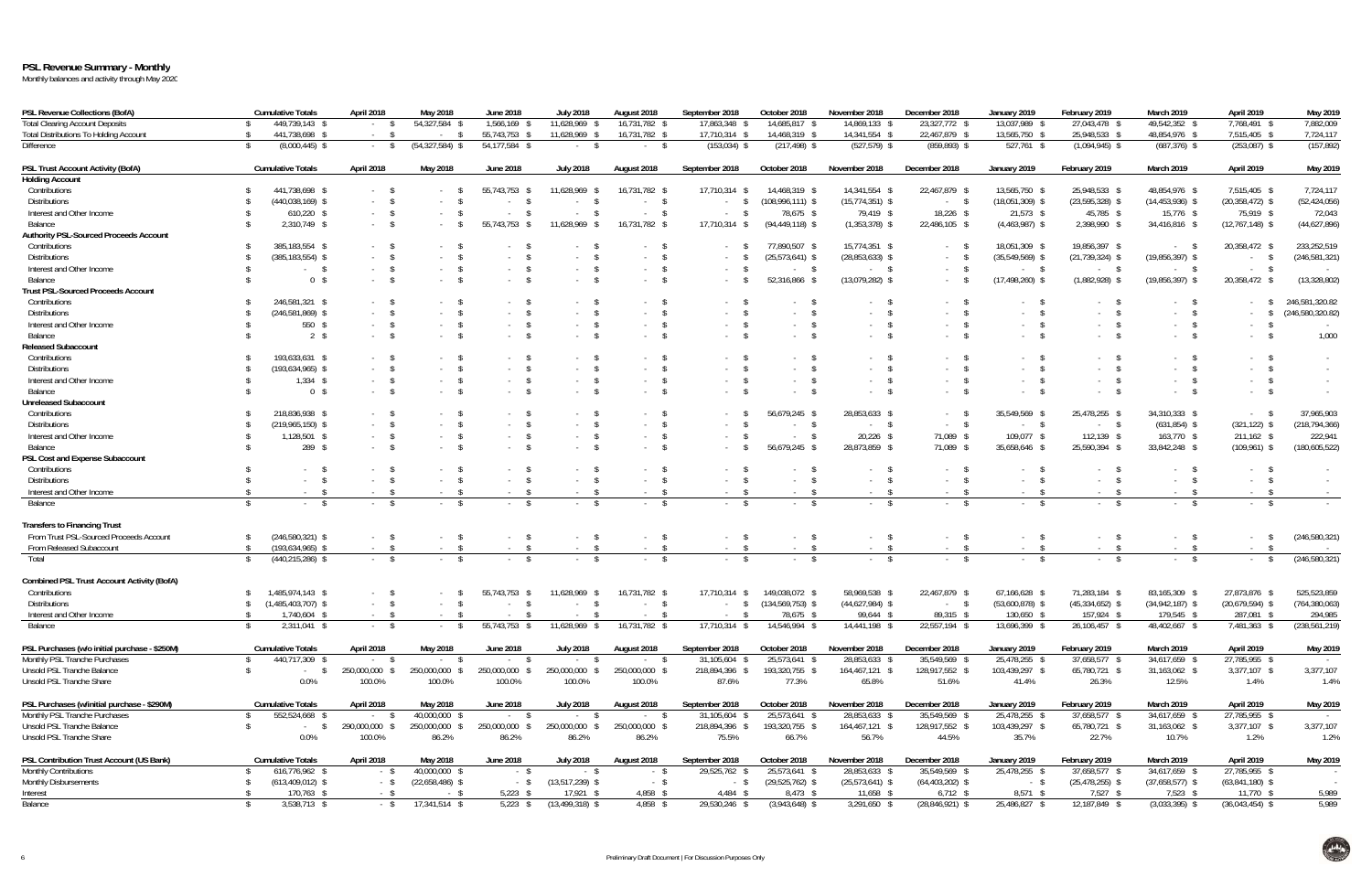## **PSL Revenue Summary - Monthly**

| <b>PSL Revenue Collections (BofA)</b>                                          | June 2019                  | <b>July 2019</b>         | August 2019                  | September 2019                  | October 2019                  | November 2019                  | December 2019                  | January 2020                    | February 2020                  | March 2020                | April 2020                  | May 2020       |
|--------------------------------------------------------------------------------|----------------------------|--------------------------|------------------------------|---------------------------------|-------------------------------|--------------------------------|--------------------------------|---------------------------------|--------------------------------|---------------------------|-----------------------------|----------------|
| <b>Total Clearing Account Deposits</b>                                         | 8,296,016 \$               | 12,670,710 \$            | 16,867,019 \$                | 6,535,838 \$                    | 9,449,556 \$                  | 12,649,946 \$                  | 8,040,316 \$                   | $6,801,115$ \$                  | 28,608,784 \$                  | 78,368,904 \$             | $667,741$ \$                | 508,305        |
| <b>Total Distributions To Holding Account</b>                                  | 7,945,542 \$               | 12,368,413 \$            | 16,687,158 \$                | 6,368,658 \$                    | 9,164,756 \$                  | 12,320,573 \$                  | 7,954,673 \$                   | $6,647,382$ \$                  | 27,482,854 \$                  | 77,015,367 \$             | 324,058 \$                  | 757,915        |
| Difference                                                                     | $(350, 474)$ \$            | $(302, 297)$ \$          | $(179,860)$ \$               | $(167, 180)$ \$                 | $(284, 800)$ \$               | $(329, 373)$ \$                | $(85, 643)$ \$                 | $(153, 733)$ \$                 | $(1, 125, 930)$ \$             | $(1,353,537)$ \$          | $(343,683)$ \$              | 249,609        |
| PSL Trust Account Activity (BofA)                                              | June 2019                  | <b>July 2019</b>         | August 2019                  | September 2019                  | October 2019                  | November 2019                  | December 2019                  | January 2020                    | February 2020                  | March 2020                | April 2020                  | May 2020       |
| <b>Holding Account</b>                                                         |                            |                          |                              |                                 |                               |                                |                                |                                 |                                |                           |                             |                |
| Contributions                                                                  | 7,945,542 \$               | 12,368,413 \$            | 16,687,158 \$                | 6,368,658 \$                    | 9,164,756 \$                  | 12,320,573 \$                  | 7,954,673 \$                   | 6,647,382 \$                    | 27,482,854 \$                  | 77,015,367 \$             | 324,058 \$                  | 757,915        |
| <b>Distributions</b>                                                           | $-5$                       | $(7,705,585)$ \$         | $(10, 762, 421)$ \$          | $(19,708,545)$ \$               | $(5,841,228)$ \$              | $(7, 140, 536)$ \$             | $-5$                           | $(16,838,746)$ \$               | $-5$                           | $(23,870,932)$ \$         | $(94, 516, 613)$ \$         |                |
| Interest and Other Income                                                      | 40,606 \$                  | 9,476 \$                 | $12,272$ \$                  | 32,882 \$                       | 13,364 \$                     | $9,370$ \$                     | 13,704 \$                      | $16,391$ \$                     | $9,203$ \$                     | 18,950 \$                 | $26,303$ \$                 | 282            |
| Balance                                                                        | 7,986,148 \$               | 4,672,304 \$             | 5,937,010 \$                 | $(13,307,006)$ \$               | 3,336,892 \$                  | 5,189,407 \$                   | 7,968,377 \$                   | $(10, 174, 972)$ \$             | 27,492,057 \$                  | 53,163,385 \$             | $(94, 166, 252)$ \$         | 758,197        |
| <b>Authority PSL-Sourced Proceeds Account</b>                                  |                            |                          |                              |                                 |                               |                                |                                |                                 |                                |                           |                             |                |
| Contributions                                                                  | $\mathsf{s}$               | $-5$                     | $^{\circ}$                   | <b>S</b>                        | $-5$                          | - \$                           | $^{\circ}$                     | - \$                            | <b>S</b>                       | - \$                      | $\mathsf{s}$                |                |
| <b>Distributions</b>                                                           | - \$                       | $(7,029,670)$ \$         | $^{\circ}$                   | - \$<br>$\sim$                  | $\mathsf{\$}$                 | $\sqrt{5}$<br>$\sim$           | \$                             | - \$                            | \$                             | -\$                       | \$                          |                |
| Interest and Other Income                                                      | $^{\circ}$<br>$\sim$       | $-5$                     | $\sim$ \$                    | $\mathsf{\$}$<br>$\sim$         | $-5$                          | $\mathsf{\$}$<br>$\sim 10$     | $\mathsf{s}$<br>$\sim$         | \$<br>$\sim$                    | $\mathsf{\$}$<br>$\sim$        | - \$<br>$\sim$            | - \$<br>$\sim$              |                |
| Balance                                                                        | $^{\circ}$                 | $(7,029,670)$ \$         | $-5$                         | $-5$                            | $-5$                          | $-5$                           | $-5$                           | $\mathsf{\$}$<br>$\sim$         | $\mathsf{\$}$                  | \$                        | \$                          |                |
| <b>Trust PSL-Sourced Proceeds Account</b>                                      |                            |                          |                              |                                 |                               |                                |                                |                                 |                                |                           |                             |                |
| Contributions                                                                  | $-5$                       | $-5$                     | $-5$                         | <b>S</b>                        | - \$                          | - \$<br>$\sim$                 | - S                            | - \$                            | <sup>S</sup>                   | - \$                      | -S                          |                |
| <b>Distributions</b>                                                           | $-5$                       | $(1,547.84)$ \$          | $-5$                         | - \$                            | $-5$                          | $\mathsf{\$}$                  | $\mathsf{\$}$                  | - \$                            | \$                             | -\$                       | \$                          |                |
| Interest and Other Income                                                      | 548 \$                     | $2 \sqrt{3}$             | 0 <sup>5</sup>               | $\sqrt{2}$<br>$\sim$            | $\mathsf{\$}$<br>$\sim$       | $\sqrt{5}$<br>$\sim$           | $\sqrt{5}$                     | \$<br>$\sim$                    | \$                             | \$<br>$\sim$              | \$                          |                |
| Balance                                                                        | 548 \$                     | $(1,546)$ \$             | 0 <sup>5</sup>               | $-5$                            | $^{\circ}$<br>$\sim$          | $\mathsf{\$}$<br>$\sim$        | $\mathsf{s}$<br>$\sim$         | $\mathbf{\hat{s}}$<br>$\sim$    | $\mathbf{\hat{s}}$<br>$\sim$   | - \$<br>$\sim$            | \$<br>$\sim$                |                |
| <b>Released Subaccount</b>                                                     |                            |                          |                              |                                 |                               |                                |                                |                                 |                                |                           |                             |                |
| Contributions                                                                  | <sup>S</sup>               |                          | 10,762,421 \$                | 19,708,545 \$                   | 5,841,228 \$                  | 7,140,536 \$                   | $^{\circ}$                     | 16,838,746 \$                   |                                | 23,870,932 \$             | 94,516,613 \$               |                |
| <b>Distributions</b>                                                           |                            | 14,954,611 \$            | $(10, 762, 421)$ \$          |                                 | $(5,841,228)$ \$              | $(7, 140, 536)$ \$             | $-5$                           |                                 | <b>S</b><br>$-5$               | $(23,870,932)$ \$         | $(94, 517, 946)$ \$         |                |
|                                                                                | \$                         | $(14,954,611)$ \$        |                              | $(19,708,545)$ \$               |                               |                                | $1 \sqrt$                      | $(16,838,746)$ \$               |                                |                           |                             |                |
| Interest and Other Income                                                      |                            | $-5$                     | $-5$                         | $1,327$ \$                      | $1 \sqrt$                     | $1 \sqrt{3}$                   |                                | $1 \sqrt{3}$                    | $1 \sqrt{3}$                   | $1 \sqrt$                 | 0 <sup>5</sup>              |                |
| Balance                                                                        | $\mathsf{\$}$              | $-5$                     | $-5$                         | $1,327$ \$                      | $1 \sqrt{3}$                  | $1 \sqrt{3}$                   | $1 \sqrt{s}$                   | $1 \sqrt{5}$                    | $1 \sqrt{3}$                   | $1 \sqrt{s}$              | $(1,333)$ \$                |                |
| <b>Unreleased Subaccount</b>                                                   |                            |                          |                              |                                 |                               |                                |                                |                                 |                                |                           |                             |                |
| Contributions                                                                  | $\mathsf{S}$               | $\sim$ \$                | $^{\circ}$                   | $\mathsf{S}$                    | $\mathsf{S}$                  | $\mathsf{\$}$                  | $\mathsf{s}$<br>$-5$           | \$                              | $^{\circ}$                     | \$                        | $\mathsf{s}$                |                |
| <b>Distributions</b>                                                           | \$                         | $(217,808)$ \$           | $-5$                         | $-5$                            | $-5$                          | $-5$                           |                                | $\sqrt{3}$<br>$\sim$            | $-5$                           | $\sqrt{3}$                | $-5$                        |                |
| Interest and Other Income                                                      | 217,808 \$                 | $251$ \$                 | $36 \quad$                   | 0 <sup>5</sup>                  | 0 <sup>5</sup>                | 0 <sup>5</sup>                 | 0 <sup>5</sup>                 | 0 <sup>5</sup>                  | 0 <sup>5</sup>                 | 0 <sup>5</sup>            | 0 <sup>5</sup>              |                |
| Balance                                                                        | 217,808 \$                 | $(217, 557)$ \$          | 36S                          | 0 <sup>5</sup>                  | 0 <sup>5</sup>                | 0 <sup>5</sup>                 | 0 <sup>5</sup>                 | 0 <sup>5</sup>                  | 0 <sup>5</sup>                 | 0 <sup>5</sup>            | 0 <sup>5</sup>              |                |
| PSL Cost and Expense Subaccount                                                |                            |                          |                              |                                 |                               |                                |                                |                                 |                                |                           |                             |                |
| Contributions                                                                  | <b>S</b>                   | - 2                      | $\sim$                       | $\mathsf{\$}$                   | $\mathsf{S}$                  | $\mathsf{\$}$                  | $^{\circ}$                     | \$                              | $^{\circ}$                     | - \$                      | $^{\circ}$                  |                |
| <b>Distributions</b>                                                           | \$                         | - \$<br>$\sim$           | $^{\circ}$                   | - \$<br>$\sim$                  | $\mathsf{s}$<br>$\sim$ $-$    | $\mathsf{s}$<br>$\sim$         | $\mathsf{\$}$<br>$\sim$        | \$<br>$\sim$                    | $\mathsf{\$}$<br>$\sim$        | -\$<br>$\sim$             | \$                          |                |
| Interest and Other Income                                                      | - \$                       | - \$<br>$\sim$           | $\sim$ \$                    | $\mathsf{\$}$<br>$\sim$         | $\mathsf{S}$<br>$\sim$        | $\mathsf{s}$<br>$\sim$         | - \$<br>$\sim$                 | <b>S</b><br>$\sim$              | <b>S</b><br>$\sim$             | - \$<br>$\sim$            | \$<br>$\sim$                |                |
| Balance                                                                        | $\mathbb{S}$               | - \$                     | \$                           | - \$                            | <b>S</b>                      | $\mathsf{s}$<br>$\sim$         | \$                             | - \$                            | $\mathcal{S}$                  | - \$                      | \$                          |                |
| <b>Transfers to Financing Trust</b>                                            |                            |                          |                              |                                 |                               |                                |                                |                                 |                                |                           |                             |                |
| From Trust PSL-Sourced Proceeds Account                                        | $\mathbb{S}$               | $-5$                     | $-5$                         | $-5$                            | $-5$                          | $-5$                           | \$<br>$\sim$                   | $\mathcal{S}$<br>$\sim$         | \$<br>$\sim$                   | $-5$                      | $-5$                        |                |
| From Released Subaccount                                                       | $-5$                       | $(14,954,611)$ \$        | $(10, 762, 420.82)$ \$       | $(19,708,545)$ \$               | $(5,841,227.90)$ \$           | $(7, 140, 536)$ \$             | $-5$                           | $(16,838,746)$ \$               | $-5$                           | $(23,870,932)$ \$         | $(94, 517, 946)$ \$         |                |
| Total                                                                          | \$<br>$-5$                 | $(14,954,611)$ \$        | $(10, 762, 421)$ \$          | $(19,708,545)$ \$               | $(5,841,228)$ \$              | $(7, 140, 536)$ \$             | $-5$                           | $(16,838,746)$ \$               | <b>S</b><br>$\sim 100$         | $(23,870,932)$ \$         | $(94, 517, 946)$ \$         |                |
| <b>Combined PSL Trust Account Activity (BofA)</b>                              |                            |                          |                              |                                 |                               |                                |                                |                                 |                                |                           |                             |                |
| Contributions                                                                  | 7,945,542 \$               | 27,323,023 \$            | 27,449,579 \$                | 26,077,203 \$                   | 15,005,984 \$                 | 19,461,109 \$                  | 7,954,673 \$                   | 23,486,128 \$                   | 27,482,854 \$                  | 100,886,300 \$            | 94,840,671 \$               | 757,915        |
| <b>Distributions</b>                                                           | <sup>\$</sup><br>$-5$      | $(29,909,221)$ \$        | $(21,524,842)$ \$            | $(39, 417, 091)$ \$             | $(11,682,456)$ \$             | $(14, 281, 072)$ \$            | $-5$                           | $(33,677,491)$ \$               | <b>S</b><br>$\sim$             | $(47, 741, 865)$ \$       | $(189, 034, 559)$ \$        | $\sim$         |
| Interest and Other Income                                                      | 258,962 \$<br>\$           | 9,729 \$                 | 12,309 \$                    | 34,209 \$                       | 13,366 \$                     | $9,372$ \$                     | 13,705 \$                      | $16,392$ \$                     | $9,204$ \$                     | 18,951 \$                 | $26,303$ \$                 | 282            |
| Balance                                                                        | 8,204,504 \$<br>\$         | $(2,576,469)$ \$         | 5,937,046 \$                 | $(13,305,679)$ \$               | 3,336,893 \$                  | 5,189,409 \$                   | 7,968,379 \$                   | $(10, 174, 971)$ \$             | 27,492,059 \$                  | 53,163,386 \$             | $(94, 167, 585)$ \$         | 758,197        |
|                                                                                |                            |                          |                              |                                 |                               |                                |                                |                                 |                                |                           |                             |                |
| PSL Purchases (w/o initial purchase - \$250M)<br>Monthly PSL Tranche Purchases | June 2019<br>36,269,987 \$ | <b>July 2019</b><br>$-5$ | August 2019<br>31,777,267 \$ | September 2019<br>30,452,737 \$ | October 2019<br>16,567,455 \$ | November 2019<br>41,084,431 \$ | December 2019<br>37,942,539 \$ | January 2020<br>\$<br>$\sim 10$ | February 2020<br>36,428,013 \$ | <b>March 2020</b><br>$-5$ | April 2020<br>35,379,345 \$ | May 2020       |
| Unsold PSL Tranche Balance                                                     | -S                         |                          |                              |                                 |                               |                                | $-5$                           | $-$ \$                          |                                | $\sqrt{5}$                |                             |                |
| Unsold PSL Tranche Share                                                       | $(0)$ \$<br>0.0%           | $(0)$ \$<br>$0.0\%$      | $-5$<br>0.0%                 | $-$ \$<br>0.0%                  | $-$ \$<br>0.0%                | $-$ \$<br>$0.0\%$              | 0.0%                           | 0.0%                            | $-5$<br>$0.0\%$                | $\sim$<br>0.0%            | $-5$<br>$0.0\%$             | 0.0%           |
|                                                                                |                            |                          |                              |                                 |                               |                                |                                |                                 |                                |                           |                             |                |
| PSL Purchases (w/initial purchase - \$290M)                                    | June 2019                  | <b>July 2019</b>         | August 2019                  | September 2019                  | October 2019                  | November 2019                  | December 2019                  | January 2020                    | February 2020                  | March 2020                | April 2020                  | May 2020       |
| Monthly PSL Tranche Purchases                                                  | 36,269,987 \$              | <b>Service</b>           | 31,777,267 \$                | 30,452,737 \$                   | 16,567,455 \$                 | 41,084,431 \$                  | 37,942,539 \$                  | - \$<br>$\sim$                  | 36,428,013 \$                  | - \$<br>$\sim$            | 35,379,345 \$               |                |
| Unsold PSL Tranche Balance                                                     | $-5$<br>$\mathcal{S}$      | $-5$                     | $-5$                         | $-5$                            | $-5$                          | $-$ \$                         | $-5$                           | $\mathcal{S}$<br>$\sim$         | $-5$                           | - \$<br>$\sim$            | $-5$                        |                |
| Unsold PSL Tranche Share                                                       | 0.0%                       | $0.0\%$                  | 0.0%                         | 0.0%                            | 0.0%                          | 0.0%                           | $0.0\%$                        | 0.0%                            | $0.0\%$                        | $0.0\%$                   | $0.0\%$                     | $0.0\%$        |
| PSL Contribution Trust Account (US Bank)                                       | June 2019                  | <b>July 2019</b>         | August 2019                  | September 2019                  | October 2019                  | November 2019                  | December 2019                  | January 2020                    | February 2020                  | March 2020                | April 2020                  | May 2020       |
| <b>Monthly Contributions</b>                                                   | 36,269,987 \$              | $-$ \$                   | 31,777,267 \$                | 30,452,737 \$                   | 47,020,192 \$                 | 41,084,431 \$                  | 37,942,593 \$                  | $-$ \$                          | $-$ \$                         | 36,428,013 \$             | 70,758,690 \$               |                |
| Monthly Disbursements                                                          | $-$ \$                     | $(36, 269, 987)$ \$      | $(31,777,267)$ \$            | $-$ \$                          | $(60,905,474)$ \$             | $(16, 567, 455)$ \$            | $(41,084,431)$ \$              | $(37,942,593)$ \$               | $-$ \$                         | $(35, 446, 772)$ \$       | $(35, 379, 345)$ \$         | (35, 379, 345) |
| Interest                                                                       | $3,916$ \$                 | $9,150$ \$               | $5,573$ \$                   | $3,349$ \$                      | $3,179$ \$                    | $10,259$ \$                    | $6,570$ \$                     | 8,437 \$                        | 8,844 \$                       | $2,109$ \$                | $8,642$ \$                  | 23             |
| Balance                                                                        | 36,273,902 \$              | $(36,260,836)$ \$        | $5,573$ \$                   | 30,456,086 \$                   | $(13,882,103)$ \$             | 24,527,235 \$                  | $(3, 135, 267)$ \$             | $(37,934,156)$ \$               | 8,844 \$                       | 983,350 \$                | 35,387,987 \$               | (35, 379, 322) |

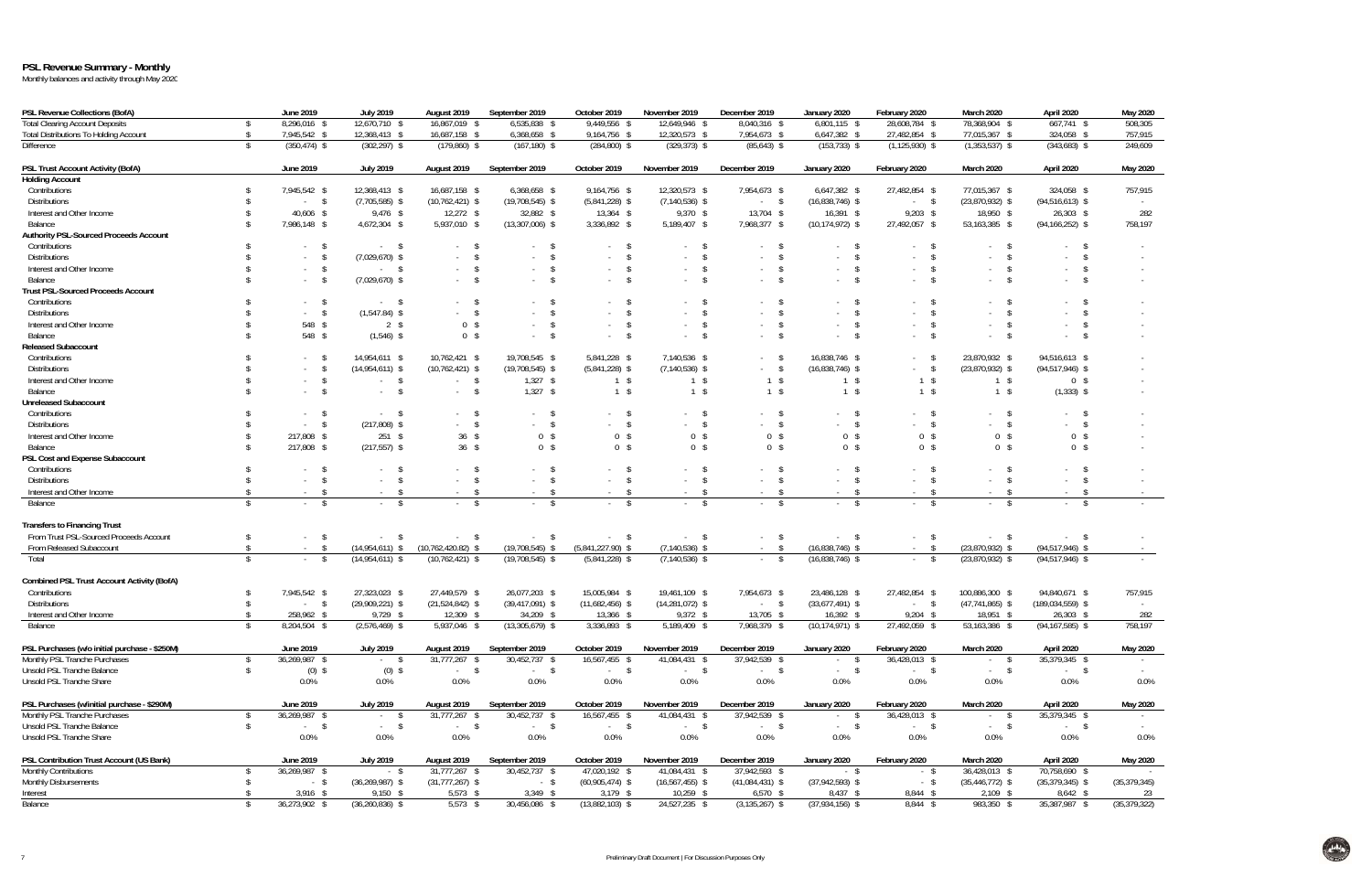## **PSL Revenue Summary - Cumulative**

Cumulative balances and activity through May 2020

|                                                  | <b>Detailed Schedule</b> |                    |                     |                   |                     |                               |                            |                                    |                                 |                      |                    |                                     |                                |                         |                      |                  |
|--------------------------------------------------|--------------------------|--------------------|---------------------|-------------------|---------------------|-------------------------------|----------------------------|------------------------------------|---------------------------------|----------------------|--------------------|-------------------------------------|--------------------------------|-------------------------|----------------------|------------------|
| PSL Revenue Collections (BofA)                   | Reference                | April 2018         | May 2018            | <b>June 2018</b>  | <b>July 2018</b>    | August 2018                   | September 2018             | October 2018                       | November 2018                   | December 2018        | January 2019       | February 2019                       | <b>March 2019</b>              | April 2019              | May 2019             | June 2019        |
| <b>Total Clearing Account Deposits</b>           | Schedule G               |                    | 54,327,584 \$       | 55,893,753        | 67,522,722          | 84,254,503                    | 102,117,852                | 116,803,669 \$                     | 131,672,801                     | 155,000,573 \$       | 168,038,562 \$     | 195,082,040                         | 244,624,391 \$                 | 252,392,882 \$          | 260,274,891 \$       | 268,570,908      |
| Total Distributions To Holding Account           |                          |                    | - S<br>$\sim$       | 55,743,753 \$     | 67,372,722 \$       | 84,104,503 \$                 | 101,814,817 \$             | 116,283,137 \$                     | 130,624,691 \$                  | 153,092,570 \$       | 166,658,319 \$     | 192,606,852                         | 241,461,828 \$                 | 248,977,232 \$          | 256,701,349 \$       | 264,646,891      |
| Difference                                       |                          | -S<br><sup>S</sup> | $(54, 327, 584)$ \$ | $(150,000)$ \$    | $(150,000)$ \$      | $(150,000)$ \$                | $(303,034)$ \$             | $(520, 532)$ \$                    | $(1,048,111)$ \$                | $(1,908,004)$ \$     | $(1,380,243)$ \$   | $(2,475,188)$ \$                    | $(3, 162, 563)$ \$             | $(3,415,650)$ \$        | $(3,573,542)$ \$     | (3,924,017)      |
| PSL Trust Account Balances (BofA)                |                          | April 2018         | May 2018            | <b>June 2018</b>  | <b>July 2018</b>    | August 2018                   | September 2018             | October 2018                       | November 2018                   | December 2018        | January 2019       | February 2019                       | March 2019                     | April 2019              | May 2019             | <b>June 2019</b> |
| <b>Holding Account</b>                           | <b>Schedule H</b>        |                    |                     |                   |                     |                               |                            |                                    |                                 |                      |                    |                                     |                                |                         |                      |                  |
| Contributions                                    |                          |                    |                     | 55,743,753        | 67,372,722 \$       | 84,104,503                    | 101,814,817 \$<br>- S      | 116,283,137 \$                     | 130,624,691 \$                  | 153,092,570 \$       | 166,658,319 \$     | 192,606,852                         | 241,461,828 \$                 | 248,977,232 \$          | 256,701,349 \$       | 264,646,891      |
| <b>Distributions</b>                             |                          |                    | $\sim$              | $\sim$            |                     | - 2<br>$\sim$                 |                            | $(108,996,111)$ \$                 | $(124, 770, 462)$ \$            | $(124, 770, 462)$ \$ | $(142,821,772)$ \$ | $(166, 417, 099)$ \$                | $(180, 871, 035)$ \$           | $(201, 229, 507)$ \$    | $(253, 653, 563)$ \$ | (253, 653, 563)  |
| Interest and Other Income                        |                          |                    |                     |                   |                     |                               |                            | 78,675 \$                          | 158,093                         | 176,320              | 197,892 \$         | 243,677 \$                          | 259,453 \$                     | 335,373 \$              | 407,416 \$           | 448,022          |
| Balance                                          |                          |                    |                     | 55,743,753        | 67,372,722          | 84,104,503                    | 101,814,817<br>-S          | 7,365,700 \$                       | $6,012,322$ \$                  | 28,498,427           | 24,034,440 \$      | 26,433,430                          | 60,850,246 \$                  | 48,083,098 \$           | 3,455,202 \$         | 11,441,350       |
| Authority PSL-Sourced Proceeds Account           | Schedule I               |                    |                     |                   |                     |                               |                            |                                    | 93,664,858                      | 93,664,858           | 111,716,168 \$     |                                     | 131,572,564 \$                 | 151,931,036 \$          | 385,183,554 \$       | 385,183,554      |
| Contributions<br><b>Distributions</b>            |                          |                    |                     |                   |                     | s                             |                            | 77,890,507 \$<br>$(25,573,641)$ \$ | $(54, 427, 275)$ \$             | $(54, 427, 275)$ \$  | $(89,976,843)$ \$  | 131,572,564<br>$(111, 716, 168)$ \$ | $(131,572,564)$ \$             | $(131,572,564)$ \$      | $(378, 153, 885)$ \$ | (378, 153, 885)  |
| Interest and Other Income                        |                          |                    |                     |                   |                     | $\sim$                        |                            |                                    | $\sim$                          | $\sim$               |                    | $\sim$                              |                                | $\sim$                  | $\sim$               | $\sim$ $-$       |
| Balance                                          |                          | $\mathbb{S}$       | - \$                |                   |                     | $-5$                          | $\mathbb{S}$               | 52,316,866 \$                      | 39,237,584 \$                   | 39,237,584           | 21,739,324 \$      | 19,856,397 \$                       |                                | 20,358,472 \$           | 7,029,670 \$         | 7,029,670        |
| <b>Trust PSL-Sourced Proceeds Account</b>        | Schedule J               |                    |                     |                   |                     |                               |                            |                                    |                                 |                      |                    |                                     |                                |                         |                      |                  |
| Contributions                                    |                          | $\mathcal{S}$      |                     |                   |                     | $\sim$                        |                            |                                    | $\sim$                          |                      |                    |                                     |                                |                         | 246,581,321 \$       | 246,581,321      |
| <b>Distributions</b>                             |                          |                    |                     |                   |                     | $\sim 100$                    |                            | $-$ \$                             | $\sqrt{ }$<br>$\sim$            |                      |                    |                                     | $\sim 100$                     | $\sim$                  | $(246, 580, 321)$ \$ | (246, 580, 321)  |
| Interest and Other Income                        |                          |                    |                     |                   |                     |                               |                            |                                    | $\sim$                          |                      |                    |                                     |                                |                         | $\sim$               | 548              |
| Balance                                          |                          | $\mathcal{S}$      | - \$<br>$\sim$      |                   |                     | s<br>$\sim 100$               |                            | $^{\circ}$                         | - \$<br>$\sim 10^{-1}$          | $\sim 10^{-1}$       |                    |                                     | <sup>S</sup><br>$\sim 10^{-1}$ | - S                     | $1,000$ \$           | 1,548            |
| <b>Released Subaccount</b>                       | Schedule J2              |                    |                     |                   |                     |                               |                            |                                    |                                 |                      |                    |                                     |                                |                         |                      |                  |
| Contributions                                    |                          | <sup>S</sup>       |                     |                   |                     |                               |                            |                                    |                                 |                      |                    |                                     |                                |                         |                      |                  |
| <b>Distributions</b>                             |                          |                    | - \$<br>$\sim$      |                   |                     | $^{\circ}$<br>$\sim 100$      |                            | $^{\circ}$                         | $-5$                            |                      | $\sim$             | $\sim$                              |                                | S<br>$\sim$             | - \$                 | $\sim$           |
| Interest and Other Income                        |                          |                    |                     | $\sim$            |                     | $\sim$                        | <b>Contract</b>            | $\mathbf{\hat{s}}$<br>$\sim$       | $\mathcal{S}$<br>$\sim 10^{-1}$ | $\sim$               | $\sim$ $-$         |                                     | $\sim$ 100 $\mu$               | $\sim$                  | <b>Service</b>       |                  |
| Balance                                          |                          | $\mathcal{S}$      | - \$<br>$\sim$      | $\sim$ 100 $\pm$  |                     | $^{\circ}$<br>$\sim$ 10 $\pm$ |                            | $-5$                               | $-5$                            | $\sim 10^{-11}$      | $\mathcal{S}$      | $\sim$ \$                           | $-$ \$                         | $^{\circ}$<br>$\sim$    | $-5$                 |                  |
| Unreleased Subaccount                            | Schedule J3              |                    |                     |                   |                     |                               |                            |                                    |                                 |                      |                    |                                     |                                |                         |                      |                  |
| Contributions                                    |                          |                    |                     |                   |                     | $-5$                          |                            | 56,679,245 \$                      | 85,532,879                      | 85,532,879           | 121,082,448 \$     | 146,560,703 %                       | 180,871,035 \$                 | 180,871,035 \$          | 218,836,938 \$       | 218,836,938      |
| <b>Distributions</b>                             |                          |                    |                     |                   |                     | $^{\circ}$                    |                            | $-5$                               | $-$ \$                          | $\sim$               | $-$ \$             | $-$ \$                              | $(631,854)$ \$                 | $(952, 976)$ \$         | $(219, 747, 342)$ \$ | (219, 747, 342)  |
| Interest and Other Income                        |                          |                    |                     |                   |                     | $\sim$                        |                            |                                    | 20,226                          | 91,315               | 200,392            | 312,531                             | 476,301                        | 687,462                 | 910,404              | 1,128,212        |
| Balance                                          |                          |                    | \$                  |                   |                     | $^{\circ}$                    | $\mathbb{S}$               | 56,679,245 \$                      | 85,553,104 \$                   | 85,624,194           | 121,282,840        | 146,873,234                         | 180,715,482                    | 180,605,522 \$          | 0 <sup>5</sup>       | 217,808          |
| PSL Cost and Expense Subaccount                  | Schedule J4              |                    |                     |                   |                     |                               |                            |                                    |                                 |                      |                    |                                     |                                |                         |                      |                  |
| Contributions                                    |                          |                    | $\sim$              |                   |                     | $\mathcal{S}$<br>$\sim$       |                            |                                    | $\sim$                          |                      |                    |                                     |                                | $\sim$                  | - \$                 |                  |
| <b>Distributions</b>                             |                          |                    |                     |                   | $\mathbf{\hat{s}}$  | $-5$                          |                            | $-$ \$                             | - S<br>$\sim 10^{-1}$           | $\sim 100$           |                    | $\sim$ 100 $\pm$                    | $\sim$ 10 $\pm$                | $\mathcal{S}$<br>$\sim$ | $-5$                 | $\sim$           |
| Interest and Other Income                        |                          |                    |                     |                   |                     |                               |                            |                                    |                                 |                      |                    |                                     |                                |                         |                      |                  |
| Balance                                          |                          | $\mathbb{S}$       | $\mathcal{S}$       |                   |                     |                               |                            | $\mathbf{s}$                       | -S                              |                      |                    |                                     | $\mathcal{S}$                  | $\mathbf{\hat{s}}$      | $-5$                 |                  |
| <b>Transfers to Financing Trust</b>              |                          |                    |                     |                   |                     |                               |                            |                                    |                                 |                      |                    |                                     |                                |                         |                      |                  |
| From Trust PSL-Sourced Proceeds Account          |                          | <sup>S</sup>       | - S<br>$\sim$       |                   | $-5$                | $-5$                          | $-5$                       | $-5$                               | $-5$                            | $-5$                 | $-$ \$             |                                     | $-5$                           | - S<br>$\sim$           | $(246,580,321)$ \$   | (246, 580, 321)  |
| From Released Subaccount                         |                          |                    | $\sim$              |                   |                     | $-5$                          | - \$                       | $-5$                               | $-5$                            | - \$                 |                    | $-5$                                | $^{\circ}$<br>$\sim$           |                         | $-5$                 |                  |
| Total                                            |                          |                    |                     |                   |                     | $-5$                          |                            | $-5$                               | $-5$                            |                      | $-$ \$             | $-5$                                | $-5$                           | - S                     | $(246,580,321)$ \$   | (246, 580, 321)  |
| Transfers to Financing Trust - Debt Service Acct |                          |                    |                     |                   |                     |                               |                            |                                    |                                 |                      |                    |                                     |                                |                         |                      |                  |
| Combined PSL Trust Account Activity (BofA)       |                          |                    |                     |                   |                     |                               |                            |                                    |                                 |                      |                    |                                     |                                |                         |                      |                  |
| Contributions                                    |                          |                    | - S                 | 55,743,753 \$     | 67,372,722 \$       | 84,104,503 \$                 | 101,814,817                | 250,852,889 \$                     | 309,822,428 \$                  | 332,290,307          | 399,456,934 \$     | 470,740,119 \$                      | 553,905,427 \$                 | 581,779,303 \$          | 1,107,303,162 \$     | 1,115,248,704    |
| <b>Distributions</b>                             |                          |                    |                     | $\sim$            | $\sim$ 100 $\pm$    | - \$<br>$\sim 100$            |                            | $(134, 569, 753)$ \$               | $(179, 197, 737)$ \$            | $(179, 197, 737)$ \$ | $(232,798,615)$ \$ | $(278, 133, 267)$ \$                | $(313,075,453)$ \$             | $(333,755,047)$ \$      | $(1,098,135,110)$ \$ | (1,098,135,110)  |
| Interest and Other Income                        |                          | $-$ \$             | $\sim$              | $\sim$ 100 $\pm$  | $\sim$              | $\sim$                        |                            | 78,675 \$                          | 178,319 \$                      | 267,635 \$           | 398,284 \$         | 556,209                             | 735,754 \$                     | 1,022,835 \$            | 1,317,820 \$         | 1,576,782        |
| Balance                                          |                          | $-5$<br>- \$       | $-$ \$              | 55,743,753 \$     | 67,372,722 \$       | 84,104,503 \$                 | 101,814,817 \$             | 116,361,811 \$                     | 130,803,010 \$                  | 153,360,204 \$       | 167,056,604 \$     | 193,163,061 \$                      | 241,565,728 \$                 | 249,047,091 \$          | 10,485,872 \$        | 18,690,376       |
| PSL Purchases (w/o initial purchase - \$250M)    | <b>Schedule E</b>        | April 2018         | May 2018            | June 2018         | <b>July 2018</b>    |                               | August 2018 September 2018 | October 2018                       | November 2018                   | December 2018        | January 2019       | February 2019                       | <b>March 2019</b>              | April 2019              | May 2019             | June 2019        |
| <b>Total PSL Tranche Purchases</b>               |                          |                    | - \$<br>$\sim$      | $\sim$            | $\sim$              |                               | 31,105,604 \$<br>- S       | 56,679,245 \$                      | 85,532,879 \$                   | 121,082,448 \$       | 146,560,703 \$     | 184,219,279                         | 218,836,938 \$                 | 246,622,893 \$          | 246,622,893 \$       | 282,892,880      |
| Unsold PSL Tranche Balance                       |                          | 250,000,000 \$     | 250,000,000         | 250,000,000 \$    | 250,000,000 \$      | 250,000,000 \$                | 218,894,396 \$             | 193,320,755 \$                     | 164,467,121 \$                  | 128,917,552 \$       | 103,439,297 \$     | 65,780,721 \$                       | 31,163,062 \$                  | 3,377,107 \$            | 3,377,107 \$         | (0)              |
| Unsold PSL Tranche Share                         |                          | 100.0%             | 100.0%              | 100.0%            | 100.0%              | 100.0%                        | 87.6%                      | 77.3%                              | 65.8%                           | 51.6%                | 41.4%              | 26.3%                               | 12.5%                          | 1.4%                    | 1.4%                 | 0.0%             |
| PSL Purchases (w/initial purchase - \$290M)      | <b>Schedule E</b>        | April 2018         | May 2018            | <b>June 2018</b>  | <b>July 2018</b>    | August 2018                   | September 2018             | October 2018                       | November 2018                   | December 2018        | January 2019       | February 2019                       | March 2019                     | April 2019              | May 2019             | June 2019        |
| <b>Total PSL Tranche Purchases</b>               |                          |                    | 40,000,000          | 40,000,000 \$     | 40,000,000          | 40,000,000                    | 71,105,604 \$              | 96,679,245 \$                      | 125,532,879 \$                  | 161,082,448 \$       | 186,560,703 \$     | 224,219,279                         | 258,836,938                    | 286,622,893 \$          | 286,622,893 \$       | 322,892,880      |
| Unsold PSL Tranche Balance                       |                          | 290,000,000 \$     | 250,000,000 \$      | 250,000,000 \$    | 250,000,000 \$      | 250,000,000 \$                | 218,894,396 \$             | 193,320,755 \$                     | 164,467,121 \$                  | 128,917,552 \$       | 103,439,297 \$     | 65,780,721 \$                       | 31,163,062 \$                  | 3,377,107 \$            | 3,377,107 \$         |                  |
| Unsold PSL Tranche Share                         |                          | 100.0%             | 86.2%               | 86.2%             | 86.2%               | 86.2%                         | 75.5%                      | 66.7%                              | 56.7%                           | 44.5%                | 35.7%              | 22.7%                               | 10.7%                          | 1.2%                    | 1.2%                 | 0.0%             |
| PSL Contribution Trust Account (US Bank)         | <b>Schedule F</b>        | April 2018         | May 2018            | June 2018         | <b>July 2018</b>    | August 2018                   | September 2018             | October 2018                       | November 2018                   | December 2018        | January 2019       | February 2019                       | <b>March 2019</b>              | April 2019              | May 2019             | June 2019        |
| Monthly Contributions                            |                          |                    | 40,000,000          | 40,000,000 \$     | 40,000,000          | 40,000,000 \$                 | 69,525,762 \$              | 95,099,404 \$                      | 123,953,037 \$                  | 159,502,606 \$       | 184,980,861 \$     | 222,639,437                         | 257,257,096 \$                 | 285,043,051 \$          | 285,043,051 \$       | 321,313,038      |
| Monthly Disbursements                            |                          |                    | $(22,658,486)$ \$   | $(22,658,486)$ \$ | $(36, 175, 725)$ \$ | $(36, 175, 725)$ \$           | $(36, 175, 725)$ \$        | $(65, 701, 488)$ \$                | $(91, 275, 129)$ \$             | $(155,678,331)$ \$   | $(155,678,331)$ \$ | $(181, 156, 586)$ \$                | $(218, 815, 163)$ \$           | $(282,656,343)$ \$      | $(282, 656, 343)$ \$ | (282, 656, 343)  |
| Interest                                         |                          | $^{\circ}$         | - \$<br>$\sim$      | $5,223$ \$        | $23,144$ \$         | 28,001 \$                     | $32,485$ \$                | 40,958 \$                          | $52,616$ \$                     | 59,329 \$            | $67,900$ \$        | 75,428 \$                           | 82,951 \$                      | 94,721 \$               | 100,710 \$           | 104,626          |
| Balance                                          |                          | - S<br>$-$ \$      | 17,341,514 \$       | 17,346,736 \$     | 3,847,418 \$        | 3,852,276 \$                  | 33,382,522 \$              | 29,438,874 \$                      | 32,730,524 \$                   | 3,883,603 \$         | 29,370,430 \$      | 41,558,279 \$                       | 38,524,884 \$                  | 2,481,430 \$            | 2,487,418 \$         | 38,761,321       |

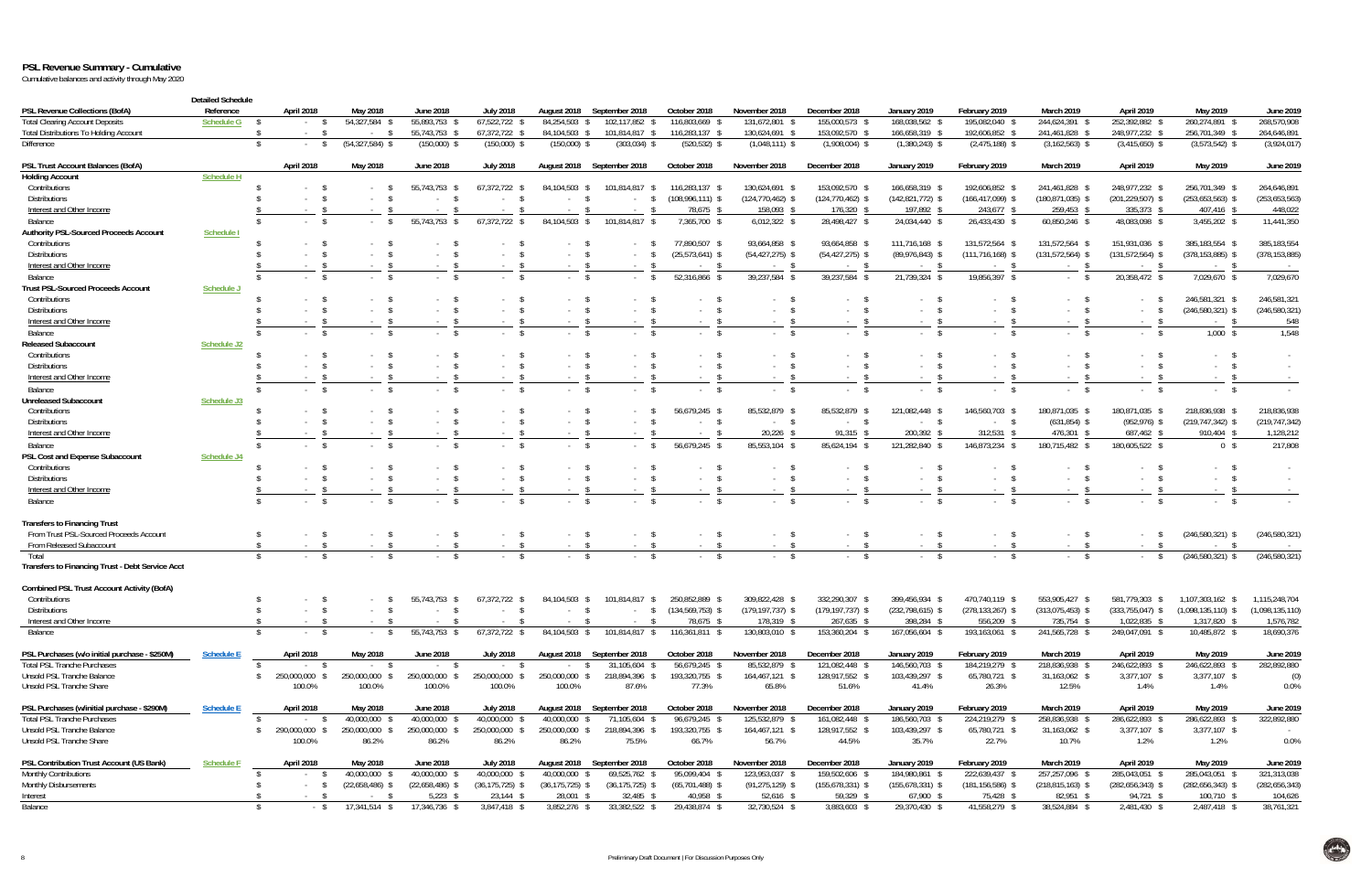### **PSL Revenue Summary - Cumulative**

Cumulative balances and activity through May 2020

| PSL Revenue Collections (BofA)                          | <b>July 2019</b>                       | August 2019                                 | September 2019                         | October 2019                           | November 2019                          | December 2019                        | January 2020                               | February 2020                          | March 2020                             | April 2020                             | May 2020                       |
|---------------------------------------------------------|----------------------------------------|---------------------------------------------|----------------------------------------|----------------------------------------|----------------------------------------|--------------------------------------|--------------------------------------------|----------------------------------------|----------------------------------------|----------------------------------------|--------------------------------|
| <b>Total Clearing Account Deposits</b><br>\$            | 281,241,618 \$                         | 298,108,636 \$                              | 304,644,475 \$                         | 314,094,030 \$                         | 326,743,977 \$                         | 334,784,293 \$                       | 341,585,408 \$                             | 370, 194, 192 \$                       | 448,563,096 \$                         | 449,230,838 \$                         | 449,739,143                    |
| <b>Total Distributions To Holding Account</b><br>\$     | 277,015,304 \$                         | 293,702,462 \$                              | 300,071,120 \$                         | 309,235,876 \$                         | 321,556,449 \$                         | 329,511,122 \$                       | 336,158,504 \$                             | 363,641,358 \$                         | 440,656,726 \$                         | 440,980,784 \$                         | 441,738,698                    |
| Difference<br>\$                                        | $(4,226,314)$ \$                       | $(4,406,174)$ \$                            | $(4,573,354)$ \$                       | $(4,858,154)$ \$                       | $(5, 187, 528)$ \$                     | $(5,273,171)$ \$                     | $(5,426,904)$ \$                           | $(6,552,834)$ \$                       | $(7,906,371)$ \$                       | $(8,250,054)$ \$                       | (8,000,445)                    |
| PSL Trust Account Balances (BofA)                       | <b>July 2019</b>                       | August 2019                                 | September 2019                         | October 2019                           | November 2019                          | December 2019                        | January 2020                               | February 2020                          | March 2020                             | April 2020                             | May 2020                       |
| <b>Holding Account</b>                                  |                                        |                                             |                                        |                                        |                                        |                                      |                                            |                                        |                                        |                                        |                                |
| Contributions<br>\$                                     | 277,015,304 \$                         | 293,702,462 \$                              | 300,071,120 \$                         | 309,235,876 \$                         | 321,556,449 \$                         | 329,511,122 \$                       | 336,158,504 \$                             | 363,641,358 \$                         | 440,656,726 \$                         | 440,980,784 \$                         | 441,738,698                    |
| <b>Distributions</b><br>\$                              | $(261, 359, 148)$ \$                   | $(272, 121, 569)$ \$                        | $(291, 830, 114)$ \$                   | $(297, 671, 342)$ \$                   | $(304, 811, 878)$ \$                   | $(304, 811, 878)$ \$                 | $(321,650,623)$ \$                         | $(321,650,623)$ \$                     | $(345,521,556)$ \$                     | $(440,038,169)$ \$                     | (440, 038, 169)                |
| Interest and Other Income                               | 457,498<br>- \$                        | 469,771 \$                                  | 502,652 \$                             | 516,016 \$                             | 525,386<br>- \$                        | 539,090<br>-S                        | 555,482<br>- \$                            | 564,685 \$                             | 583,635 \$                             | 609,938 \$                             | 610,220                        |
| Balance<br>Ŝ.                                           | 16,113,654 \$                          | 22,050,664 \$                               | 8,743,658 \$                           | 12,080,550 \$                          | 17,269,957 \$                          | 25,238,335 \$                        | 15,063,362 \$                              | 42,555,420 \$                          | 95,718,805 \$                          | 1,552,552 \$                           | 2,310,749                      |
| Authority PSL-Sourced Proceeds Account                  |                                        |                                             |                                        |                                        |                                        |                                      |                                            |                                        |                                        |                                        |                                |
| Contributions<br>\$                                     | 385,183,554 \$                         | 385,183,554 \$                              | 385,183,554 \$                         | 385,183,554 \$                         | 385,183,554 \$                         | 385,183,554 \$                       | 385,183,554 \$                             | 385.183.554 \$                         | 385,183,554 \$                         | 385,183,554 \$                         | 385, 183, 554                  |
| <b>Distributions</b><br>\$                              | $(385, 183, 554)$ \$                   | $(385, 183, 554)$ \$                        | $(385, 183, 554)$ \$                   | $(385, 183, 554)$ \$                   | $(385, 183, 554)$ \$                   | $(385, 183, 554)$ \$                 | $(385, 183, 554)$ \$<br>$\mathbf{\hat{s}}$ | $(385, 183, 554)$ \$                   | $(385, 183, 554)$ \$                   | $(385, 183, 554)$ \$                   | (385, 183, 554)                |
| Interest and Other Income                               | - \$                                   | -S                                          | -\$                                    | \$                                     | - \$                                   | -S                                   |                                            | - \$                                   | - \$                                   | -S                                     |                                |
| Balance                                                 | 0 <sup>5</sup>                         | 0 <sup>5</sup>                              | 0 <sup>5</sup>                         | 0 <sup>5</sup>                         | 0 <sup>5</sup>                         | 0 <sup>5</sup>                       | 0 <sup>5</sup>                             | 0 <sup>5</sup>                         | 0 <sup>5</sup>                         | 0 <sup>5</sup>                         | $\overline{0}$                 |
| <b>Trust PSL-Sourced Proceeds Account</b><br>\$         |                                        |                                             |                                        |                                        |                                        |                                      |                                            |                                        |                                        |                                        |                                |
| Contributions<br><b>Distributions</b><br>\$             | 246,581,321 \$<br>$(246, 581, 869)$ \$ | 246,581,321 \$<br>$(246,581,869)$ \$        | 246,581,321 \$<br>$(246, 581, 869)$ \$ | 246,581,321 \$<br>$(246, 581, 869)$ \$ | 246,581,321 \$<br>$(246, 581, 869)$ \$ | 246,581,321 \$<br>$(246,581,869)$ \$ | 246,581,321 \$<br>$(246, 581, 869)$ \$     | 246,581,321 \$<br>$(246, 581, 869)$ \$ | 246,581,321 \$<br>$(246, 581, 869)$ \$ | 246,581,321 \$<br>$(246, 581, 869)$ \$ | 246,581,321<br>(246, 581, 869) |
| Interest and Other Income                               |                                        | -S                                          |                                        |                                        |                                        |                                      | 550                                        | 550                                    | 550                                    | 550                                    |                                |
| $\mathbf{\hat{S}}$                                      | 550<br>- \$<br>2 <sup>5</sup>          | 550<br>2 <sup>5</sup>                       | 550<br>$2 \sqrt{s}$                    | $550$ \$<br>$2 \sqrt{s}$               | 550<br>2 <sup>5</sup>                  | 550<br>$2 \sqrt{s}$                  | $2 \sqrt{3}$                               | $2 \sqrt{3}$                           | $2 \sqrt{s}$                           | 2 <sup>5</sup>                         | 550<br>$\overline{2}$          |
| Balance<br><b>Released Subaccount</b>                   |                                        |                                             |                                        |                                        |                                        |                                      |                                            |                                        |                                        |                                        |                                |
| Contributions<br>\$                                     | 14,954,611 \$                          | 25,717,031 \$                               | 45,425,577 \$                          | 51,266,805 \$                          | 58,407,340 \$                          | 58,407,340 \$                        | 75,246,086 \$                              | 75,246,086 \$                          | 99,117,019 \$                          | 193,633,631 \$                         | 193,633,631                    |
| <b>Distributions</b>                                    | $(14,954,611)$ \$                      | $(25,717,031)$ \$                           | $(45, 425, 577)$ \$                    | $(51, 266, 805)$ \$                    | $(58,407,340)$ \$                      | $(58,407,340)$ \$                    | $(75, 246, 086)$ \$                        | $(75, 246, 086)$ \$                    | $(99, 117, 019)$ \$                    | $(193, 634, 965)$ \$                   | (193, 634, 965)                |
| Interest and Other Income                               | $-5$                                   | $\mathsf{\$}$<br>$\sim$ $-$                 | $1,327$ \$                             | $1,328$ \$                             | $1,330$ \$                             | $1,331$ \$                           | 1,331<br>- \$                              | $1,332$ \$                             | $1,333$ \$                             | $1,334$ \$                             | 1,334                          |
| Balance<br>$\mathbf{\hat{S}}$                           | $-5$                                   | $\mathsf{\$}$<br>$\mathcal{L}^{\text{max}}$ | $1,327$ \$                             | $1,328$ \$                             | $1,330$ \$                             | $1,331$ \$                           | $1,331$ \$                                 | $1,332$ \$                             | $1,333$ \$                             | 0 <sup>5</sup>                         | $\Omega$                       |
| <b>Unreleased Subaccount</b>                            |                                        |                                             |                                        |                                        |                                        |                                      |                                            |                                        |                                        |                                        |                                |
| Contributions<br>$\mathbf{\hat{S}}$                     | 218.836.938 \$                         | 218,836,938 \$                              | 218.836.938 \$                         | 218,836,938 \$                         | 218,836,938 \$                         | 218.836.938 \$                       | 218,836,938 \$                             | 218.836.938 \$                         | 218,836,938 \$                         | 218,836,938 \$                         | 218,836,938                    |
| <b>Distributions</b><br>\$                              | $(219,965,150)$ \$                     | $(219,965,150)$ \$                          | $(219,965,150)$ \$                     | $(219,965,150)$ \$                     | $(219,965,150)$ \$                     | $(219,965,150)$ \$                   | $(219,965,150)$ \$                         | $(219,965,150)$ \$                     | $(219,965,150)$ \$                     | $(219,965,150)$ \$                     | (219, 965, 150)                |
| Interest and Other Income                               | 1,128,462<br>-S                        | 1,128,499<br>-\$                            | 1,128,499<br>- \$                      | 1,128,499 \$                           | 1,128,500<br>\$                        | 1,128,500<br>\$                      | 1,128,500<br>- \$                          | 1,128,500 \$                           | 1,128,501 \$                           | $1,128,501$ \$                         | 1,128,501                      |
| Balance<br>$\mathbf{\hat{S}}$                           | $251$ \$                               | 287S                                        | 287 \$                                 | $287$ \$                               | 288 \$                                 | 288 \$                               | 288 \$                                     | 289 \$                                 | 289 \$                                 | 289 \$                                 | 289                            |
| <b>PSL Cost and Expense Subaccount</b>                  |                                        |                                             |                                        |                                        |                                        |                                      |                                            |                                        |                                        |                                        |                                |
| Contributions<br>$\mathbf{\hat{S}}$                     | - \$                                   | $\mathbf{\hat{S}}$                          | -\$                                    | $\mathbf{\hat{S}}$                     | - \$                                   | \$                                   | - \$                                       | - \$                                   |                                        | \$                                     |                                |
| <b>Distributions</b>                                    | \$<br>$\sim$                           | $\sqrt{2}$<br>$\mathbf{r}$                  | $\mathsf{\$}$<br>$\sim$                | \$                                     | \$                                     | $\mathsf{\$}$                        | -\$<br>$\sim$                              | <sup>\$</sup>                          | $\mathcal{S}$<br>$\sim$                | \$                                     |                                |
| Interest and Other Income                               | $\mathbf{\hat{S}}$                     | -S                                          | $\mathbf{\hat{s}}$                     | Ŝ.<br>$\sim$                           | \$                                     | $\mathfrak{L}$                       | $\mathbf{\hat{s}}$<br>$\sim$               | -S                                     | - \$<br>$\sim$                         | \$                                     |                                |
| $\hat{\mathbf{S}}$<br>Balance                           | $\mathsf{\$}$                          | $\mathbb{S}$                                | $\mathbb{S}$                           | $\mathsf{\$}$                          | $\mathbb{S}$                           | $\mathcal{S}$                        | $\sqrt{2}$                                 | $\mathbb{S}$                           | $\mathbb{S}$                           | $\mathcal{S}$                          |                                |
| <b>Transfers to Financing Trust</b>                     |                                        |                                             |                                        |                                        |                                        |                                      |                                            |                                        |                                        |                                        |                                |
| From Trust PSL-Sourced Proceeds Account<br>\$           | $(246, 580, 321)$ \$                   | $(246, 580, 321)$ \$                        | $(246, 580, 321)$ \$                   | $(246,580,321)$ \$                     | $(246,580,321)$ \$                     | $(246,580,321)$ \$                   | $(246,580,321)$ \$                         | $(246,580,321)$ \$                     | $(246, 580, 321)$ \$                   | $(246, 580, 321)$ \$                   | (246, 580, 321)                |
| From Released Subaccount<br>\$                          | $(14,954,611)$ \$                      | $(25, 717, 031)$ \$                         | $(45, 425, 577)$ \$                    | $(51, 266, 805)$ \$                    | $(58,407,340)$ \$                      | $(58,407,340)$ \$                    | $(75, 246, 086)$ \$                        | $(75, 246, 086)$ \$                    | $(99, 117, 019)$ \$                    | $(193, 634, 965)$ \$                   | (193, 634, 965)                |
| \$<br>Total                                             | $(261, 534, 931)$ \$                   | $(272, 297, 352)$ \$                        | $(292,005,898)$ \$                     | $(297, 847, 126)$ \$                   | $(304,987,661)$ \$                     | $(304,987,661)$ \$                   | $(321, 826, 407)$ \$                       | $(321, 826, 407)$ \$                   | $(345,697,339)$ \$                     | $(440, 215, 286)$ \$                   | (440, 215, 286)                |
| <b>Transfers to Financing Trust - Debt Service Acct</b> |                                        |                                             |                                        |                                        |                                        |                                      |                                            |                                        |                                        |                                        |                                |
| <b>Combined PSL Trust Account Activity (BofA)</b>       |                                        |                                             |                                        |                                        |                                        |                                      |                                            |                                        |                                        |                                        |                                |
| Contributions<br>s.                                     | 1,142,571,728 \$                       | 1,170,021,307 \$                            | 1,196,098,510 \$                       | 1.211.104.494 \$                       | 1,230,565,603 \$                       | 1.238.520.276 \$                     | 1,262,006,403 \$                           | 1,289,489,258 \$                       | 1,390,375,558 \$                       | 1,485,216,228 \$                       | 1,485,974,143                  |
| <b>Distributions</b>                                    | $(1, 128, 044, 332)$ \$                | $(1, 149, 569, 173)$ \$                     | (1,188,986,264) \$                     | $(1,200,668,120)$ \$                   | $(1,214,949,791)$ \$                   | $(1,214,949,791)$ \$                 | $(1,248,621,283)$ \$                       | $(1,248,621,283)$ \$                   | $(1,296,369,147)$ \$                   | $(1,485,403,707)$ \$                   | (1,485,403,707)                |
| Interest and Other Income<br>s.                         | 1,586,510 \$                           | 1,598,819 \$                                | 1,633,028 \$                           | 1,646,393 \$                           | 1,655,765 \$                           | 1,669,471 \$                         | 1,685,863 \$                               | 1,695,067 \$                           | 1,714,019 \$                           | 1,740,322 \$                           | 1,740,604                      |
| Balance<br>$\mathbf{\hat{S}}$                           | 16,113,907 \$                          | 22,050,953 \$                               | 8,745,274 \$                           | 12,082,168 \$                          | 17,271,577 \$                          | 25,239,955 \$                        | 15,064,984 \$                              | 42,557,043 \$                          | 95,720,429 \$                          | 1,552,844 \$                           | 2,311,041                      |
| PSL Purchases (w/o initial purchase - \$250M)           | <b>July 2019</b>                       | August 2019                                 | September 2019                         | October 2019                           | November 2019                          | December 2019                        | January 2020                               | February 2020                          | March 2020                             | April 2020                             | May 2020                       |
| <b>Total PSL Tranche Purchases</b><br>\$                | 282,892,880 \$                         | 314,670,147 \$                              | 345,122,884 \$                         | 361,690,339 \$                         | 402,774,770 \$                         | 440,717,309 \$                       | 440,717,309 \$                             | 477,145,323 \$                         | 477,145,323 \$                         | 512,524,668 \$                         | 512,524,668                    |
| Unsold PSL Tranche Balance<br>\$                        | $(0)$ \$                               | $-5$                                        | $-$ \$                                 | $-5$                                   | $-$ \$                                 | $-5$                                 | $-$ \$                                     | $-$ \$                                 | $-$ \$                                 | $-$ \$                                 |                                |
| Unsold PSL Tranche Share                                | 0.0%                                   | $0.0\%$                                     | 0.0%                                   | $0.0\%$                                | 0.0%                                   | 0.0%                                 | 0.0%                                       | 0.0%                                   | 0.0%                                   | 0.0%                                   | 0.0%                           |
| PSL Purchases (w/initial purchase - \$290M)             | <b>July 2019</b>                       | August 2019                                 | September 2019                         | October 2019                           | November 2019                          | December 2019                        | January 2020                               | February 2020                          | March 2020                             | April 2020                             | May 2020                       |
| <b>Total PSL Tranche Purchases</b><br>\$                | 322,892,880 \$                         | 354,670,147 \$                              | 385,122,884 \$                         | 401,690,339 \$                         | 442,774,770 \$                         | 480,717,309 \$                       | 480.717.309 \$                             | 517,145,323 \$                         | 517,145,323 \$                         | 552,524,668 \$                         | 552,524,668                    |
| Unsold PSL Tranche Balance<br>\$                        | $-5$                                   | $-5$                                        | $-5$                                   | $-5$                                   | $-$ \$                                 | $-5$                                 | $-$ \$                                     | $-$ \$                                 | $-$ \$                                 | $-$ \$                                 |                                |
| Unsold PSL Tranche Share                                | 0.0%                                   | 0.0%                                        | 0.0%                                   | $0.0\%$                                | 0.0%                                   | 0.0%                                 | 0.0%                                       | 0.0%                                   | 0.0%                                   | 0.0%                                   | 0.0%                           |
| PSL Contribution Trust Account (US Bank)                | <b>July 2019</b>                       | August 2019                                 | September 2019                         | October 2019                           | November 2019                          | December 2019                        | January 2020                               | February 2020                          | March 2020                             | April 2020                             | May 2020                       |
| Monthly Contributions<br>\$                             | 321,313,038 \$                         | 353,090,305 \$                              | 383,543,043 \$                         | 430,563,235 \$                         | 471,647,665 \$                         | 509,590,259 \$                       | 509,590,259 \$                             | 509,590,259 \$                         | 546,018,272 \$                         | 616,776,962 \$                         | 616,776,962                    |
| Monthly Disbursements<br>\$                             | $(318,926,329)$ \$                     | $(350, 703, 597)$ \$                        | $(350, 703, 597)$ \$                   | $(411,609,071)$ \$                     | $(428, 176, 526)$ \$                   | $(469, 260, 957)$ \$                 | $(507, 203, 550)$ \$                       | $(507, 203, 550)$ \$                   | $(542,650,322)$ \$                     | $(578,029,667)$ \$                     | (613, 409, 012)                |
| Interest<br>\$                                          | 113,776 \$                             | 119,349 \$                                  | 122,698 \$                             | 125,878 \$                             | 136,137 \$                             | 142,707 \$                           | 151,144 \$                                 | 159,988 \$                             | 162,097 \$                             | 170,740 \$                             | 170,763                        |
| Balance<br>\$                                           | 2,500,485 \$                           | 2,506,058 \$                                | 32,962,144 \$                          | 19,080,041 \$                          | 43,607,276 \$                          | 40,472,009 \$                        | 2,537,853 \$                               | 2,546,697 \$                           | 3,530,047 \$                           | 38,918,035 \$                          | 3,538,713                      |

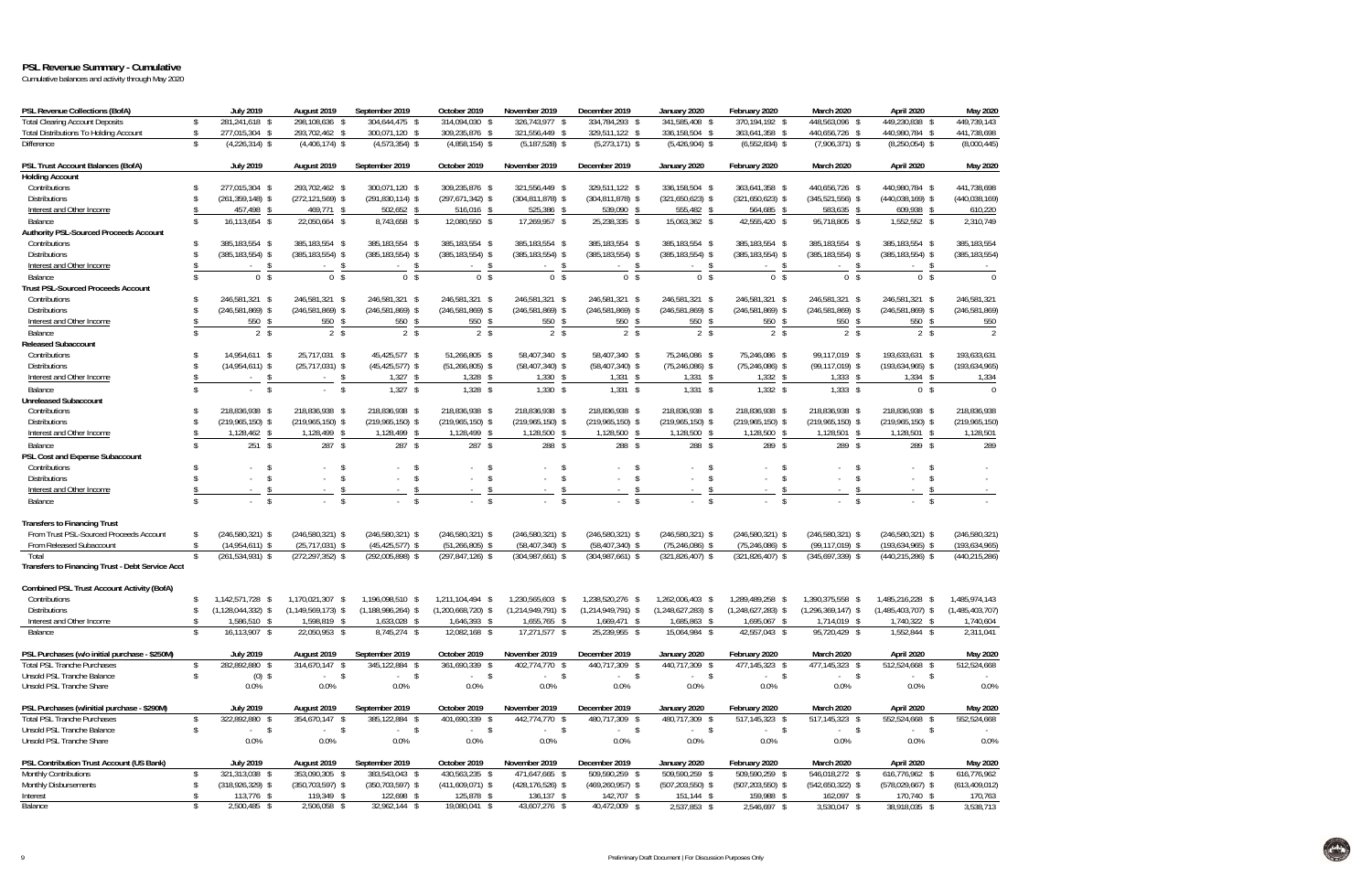## **PSL Tranche Purchases**

Data sourced so Stadium Authority records and PSL tranche purchase documentation

|                 | <b>PSL Tranche</b> |                         |  |                |                         |                 | Totals Excluding \$40M Initial Purchase (\$250M) |                   |                                              |                   |                         | Totals Including \$40M Initial Purchase (\$290M) |                                     |                   |                         |                     |
|-----------------|--------------------|-------------------------|--|----------------|-------------------------|-----------------|--------------------------------------------------|-------------------|----------------------------------------------|-------------------|-------------------------|--------------------------------------------------|-------------------------------------|-------------------|-------------------------|---------------------|
| Month           |                    | <b>PSL Contribution</b> |  | Seller's Costs | <b>Processing Costs</b> |                 | Monthly Min. Purchaser's Costs                   | Program Upsize    | <b>Total PSL Tranche Sale</b>                | Sold to Date      | <b>Remaining Unsold</b> |                                                  | Unsold Share Total PSL Tranche Sale | Sold to Date      | <b>Remaining Unsold</b> | <b>Unsold Share</b> |
| Apr 2018        |                    |                         |  |                |                         |                 |                                                  |                   |                                              |                   | 250,000,000.00          | 100.00%                                          |                                     | $-$ \$            | 290,000,000.00          | 100.00%             |
| May 2018        |                    | 40,000,000.00           |  |                |                         |                 |                                                  |                   |                                              |                   | 250,000,000.00          | 100.00%                                          | 40,000,000.00 \$                    | 40,000,000.00 \$  | 250,000,000.00          | 86.21%              |
| Jun 2018        |                    |                         |  |                |                         |                 |                                                  |                   |                                              |                   | 250,000,000.00          | 100.00%                                          | - \$                                | 40,000,000.00 \$  | 250,000,000.00          | 86.21%              |
| Jul 2018        |                    |                         |  |                |                         |                 |                                                  | <b>Service</b>    |                                              |                   | 250,000,000.00          | 100.00%                                          |                                     | 40,000,000.00 \$  | 250,000,000.00          | 86.21%              |
| Aug 2018        |                    |                         |  |                |                         |                 |                                                  | $\Delta \sim 10$  |                                              | $\sim$ 100 $\pm$  | 250,000,000.00          | 100.00%                                          |                                     | 40,000,000.00 \$  | 250,000,000.00          | 86.21%              |
| Sep 2018        |                    | 29,525,762.34           |  |                | 1,579,841.76 \$         |                 |                                                  | <b>Section</b>    | 31,105,604.10 \$<br>$\blacksquare$           | 31,105,604.10 \$  | 218,894,395.90          | 87.56%                                           | 31,105,604.10 \$                    | 71,105,604.10 \$  | 218,894,395.90          | 75.48%              |
| Oct 2018        |                    | 25,573,641.33 \$        |  |                |                         |                 |                                                  | <b>Service</b>    | 25,573,641.33 \$<br>$\overline{\phantom{a}}$ | 56,679,245.43 \$  | 193,320,754.57          | 77.33%                                           | 25,573,641.33 \$                    | 96,679,245.43 \$  | 193,320,754.57          | 66.66%              |
| Nov 2018        |                    | 28,853,633.29 \$        |  |                |                         |                 |                                                  | <b>Service</b>    | 28,853,633.29 \$<br>$\blacksquare$           | 85,532,878.72 \$  | 164,467,121.28          | 65.79%                                           | 28,853,633.29 \$                    | 125,532,878.72 \$ | 164,467,121.28          | 56.71%              |
| Dec 2018        |                    | 35,549,568.87 \$        |  |                |                         |                 |                                                  | <b>Section</b>    | 35,549,568.87 \$<br>$\blacksquare$           | 121,082,447.59 \$ | 128,917,552.41          | 51.57%                                           | 35,549,568.87 \$                    | 161,082,447.59 \$ | 128,917,552.41          | 44.45%              |
| Jan 2019        |                    | 25,478,255.04 \$        |  |                |                         |                 |                                                  | <b>Service</b>    | 25,478,255.04 \$<br>$\blacksquare$           | 146,560,702.63 \$ | 103,439,297.37          | 41.38%                                           | 25,478,255.04 \$                    | 186,560,702.63 \$ | 103,439,297.37          | 35.67%              |
| Feb 2019        |                    | 37,658,576.62 \$        |  |                |                         |                 |                                                  | $\sim 100$        | 37,658,576.62 \$<br>$\blacksquare$           | 184,219,279.25 \$ | 65,780,720.75           | 26.31%                                           | 37,658,576.62 \$                    | 224,219,279.25 \$ | 65,780,720.75           | 22.68%              |
| Mar 2019        |                    | 34,617,658.92 \$        |  |                |                         |                 |                                                  | $\sim 100$        | 34,617,658.92 \$<br>$\overline{\phantom{a}}$ | 218,836,938.17 \$ | 31,163,061.83           | 12.47%                                           | 34,617,658.92 \$                    | 258,836,938.17 \$ | 31,163,061.83           | 10.75%              |
| Apr 2019        |                    | 27,785,955.02           |  |                |                         |                 |                                                  | <b>Section</b>    | 27,785,955.02 \$<br>$\blacksquare$           | 246,622,893.19 \$ | 3,377,106.81            | 1.35%                                            | 27,785,955.02 \$                    | 286,622,893.19 \$ | 3,377,106.81            | 1.16%               |
| May 2019        |                    |                         |  |                |                         |                 |                                                  | <b>Section</b>    | $-$ \$<br>$\blacksquare$                     | 246,622,893.19 \$ | 3,377,106.81            | 1.35%                                            | $-5$                                | 286,622,893.19 \$ | 3,377,106.81            | 1.16%               |
| Jun 2019        |                    | 3,377,106.81            |  |                |                         |                 | $\sim 10^{-1}$                                   | 32,892,879.71 \$  | 36,269,986.52 \$                             | 282,892,879.71 \$ | (0.00)                  | 0.00%                                            | 36,269,986.52 \$                    | 322,892,879.71 \$ |                         | 0.00%               |
| Jul 2019        |                    |                         |  |                |                         |                 | $\sim 10^{-1}$                                   |                   | $-$ \$<br>$\blacksquare$                     | 282,892,879.71 \$ | (0.00)                  | 0.00%                                            | $-5$                                | 322,892,879.71 \$ |                         | 0.00%               |
| Aug 2019        |                    |                         |  |                |                         |                 | $\sim 100$                                       | 31,777,267.46 \$  | 31,777,267.46 \$                             | 314,670,147.17 \$ | $\sim$ $-$              | 0.00%                                            | 31,777,267.46 \$                    | 354,670,147.17 \$ |                         | 0.00%               |
| Sep 2019        |                    |                         |  |                |                         |                 |                                                  | 30,452,737.09 \$  | 30,452,737.09 \$                             | 345,122,884.26 \$ | $\sim$                  | 0.00%                                            | 30,452,737.09 \$                    | 385,122,884.26 \$ |                         | 0.00%               |
| Oct 2019        |                    |                         |  |                |                         |                 |                                                  | 16,567,455.12 \$  | 16,567,455.12 \$                             | 361,690,339.38 \$ | $\sim$                  | 0.00%                                            | 16,567,455.12 \$                    | 401,690,339.38 \$ |                         | 0.00%               |
| Nov 2019        |                    |                         |  |                |                         |                 |                                                  | 41,084,430.61 \$  | 41,084,430.61 \$                             | 402,774,769.99 \$ | $\sim$                  | 0.00%                                            | 41,084,430.61 \$                    | 442,774,769.99 \$ |                         | 0.00%               |
| Dec 2019        |                    |                         |  |                |                         |                 |                                                  | 37,942,539.26 \$  | 37,942,539.26 \$                             | 440,717,309.25 \$ |                         | 0.00%                                            | 37,942,539.26 \$                    | 480,717,309.25 \$ |                         | 0.00%               |
| Jan 2020        |                    |                         |  |                |                         |                 | $\sim 100$                                       |                   | <sup>S</sup>                                 | 440,717,309.25 \$ | $\sim$                  | 0.00%                                            | $-5$                                | 480,717,309.25 \$ |                         | 0.00%               |
| Feb 2020        |                    |                         |  |                |                         |                 |                                                  | 36,428,013.41 \$  | 36,428,013.41 \$                             | 477,145,322.66 \$ | $\sim$                  | 0.00%                                            | 36,428,013.41 \$                    | 517,145,322.66 \$ |                         | 0.00%               |
| Mar 2020        |                    |                         |  |                |                         |                 | $\sim 100$                                       |                   | IS.<br>$-5$                                  | 477,145,322.66 \$ | $\sim$                  | 0.00%                                            | <b>Service</b>                      | 517,145,322.66 \$ |                         | 0.00%               |
| Apr 2020        |                    |                         |  |                |                         |                 |                                                  | 35,379,345.12 \$  | 35,379,345.12 \$                             | 512,524,667.78 \$ |                         | 0.00%                                            | 35,379,345.12 \$                    | 552,524,667.78 \$ |                         | 0.00%               |
| May 2020        |                    |                         |  |                |                         |                 | $\Delta \sim 10$                                 |                   | S.<br>IS.                                    | 512,524,667.78 \$ | $\sim$                  | 0.00%                                            |                                     | 552,524,667.78 \$ |                         | 0.00%               |
| Jun 2020        |                    |                         |  |                |                         |                 |                                                  |                   | -S                                           | 512,524,667.78 \$ | $\sim$                  | 0.00%                                            |                                     | 552,524,667.78 \$ |                         | 0.00%               |
| <b>Jul 2020</b> |                    |                         |  |                |                         |                 |                                                  |                   | -S                                           | 512,524,667.78 \$ | $\sim$                  | 0.00%                                            |                                     | 552,524,667.78 \$ |                         | 0.00%               |
| Aug 2020        |                    |                         |  |                |                         |                 |                                                  |                   | -S                                           | 512,524,667.78 \$ | $\sim$                  | 0.00%                                            |                                     | 552,524,667.78 \$ |                         | 0.00%               |
| Sep 2020        |                    |                         |  |                |                         |                 |                                                  |                   |                                              | 512,524,667.78 \$ | $\sim$                  | 0.00%                                            |                                     | 552,524,667.78 \$ |                         | 0.00%               |
| Oct 2020        |                    |                         |  |                |                         |                 |                                                  |                   |                                              | 512,524,667.78 \$ | $\sim$                  | 0.00%                                            |                                     | 552,524,667.78 \$ |                         | 0.00%               |
| Nov 2020        |                    |                         |  |                |                         |                 |                                                  |                   |                                              | 512,524,667.78 \$ |                         | $0.00\%$                                         |                                     | 552,524,667.78 \$ |                         | 0.00%               |
| Dec 2020        |                    |                         |  |                |                         |                 |                                                  |                   |                                              | 512,524,667.78 \$ |                         | 0.00%                                            |                                     | 552,524,667.78 \$ |                         | 0.00%               |
| Totals          |                    | 288,420,158.24 \$       |  |                | $1,579,841.76$ \$       | $\sim 10^{-11}$ | <sup>S</sup><br>$\Delta \sim 100$                | 262,524,667.78 \$ | 512,524,667.78                               |                   |                         |                                                  | 552,524,667.78                      |                   |                         |                     |

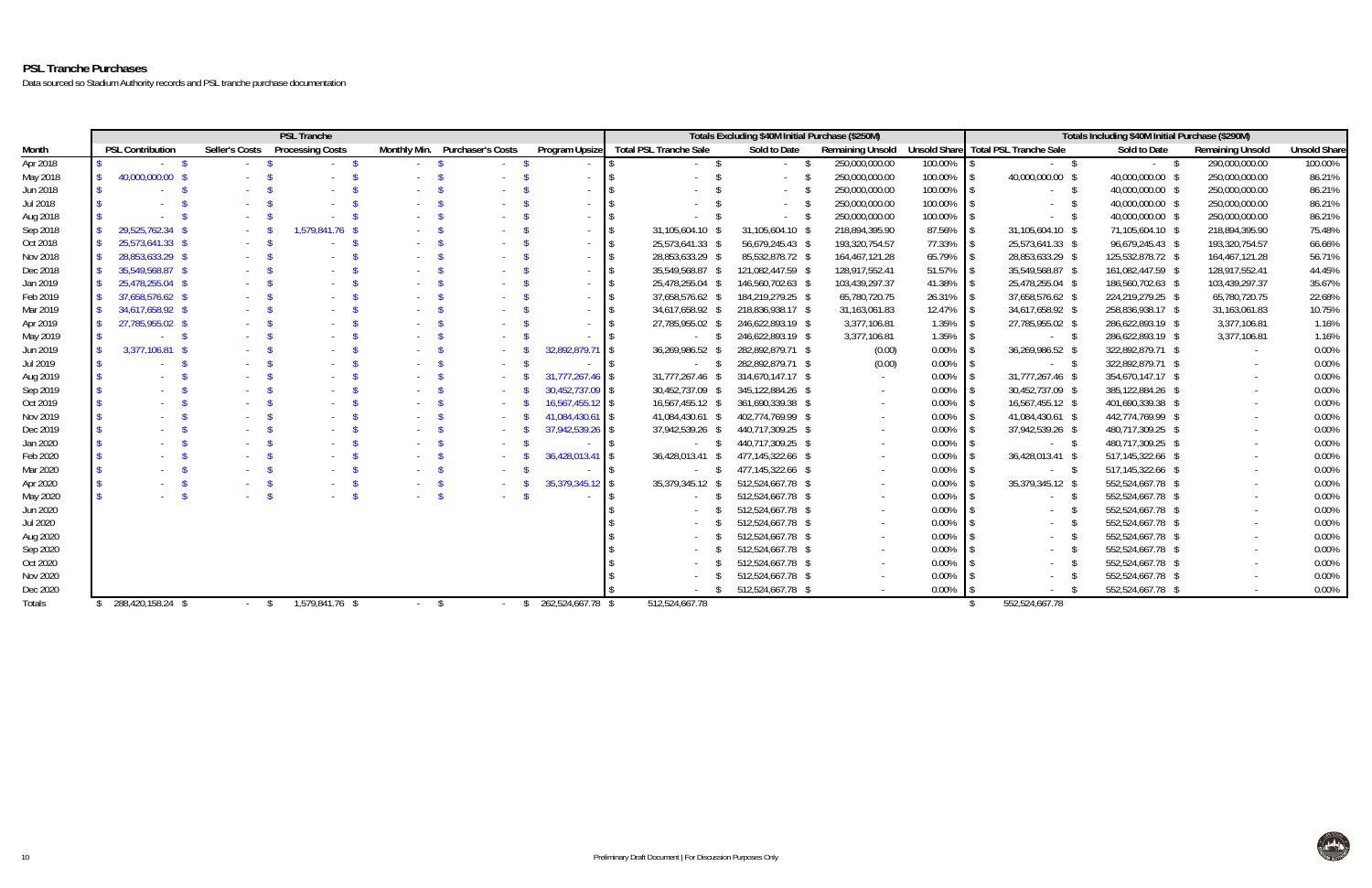# **PSL Construction Contributions**

US Bank Construction Trust Account No. XXXXXX007

Data sourced to US Bank monthly statements

Note: Due to the timing of the monthly project funding schedule, PSL contributions (via purchase) typically occur in the month prior to the month of distribution.

| Month           |               | <b>Beginning Value</b>                   | Contributions     |                            | <b>Distributions</b>    | Interest       | <b>Ending Value</b> |
|-----------------|---------------|------------------------------------------|-------------------|----------------------------|-------------------------|----------------|---------------------|
| Apr 2018        |               |                                          |                   | S                          |                         |                |                     |
| May 2018        |               |                                          | 40,000,000.00     | $\boldsymbol{\mathsf{\$}}$ | $(22,658,486.33)$ \$    |                | 17,341,513.67       |
| Jun 2018        |               | 17,341,513.67<br>$\sqrt[6]{\frac{1}{2}}$ |                   |                            |                         | 5,222.70       | \$<br>17,346,736.37 |
| Jul 2018        |               | 17,346,736.37<br>$\sqrt[6]{3}$           |                   |                            | $(13,517,238.99)$ \$    | 17,920.83      | \$<br>3,847,418.21  |
| Aug 2018        |               | 3,847,418.21<br>$\sqrt{3}$               |                   |                            |                         | 4,857.93       | \$<br>3,852,276.14  |
| Sep 2018        |               | 3,852,276.14 \$                          | 29,525,762.34     |                            |                         | 4,483.59       | \$<br>33,382,522.07 |
| Oct 2018        |               | 33,382,522.07 \$                         | 25,573,641.33     | $\sqrt[6]{\frac{1}{2}}$    | $(29,525,762.34)$ \$    | 8,473.09       | \$<br>29,438,874.15 |
| Nov 2018        |               | 29,438,874.15<br>$\sqrt[6]{\frac{1}{2}}$ | 28,853,633.29     | $\sqrt[6]{\frac{1}{2}}$    | $(25,573,641.33)$ \$    | 11,658.19      | \$<br>32,730,524.30 |
| Dec 2018        |               | 32,730,524.30<br>$\sqrt[6]{\frac{1}{2}}$ | 35,549,568.87     | \$                         | $(64, 403, 202.16)$ \$  | $6,712.29$ \$  | 3,883,603.30        |
| Jan 2019        |               | 3,883,603.30<br>$\sqrt[6]{\frac{1}{2}}$  | 25,478,255.04     | \$                         |                         | 8,571.47       | \$<br>29,370,429.81 |
| Feb 2019        |               | 29,370,429.81<br>\$                      | 37,658,576.62     | $\sqrt$                    | $(25, 478, 255.04)$ \$  | 7,527.43       | \$<br>41,558,278.82 |
| Mar 2019        |               | 41,558,278.82<br>$\sqrt[6]{\frac{1}{2}}$ | 34,617,658.92 \$  |                            | $(37,658,576.62)$ \$    | 7,523.08       | \$<br>38,524,884.20 |
| Apr 2019        |               | 38,524,884.20<br>\$                      | 27,785,955.02     | $\sqrt[6]{\frac{1}{2}}$    | $(63,841,179.91)$ \$    | 11,770.41      | \$<br>2,481,429.72  |
| May 2019        |               | 2,481,429.72<br>$\sqrt[6]{\frac{1}{2}}$  |                   |                            |                         | 5,988.73       | \$<br>2,487,418.45  |
| Jun 2019        |               | 2,487,418.45<br>\$                       | 36,269,986.52     |                            |                         | 3,915.88       | \$<br>38,761,320.85 |
| Jul 2019        |               | 38,761,320.85<br>\$                      |                   |                            | $(36, 269, 986.52)$ \$  | 9,150.41       | \$<br>2,500,484.74  |
| Aug 2019        |               | 2,500,484.74<br>$\sqrt[6]{\frac{1}{2}}$  | 31,777,267.46     |                            | $(31, 777, 267.46)$ \$  | 5,573.46       | \$<br>2,506,058.20  |
| Sep 2019        |               | 2,506,058.20<br>$\mathcal{S}$            | 30,452,737.09     | -S                         |                         | 3,348.91       | \$<br>32,962,144.20 |
| Oct 2019        |               | 32,962,144.20<br>$\mathcal{S}$           | 47,020,192.21     | <sup>\$</sup>              | $(60,905,474.18)$ \$    | 3,179.22       | \$<br>19,080,041.45 |
| Nov 2019        |               | 19,080,041.45<br>$\mathcal{S}$           | 41,084,430.61     | <sup>\$</sup>              | $(16, 567, 455.12)$ \$  | 10,259.40      | \$<br>43,607,276.34 |
| Dec 2019        |               | 43,607,276.34 \$                         | 37,942,593.26     | \$                         | $(41,084,430.61)$ \$    | 6,570.47       | \$<br>40,472,009.46 |
| Jan 2020        |               | 40,472,009.46<br>\$                      |                   |                            | $(37,942,593.26)$ \$    | 8,436.80       | \$<br>2,537,853.00  |
| Feb 2020        |               | 2,537,853.00<br>$\sqrt[6]{\frac{1}{2}}$  |                   |                            |                         | \$<br>8,844.08 | \$<br>2,546,697.08  |
| Mar 2020        |               | 2,546,697.08<br>$\sqrt[6]{\frac{1}{2}}$  | 36,428,013.41     | \$                         | $(35,446,771.96)$ \$    | 2,108.93       | \$<br>3,530,047.46  |
| Apr 2020        |               | 3,530,047.46<br>$\sqrt[6]{\frac{1}{2}}$  | 70,758,690.24     | \$                         | $(35,379,345.12)$ \$    | 8,642.35       | \$<br>38,918,034.93 |
| May 2020        |               | 38,918,034.93 \$                         |                   | \$                         | $(35,379,345.12)$ \$    | 23.21          | \$<br>3,538,713.02  |
| Jun 2020        |               |                                          |                   |                            |                         |                |                     |
| <b>Jul 2020</b> |               |                                          |                   |                            |                         |                |                     |
| Aug 2020        |               |                                          |                   |                            |                         |                |                     |
| Sep 2020        |               |                                          |                   |                            |                         |                |                     |
| Oct 2020        |               |                                          |                   |                            |                         |                |                     |
| Nov 2020        |               |                                          |                   |                            |                         |                |                     |
| Dec 2020        | $\mathcal{S}$ |                                          |                   |                            |                         |                |                     |
| <b>Totals</b>   |               | \$                                       | 616,776,962.23 \$ |                            | $(613, 409, 012.07)$ \$ | 170,762.86     |                     |

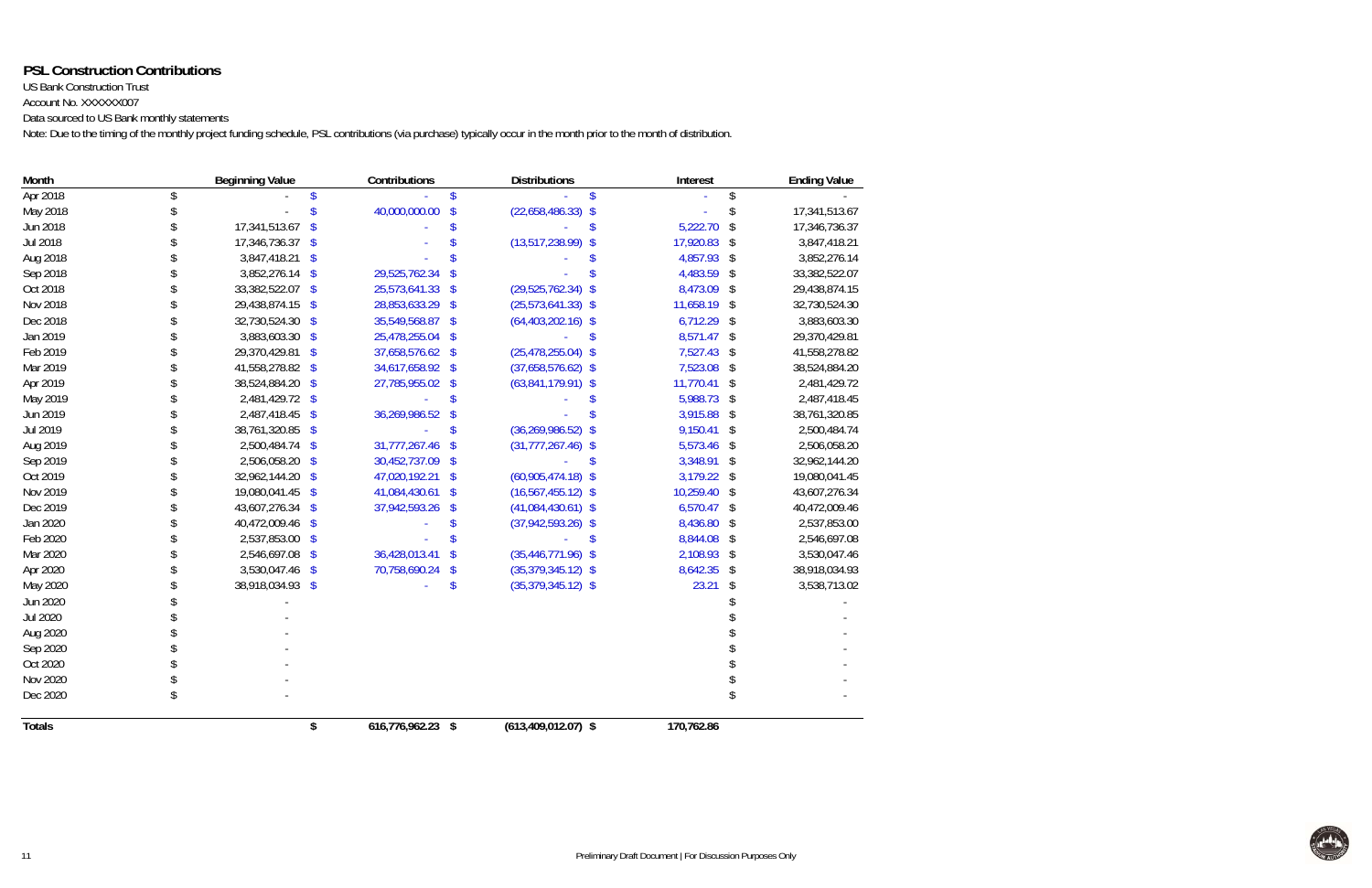# **Stadium Authority PSL Clearing Account**

Bank of America

Account No. XXXXXXXX5854

Data sourced to Bank of America monthly statements

| Month    | <b>Beginning Balance</b>                   | Deposits                  | Withdrawals            | Checks | Fees | <b>Ending Balance</b> | <b>Notes</b> |
|----------|--------------------------------------------|---------------------------|------------------------|--------|------|-----------------------|--------------|
| Apr 2018 |                                            | $\boldsymbol{\mathsf{S}}$ |                        |        | \$   |                       |              |
| May 2018 | \$<br>$\mathsf{\$}$                        | 54,327,584.31 \$          |                        |        | \$   | 54,327,584.31         |              |
| Jun 2018 | 54,327,584.31<br>$\boldsymbol{\mathsf{S}}$ | 1,566,168.56 \$           | $(55, 743, 752.87)$ \$ | \$     | \$   | 150,000.00            |              |
| Jul 2018 | 150,000.00<br>S                            | 11,628,968.66 \$          | $(11,628,968.66)$ \$   | \$     | \$   | 150,000.00            |              |
| Aug 2018 | 150,000.00 \$                              | 16,731,781.81 \$          | $(16, 731, 781.81)$ \$ | \$     | \$   | 150,000.00            |              |
| Sep 2018 | 150,000.00 \$                              | 17,863,348.28 \$          | $(17,863,348.28)$ \$   | \$     | \$   | 150,000.00            |              |
| Oct 2018 | 150,000.00 \$                              | 14,685,817.13 \$          | $(14,685,817.13)$ \$   | \$     | \$   | 150,000.00            |              |
| Nov 2018 | 150,000.00 \$                              | 14,869,132.72 \$          | $(14,588,526.05)$ \$   | \$     | \$   | 430,606.67            | $[1]$        |
| Dec 2018 | 430,606.67 \$                              | 23,327,771.85 \$          | $(22,856,691.63)$ \$   |        | \$   | 901,686.89            | $[1]$        |
| Jan 2019 | 901,686.89 \$                              | 13,037,988.75 \$          | $(13,743,696.31)$ \$   |        | \$   | 195,979.33            | $[1]$        |
| Feb 2019 | 195,979.33 \$                              | 27,043,477.54 \$          | $(26, 453, 295.19)$ \$ |        | \$   | 786,161.68            | $[1]$        |
| Mar 2019 | 786,161.68 \$                              | 49,542,351.57 \$          | $(50, 178, 513.25)$ \$ |        | \$   | 150,000.00            |              |
| Apr 2019 | 150,000.00 \$                              | 7,768,491.28 \$           | $(7,696,324.61)$ \$    |        | \$   | 222,166.67            | $[1]$        |
| May 2019 | 222,166.67 \$                              | 7,882,009.01 \$           | $(7,894,823.68)$ \$    |        | \$   | 209,352.00            | $[1]$        |
| Jun 2019 | 209,352.00 \$                              | 8,296,016.18 \$           | $(8, 118, 652.53)$ \$  |        | \$   | 386,715.65            | $[1]$        |
| Jul 2019 | 386,715.65 \$                              | 12,670,709.94 \$          | $(12,623,326.26)$ \$   |        | \$   | 434,099.33            | $[1]$        |
| Aug 2019 | 434,099.33 \$                              | 16,867,018.65 \$          | $(17, 129, 585.98)$ \$ | \$     | \$   | 171,532.00            | $[1]$        |
| Sep 2019 | 171,532.00 \$                              | 6,535,838.27 \$           | $(6,527,370.27)$ \$    | \$     | \$   | 180,000.00            | $[1]$        |
| Oct 2019 | 180,000.00 \$                              | 9,449,555.80 \$           | $(9,362,337.80)$ \$    | \$     | \$   | 267,218.00            | $[1]$        |
| Nov 2019 | 267,218.00 \$                              | 12,649,946.20 \$          | $(12, 722, 017.20)$ \$ | \$     | \$   | 195,147.00            | $[1]$        |
| Dec 2019 | 195,147.00 \$                              | 8,040,316.23 \$           | $(8,085,463.23)$ \$    | \$     | \$   | 150,000.00            | $[1]$        |
| Jan 2020 | 150,000.00 \$                              | 6,801,115.34 \$           | $(6,781,111.34)$ \$    | \$     | \$   | 170,004.00            | $[1]$        |
| Feb 2020 | 170,004.00 \$                              | 28,608,784.20 \$          | $(28,009,185.75)$ \$   | \$     | \$   | 769,602.45            | $[1]$        |
| Mar 2020 | 769,602.45 \$                              | 78,368,904.11 \$          | $(78,988,506.56)$ \$   | \$     | \$   | 150,000.00            | $[1]$        |
| Apr 2020 | 150,000.00 \$                              | 667,741.22 \$             | $(401, 741.22)$ \$     |        | \$   | 416,000.00            | $[1]$        |
| May 2020 | 416,000.00 \$                              | 508,305.26 \$             | $(774, 305.26)$ \$     | \$     | \$   | 150,000.00            | $[1]$        |
| Jun 2020 |                                            |                           |                        |        |      |                       |              |
| Jul 2020 |                                            |                           |                        |        |      |                       |              |
| Aug 2020 |                                            |                           |                        |        |      |                       |              |
| Sep 2020 |                                            |                           |                        |        |      |                       |              |
| Oct 2020 |                                            |                           |                        |        |      |                       |              |
| Nov 2020 |                                            |                           |                        |        |      |                       |              |
| Dec 2020 |                                            |                           |                        |        |      |                       |              |
| Total    | \$                                         | 449,739,142.87 \$         | $(449,589,142.87)$ \$  | \$     | \$   | 150,000.00            |              |

## **Notes:**

[1] End-of-month balance in excess of \$150,000 reserve amount reflects additional banking activity after the daily sweep of funds into the Holding Account.

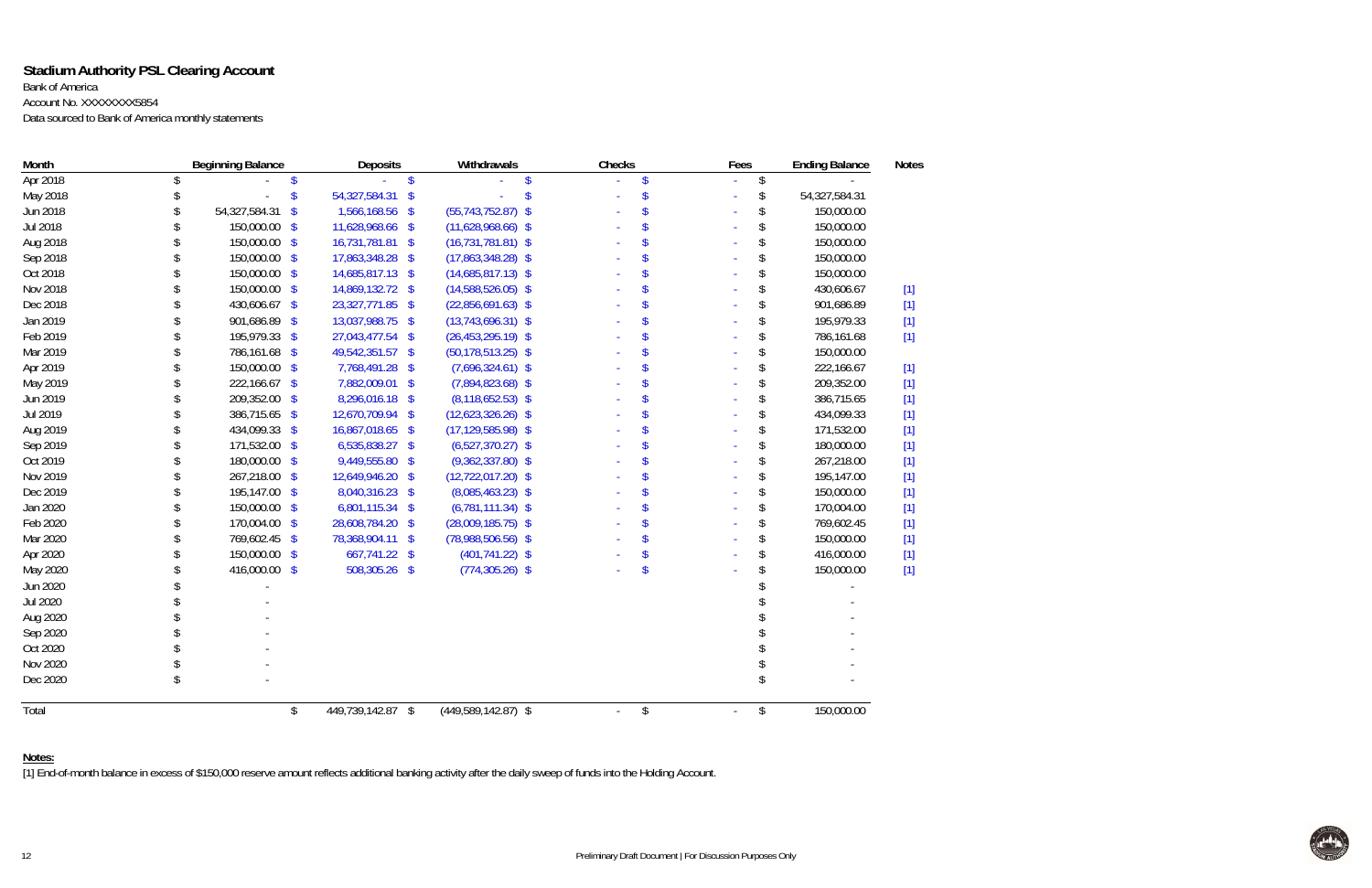## **PSL Trust Holding Account** Bank of America Account No. XXXX40.12 Data sourced to Bank of America monthly statements

|          |                          | <b>Contributions From</b> | <b>Distributions To</b>       |                           |                              |                            |                          |                        |                       |                          |                         |              |
|----------|--------------------------|---------------------------|-------------------------------|---------------------------|------------------------------|----------------------------|--------------------------|------------------------|-----------------------|--------------------------|-------------------------|--------------|
| Month    | <b>Beginning Balance</b> | <b>Clearing Account</b>   | <b>Authority PSL Proceeds</b> | <b>Trust PSL Proceeds</b> | <b>Unreleased Subaccount</b> | <b>Released Subaccount</b> | Cost and Expense Acct.   | <b>Earned Interest</b> | Ending Balance (calc) | <b>Statement Balance</b> | <b>Difference Check</b> | <b>Notes</b> |
| Jun 2018 |                          | 55,743,752.87 \$          | $\sim 100$                    |                           |                              |                            |                          |                        | 55,743,752.87 \$      | 55,743,752.87 \$         |                         |              |
| Jul 2018 | 55,743,752.87 \$         | 11,628,968.66             |                               |                           |                              |                            |                          |                        | $67,372,721.53$ \$    | 67,372,721.53 \$         |                         |              |
| Aug 2018 | $67,372,721.53$ \$       | 16,731,781.81 \$          |                               |                           |                              |                            |                          | <b>Contract</b>        | 84,104,503.34 \$      | 84,104,503.34 \$         |                         |              |
| Sep 2018 | 84,104,503.34 \$         | 17,710,314.04 \$          |                               |                           |                              |                            |                          | $-$ \$                 | 101,814,817.38 \$     | 101,814,817.38 \$        |                         |              |
| Oct 2018 | 101,814,817.38 \$        | 14,468,319.33 \$          | $(77,890,507.33)$ \$          |                           | $(31, 105, 604.10)$ \$       |                            |                          | 78,674.59 \$           | 7,365,699.87 \$       | 7,365,699.87 \$          |                         | $[1][2]$     |
| Nov 2018 | 7,365,699.87             | 14,341,553.99 \$          | $(15,774,350.87)$ \$          | $\Delta \sim 10^4$        |                              |                            |                          | 79,418.81 \$           | $6,012,321.80$ \$     | $6,012,321.80$ \$        |                         | $[1]$        |
| Dec 2018 | 6,012,321.80             | 22,467,878.97 \$          | $\sim$ $\sim$ $\sim$ $\sim$   |                           |                              |                            | <b>Contract</b>          | $18,226.13$ \$         | 28,498,426.90 \$      | 28,498,426.90 \$         |                         |              |
| Jan 2019 | 28,498,426.90            | 13,565,749.56 \$          | $(18,051,309.35)$ \$          |                           |                              |                            |                          | 21,572.91 \$           | 24,034,440.02 \$      | 24,034,440.02 \$         |                         | $[1]$        |
| Feb 2019 | 24,034,440.02            | 25,948,532.67 \$          | $(19,856,396.54)$ \$          | $\sim 100$                | $(3,738,930.98)$ \$          |                            |                          | 45,785.02 \$           | 26,433,430.19 \$      | 26,433,430.19 \$         | $\sim$                  | [1], [3]     |
| Mar 2019 | 26,433,430.19            | 48,854,975.82 \$          | $-5$                          | $\sim 100$                | $(14,453,936.14)$ \$         |                            |                          | 15,775.86 \$           | 60,850,245.73 \$      | 60,850,245.73 \$         |                         | $[3]$        |
| Apr 2019 | 60,850,245.73            | 7,515,404.52 \$           | $(20, 358, 471.65)$ \$        |                           | $-$ S                        |                            |                          | 75,919.24 \$           | 48,083,097.84 \$      | 48,083,097.84 \$         |                         | $[1]$        |
| May 2019 | 48,083,097.84            | $7,724,116.74$ \$         | $(14,458,152.89)$ \$          |                           | $(37,965,902.86)$ \$         |                            |                          | 72,043.35 \$           | $3,455,202.18$ \$     | 3,455,202.18 \$          |                         | [1], [3]     |
| Jun 2019 | 3,455,202.18             | 7,945,541.99 \$           | $\sim 100$                    | <b>Service</b>            | $\sim 10^{-10}$              | - 5                        | <b>Contract</b>          | $40,606.16$ \$         | 11,441,350.33 \$      | 11,441,350.33 \$         |                         |              |
| Jul 2019 | 11,441,350.33            | 12,368,412.78 \$          |                               |                           |                              | $(7,705,585.14)$ \$        |                          | $9,476.28$ \$          | 16,113,654.25 \$      | 16,113,654.25 \$         |                         |              |
| Aug 2019 | 16,113,654.25            | 16,687,158.39 \$          |                               |                           |                              | $(10,762,420.82)$ \$       | <b>Contract</b>          | $12,272.31$ \$         | 22,050,664.13 \$      | 22,050,664.13 \$         |                         | [4]          |
| Sep 2019 | 22,050,664.13            | $6,368,657.95$ \$         |                               |                           | <b>Contract</b>              | $(19,708,545.47)$ \$       |                          | 32,881.66 \$           | 8,743,658.27 \$       | 8,743,658.27 \$          |                         |              |
| Oct 2019 | 8,743,658.27             | 9,164,755.77 \$           |                               |                           |                              | $(5,841,227.90)$ \$        |                          | 13,363.85 \$           | 12,080,549.99 \$      | 12,080,549.99 \$         |                         |              |
| Nov 2019 | 12,080,549.99            | 12,320,572.90 \$          |                               |                           |                              | $(7, 140, 535.78)$ \$      |                          | $9,370.24$ \$          | 17,269,957.35 \$      | 17,269,957.35 \$         |                         | $[4]$        |
| Dec 2019 | 17,269,957.35            | 7,954,673.33 \$           |                               |                           |                              | $-$ \$                     |                          | 13,704.04 \$           | 25,238,334.72 \$      | 25,238,334.72 \$         |                         |              |
| Jan 2020 | 25,238,334.72 \$         | $6,647,381.95$ \$         |                               |                           | <b>Contract</b>              | $(16,838,745.55)$ \$       |                          | $16,391.25$ \$         | 15,063,362.37 \$      | 15,063,362.37 \$         |                         | $[4]$        |
| Feb 2020 | 15,063,362.37            | 27,482,854.22 \$          |                               |                           | $\sim 100$ km s $^{-1}$      | $-$ \$                     | <b>Contract Contract</b> | $9,203.10$ \$          | 42,555,419.69 \$      | 42,555,419.69 \$         |                         |              |
| Mar 2020 | 42,555,419.69            | 77,015,367.33 \$          |                               |                           |                              | $(23,870,932.47)$ \$       | <b>Contract</b>          | 18,950.21 \$           | 95,718,804.76 \$      | 95,718,804.76 \$         |                         | $[4]$        |
| Apr 2020 | 95,718,804.76            | 324,057.99 \$             |                               |                           | $\sim 100$ km s $^{-1}$      | $(94,516,612.94)$ \$       | $\sim$ 18                | $26,302.64$ \$         | 1,552,552.45 \$       | 1,552,552.45 \$          |                         | [4]          |
| May 2020 | 1.552.552.45             | 757.914.63 \$             |                               |                           | <b>Service</b>               | $\sim$ \$                  | <b>Contract</b>          | $282.37$ \$            | 2,310,749.45 \$       | 2,310,749.45 \$          |                         |              |
| Jun 2020 |                          |                           |                               |                           |                              |                            |                          |                        |                       |                          |                         |              |
| Jul 2020 |                          |                           |                               |                           |                              |                            |                          |                        |                       |                          |                         |              |
| Aug 2020 |                          |                           |                               |                           |                              |                            |                          |                        |                       |                          |                         |              |
| Sep 2020 |                          |                           |                               |                           |                              |                            |                          |                        |                       |                          |                         |              |
| Oct 2020 |                          |                           |                               |                           |                              |                            |                          |                        |                       |                          |                         |              |
| Nov 2020 |                          |                           |                               |                           |                              |                            |                          |                        |                       |                          |                         |              |
| Dec 2020 |                          |                           |                               |                           |                              |                            |                          |                        |                       |                          |                         |              |
|          |                          |                           |                               |                           |                              |                            |                          |                        |                       |                          |                         |              |
| Total    |                          | 441,738,698.21 \$         | $(166, 389, 188.63)$ \$       | $-$ \$                    | $(87, 264, 374.08)$ \$       | $(186, 384, 606.07)$ \$    | $-$ \$                   | 610,220.02 \$          | 2,310,749.45          |                          |                         |              |

#### **Notes:**

[1] Amount transferred to Authority PSL-Sourced Proceeds Account pending PSL tranche purchase

[2] Amount transferred to Unreleased Subaccount equal to September 2018 PSL tranche purchase

[3] Amount transferred to Unreleased Subaccount pending PSL tranche purchase

[4] Amount transferred to Released Subaccount.

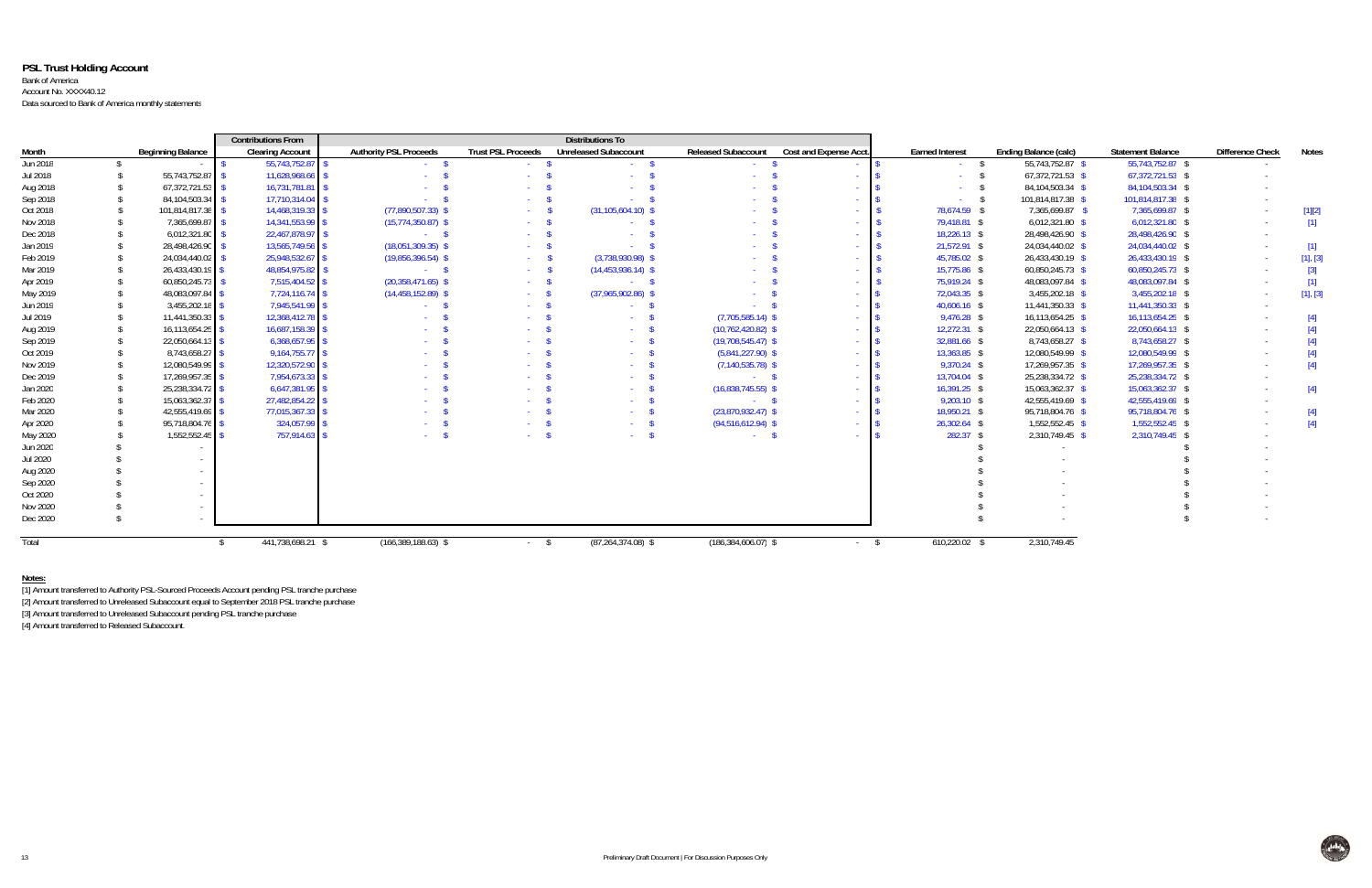## **Authority PSL-Sourced Proceeds**

#### Bank of America Account No. XXXX42.1

Data sourced to Bank of America monthly statements

| <b>Contributions From</b> |  |                          |                                                  |                              |                           | <b>Distributions To</b>    |                              |                             |                 |                              |                          |                         |       |
|---------------------------|--|--------------------------|--------------------------------------------------|------------------------------|---------------------------|----------------------------|------------------------------|-----------------------------|-----------------|------------------------------|--------------------------|-------------------------|-------|
| Month                     |  | <b>Beginning Balance</b> | <b>Holding Account</b>                           | <b>Unreleased Subaccount</b> | <b>Trust PSL Proceeds</b> | <b>Released Subaccount</b> | <b>Unreleased Subaccount</b> | <b>PSL Cost and Expense</b> | Interest        | <b>Ending Balance (calc)</b> | <b>Statement Balance</b> | <b>Difference Check</b> | Notes |
| Jun 2018                  |  | $\sim$                   | $\sim 10^{-11}$                                  |                              | <b>Service</b>            | <b>Contract</b>            |                              | $\sim$                      | <b>Contract</b> | <b>Service</b>               |                          |                         |       |
| Jul 2018                  |  | $\sim$ $-$               | $\sim 100$                                       | <b>CONTRACT</b>              |                           |                            |                              | <b>Contract</b>             | <b>Service</b>  |                              |                          |                         |       |
| Aug 2018                  |  | $\sim$                   |                                                  |                              |                           |                            |                              | $\sim$                      |                 |                              |                          |                         |       |
| Sep 2018                  |  | $\sim$ $-$               |                                                  |                              |                           |                            |                              | <b>College</b>              |                 |                              |                          |                         |       |
| Oct 2018                  |  |                          | 77,890,507.33                                    |                              |                           |                            | (25, 573, 641.33)            | $\sim$                      |                 | 52,316,866.00 \$             | 52,316,866.00 \$         |                         | $[1]$ |
| Nov 2018                  |  | 52,316,866.00            | 15,774,350.87 \$                                 |                              |                           |                            | $(28,853,633.29)$ \$         | $\sim$                      |                 | 39,237,583.58 \$             | 39,237,583.58 \$         |                         | $[2]$ |
| Dec 2018                  |  | 39,237,583.58            | $\sim$ $\sim$ $\sim$ $\sim$ $\sim$ $\sim$ $\sim$ | $\sim$                       |                           |                            | $\sim$ S                     | $\sim$                      |                 | 39,237,583.58 \$             | 39,237,583.58 \$         |                         |       |
| Jan 2019                  |  | 39,237,583.58            | 18,051,309.35 \$                                 |                              |                           |                            | $(35,549,568.87)$ \$         | $\sim$                      |                 | 21,739,324.06 \$             | 21,739,324.06 \$         |                         | $[3]$ |
| Feb 2019                  |  | 21,739,324.06            | 19,856,396.54 \$                                 |                              |                           |                            | $(21, 739, 324.06)$ \$       | $\sim$                      |                 | 19,856,396.54 \$             | 19,856,396.54 \$         |                         | $[4]$ |
| Mar 2019                  |  | 19,856,396.54            | $\sim$ $\sim$ $\sim$ $\sim$ $\sim$ $\sim$        |                              |                           |                            | $(19,856,396.54)$ \$         | $\sim 10^{-1}$              |                 | $0.00 \,$ \$                 | $-5$                     | 0.00                    |       |
| Apr 2019                  |  | 0.00                     | 20,358,471.65 \$                                 |                              |                           |                            | <b>Contract Contract</b>     | $\sim$ $\sim$               | <b>Contract</b> | 20,358,471.65 \$             | 20,358,471.65 \$         | $\sim$                  |       |
| May 2019                  |  | 20,358,471.65            | 14,458,152.89 \$                                 | 218,794,365.80 \$            | $(246,581,320.82)$ \$     |                            |                              | <b>Service</b>              |                 | 7,029,669.52 \$              | 7,029,669.52 \$          | 0.00                    | $[5]$ |
| Jun 2019                  |  | 7,029,669.52             | <b>Contract</b>                                  |                              |                           |                            |                              | $\sim$                      |                 | 7,029,669.52 \$              | 7,029,669.52 \$          | 0.00                    |       |
| Jul 2019                  |  | 7,029,669.52             | <b>Section</b>                                   |                              |                           | (7,029,669.52)             |                              | $\sim$                      |                 | $0.00\,$ \$                  |                          | 0.00                    | [6]   |
| Aug 2019                  |  | 0.00                     |                                                  |                              |                           |                            |                              | $\sim$                      |                 | $0.00$ \$                    | <b>Contract Contract</b> | 0.00                    |       |
| Sep 2019                  |  | 0.00                     |                                                  |                              |                           |                            |                              | $\sim$                      |                 | $0.00$ \$                    | <b>Contract Contract</b> | 0.00                    |       |
| Oct 2019                  |  | 0.00                     |                                                  |                              |                           |                            |                              | $\sim$                      |                 | $0.00$ \$                    |                          | 0.00                    |       |
| Nov 2019                  |  | 0.00                     |                                                  |                              |                           |                            |                              | $\sim$                      |                 | $0.00$ \$                    |                          | 0.00                    |       |
| Dec 2019                  |  | 0.00                     |                                                  |                              |                           |                            |                              | $\sim$                      |                 | 0.00 <sup>5</sup>            |                          | 0.00                    |       |
| Jan 2020                  |  | 0.00                     |                                                  |                              |                           |                            |                              | $\sim$                      |                 | 0.00 <sup>5</sup>            |                          | 0.00                    |       |
| Feb 2020                  |  | 0.00                     |                                                  |                              |                           |                            |                              | $\sim$                      |                 | $0.00$ \$                    |                          | 0.00                    |       |
| Mar 2020                  |  | 0.00                     |                                                  |                              |                           |                            |                              | $\sim$                      |                 | $0.00$ \$                    |                          | 0.00                    |       |
| Apr 2020                  |  | 0.00                     |                                                  |                              |                           |                            |                              | $\sim$                      |                 | 0.00 <sup>5</sup>            |                          | 0.00                    |       |
| May 2020                  |  | 0.00                     |                                                  |                              |                           |                            |                              | $\sim$                      |                 | $0.00$ \$                    |                          | 0.00                    |       |
| Jun 2020                  |  |                          |                                                  |                              |                           |                            |                              |                             |                 |                              |                          |                         |       |
| Jul 2020                  |  |                          |                                                  |                              |                           |                            |                              |                             |                 |                              |                          |                         |       |
| Aug 2020                  |  |                          |                                                  |                              |                           |                            |                              |                             |                 |                              |                          |                         |       |
| Sep 2020                  |  |                          |                                                  |                              |                           |                            |                              |                             |                 |                              |                          |                         |       |
| Oct 2020                  |  |                          |                                                  |                              |                           |                            |                              |                             |                 |                              |                          |                         |       |
| Nov 2020                  |  |                          |                                                  |                              |                           |                            |                              |                             |                 |                              |                          |                         |       |
| Dec 2020                  |  |                          |                                                  |                              |                           |                            |                              |                             |                 |                              |                          |                         |       |
| Total                     |  |                          | 166,389,188.63 \$                                | 218,794,365.80 \$            | $(246, 581, 320.82)$ \$   | $(7,029,669.52)$ \$        | $(131,572,564.09)$ \$        | $-5$                        | $-S$            | 0.00                         |                          |                         |       |

**Notes:** [1] Amount transferred to Unreleased Subaccount equal to October 2018 PSL tranche purchase.

[2] Amount transferred to Unreleased Subaccount equal to November 2018 PSL tranche purchase.

[3] Amount transferred to Unreleased Subaccount equal to December 2018 PSL tranche purchase.

[4] Amount transferred to Unreleased Subaccount combined with amount from Holding Account to equal January 2019 PSL tranche purchase.

[5] Amount transferred to Trust PSL-Sourced Proceeds Account and subsequently transferred to Financing Trust - Debt Service Account

[6] Amount transferred to Released Subaccount

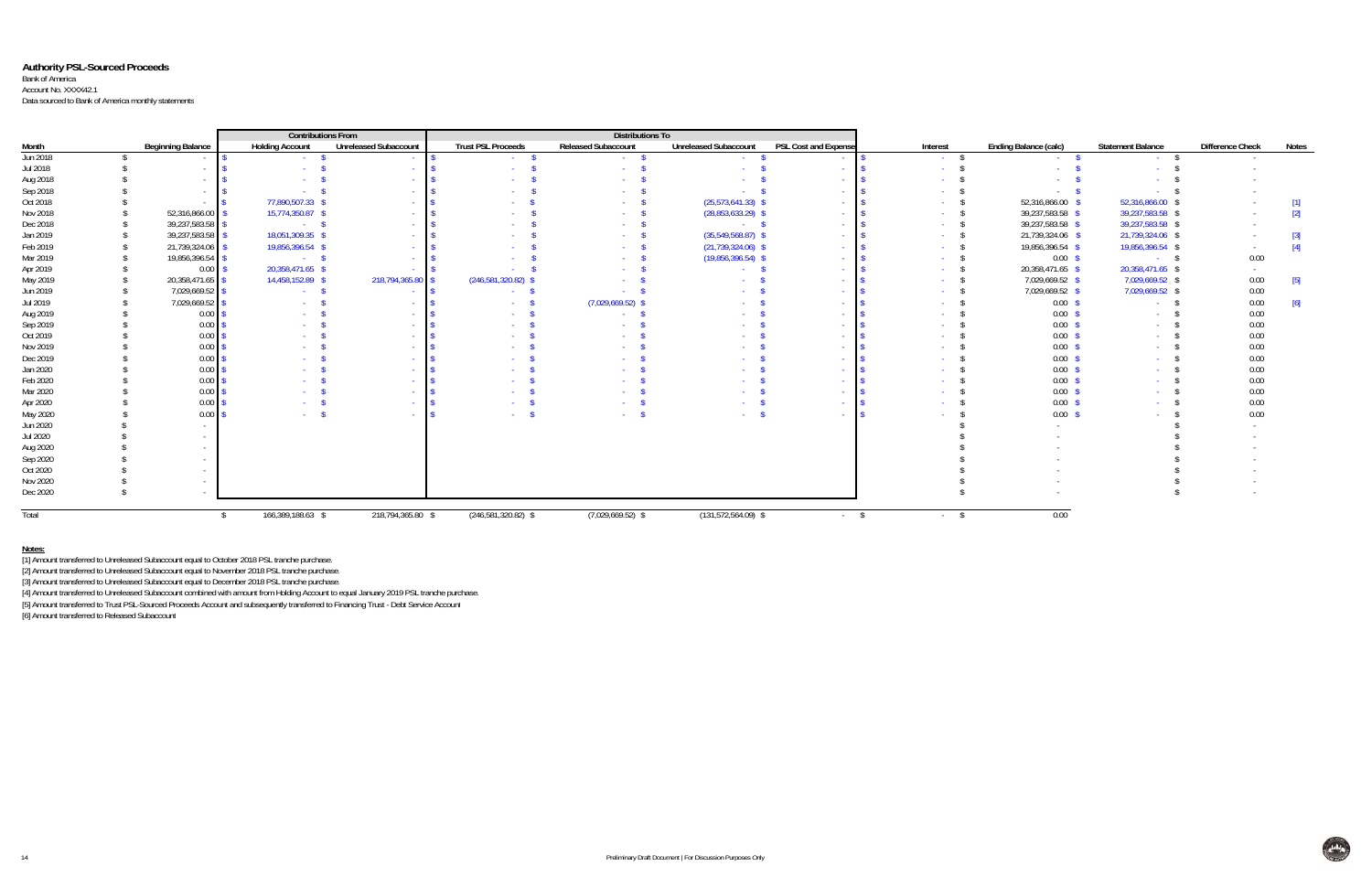## **Trust PSL-Sourced Proceeds**

Bank of America Account No. XXXX40.14 Data sourced to Bank of America monthly statements

|          |                          | <b>Contributions From</b>              |                     | <b>Distributions To</b>      |                      |                        |             |                              |                          |                         |              |
|----------|--------------------------|----------------------------------------|---------------------|------------------------------|----------------------|------------------------|-------------|------------------------------|--------------------------|-------------------------|--------------|
| Month    | <b>Beginning Balance</b> | Holding Account Authority PSL Proceeds | Released Subaccount | <b>Unreleased Subaccount</b> | PSL Cost and Expense | <b>Financing Trust</b> | Interest    | <b>Ending Balance (calc)</b> | <b>Statement Balance</b> | <b>Difference Check</b> | <b>Notes</b> |
| Jun 2018 |                          |                                        |                     |                              |                      |                        |             |                              |                          |                         |              |
| Jul 2018 |                          |                                        |                     |                              |                      |                        |             |                              |                          |                         |              |
| Aug 2018 |                          |                                        |                     |                              |                      | $\sim$                 |             |                              |                          |                         |              |
| Sep 2018 |                          |                                        |                     |                              |                      | $\sim$                 |             |                              |                          |                         |              |
| Oct 2018 |                          |                                        |                     |                              |                      | $\sim$                 |             |                              |                          |                         |              |
| Nov 2018 |                          |                                        |                     |                              |                      |                        |             |                              |                          |                         |              |
| Dec 2018 |                          |                                        |                     |                              |                      | $\sim$                 |             |                              |                          |                         |              |
| Jan 2019 |                          |                                        |                     |                              |                      | <b>Section</b>         |             |                              |                          |                         |              |
| Feb 2019 |                          |                                        |                     |                              |                      | <b>Section</b>         |             |                              |                          |                         |              |
| Mar 2019 |                          |                                        |                     |                              |                      |                        |             |                              |                          |                         |              |
| Apr 2019 |                          |                                        |                     |                              |                      |                        |             |                              |                          |                         |              |
| May 2019 |                          | 246,581,320.82                         |                     |                              |                      | (246,580,320.82)       |             | 1,000.00                     | 1,000.00                 |                         | $[1]$        |
| Jun 2019 | 1,000.00                 |                                        |                     |                              |                      | $\sim$                 | 547.84 \$   | 1,547.84 \$                  | 1,547.84 \$              |                         |              |
| Jul 2019 | $1,547.84$ \$            |                                        | $(1,547.84)$ \$     |                              |                      | $\sim$                 | $1.76$ \$   | $1.76$ \$                    | $1.76$ \$                | 0.00                    | $[2]$        |
| Aug 2019 | $1.76$ \$                |                                        |                     |                              |                      | <b>Section</b>         | $0.24$ \$   | $2.00$ \$                    | $2.00$ \$                | 0.00                    |              |
| Sep 2019 | 2.00                     |                                        |                     |                              |                      |                        |             | $2.00$ \$                    | $2.00$ \$                | 0.00                    |              |
| Oct 2019 | 2.00                     |                                        |                     |                              |                      |                        |             | $2.00$ \$                    | $2.00$ \$                | 0.00                    |              |
| Nov 2019 | 2.00                     |                                        |                     |                              |                      |                        |             | $2.00$ \$                    | $2.00$ \$                | 0.00                    |              |
| Dec 2019 | 2.00                     |                                        |                     |                              |                      |                        |             | 2.00 <sup>5</sup>            | $2.00$ \$                | 0.00                    |              |
| Jan 2020 | 2.00                     |                                        |                     |                              |                      |                        |             | $2.00$ \$                    | $2.00$ \$                | 0.00                    |              |
| Feb 2020 | 2.00                     |                                        |                     |                              |                      |                        |             | $2.00$ \$                    | $2.00$ \$                | 0.00                    |              |
| Mar 2020 | 2.00                     |                                        |                     |                              |                      | <b>Section</b>         |             | 2.00 <sup>5</sup>            | $2.00$ \$                | 0.00                    |              |
| Apr 2020 | $2.00$ \$                | $\sim$                                 |                     |                              |                      | $\sim$                 |             | $2.00$ \$                    | $2.00$ \$                | 0.00                    |              |
| May 2020 | $2.00$ \$                |                                        |                     |                              | <b>Section</b>       | $\sim$                 |             | $2.00$ \$                    | $2.00$ \$                | 0.00                    |              |
| Jun 2020 |                          |                                        |                     |                              |                      |                        |             |                              |                          |                         |              |
| Jul 2020 |                          |                                        |                     |                              |                      |                        |             |                              |                          |                         |              |
| Aug 2020 |                          |                                        |                     |                              |                      |                        |             |                              |                          |                         |              |
| Sep 2020 |                          |                                        |                     |                              |                      |                        |             |                              |                          |                         |              |
| Oct 2020 |                          |                                        |                     |                              |                      |                        |             |                              |                          |                         |              |
| Nov 2020 |                          |                                        |                     |                              |                      |                        |             |                              |                          |                         |              |
| Dec 2020 |                          |                                        |                     |                              |                      |                        |             |                              |                          |                         |              |
|          |                          |                                        |                     |                              |                      |                        |             |                              |                          |                         |              |
| Total    |                          | 246,581,320.82 \$<br>$-$ \$            | $(1,547.84)$ \$     | $-$ \$                       | $-$ \$               | $(246,580,320.82)$ \$  | $549.84$ \$ | 2.00                         |                          |                         |              |

**Notes:** [1] Amount transferred to Financing Trust - Debt Service Account

[2] Amount transferred to Released Subaccount.

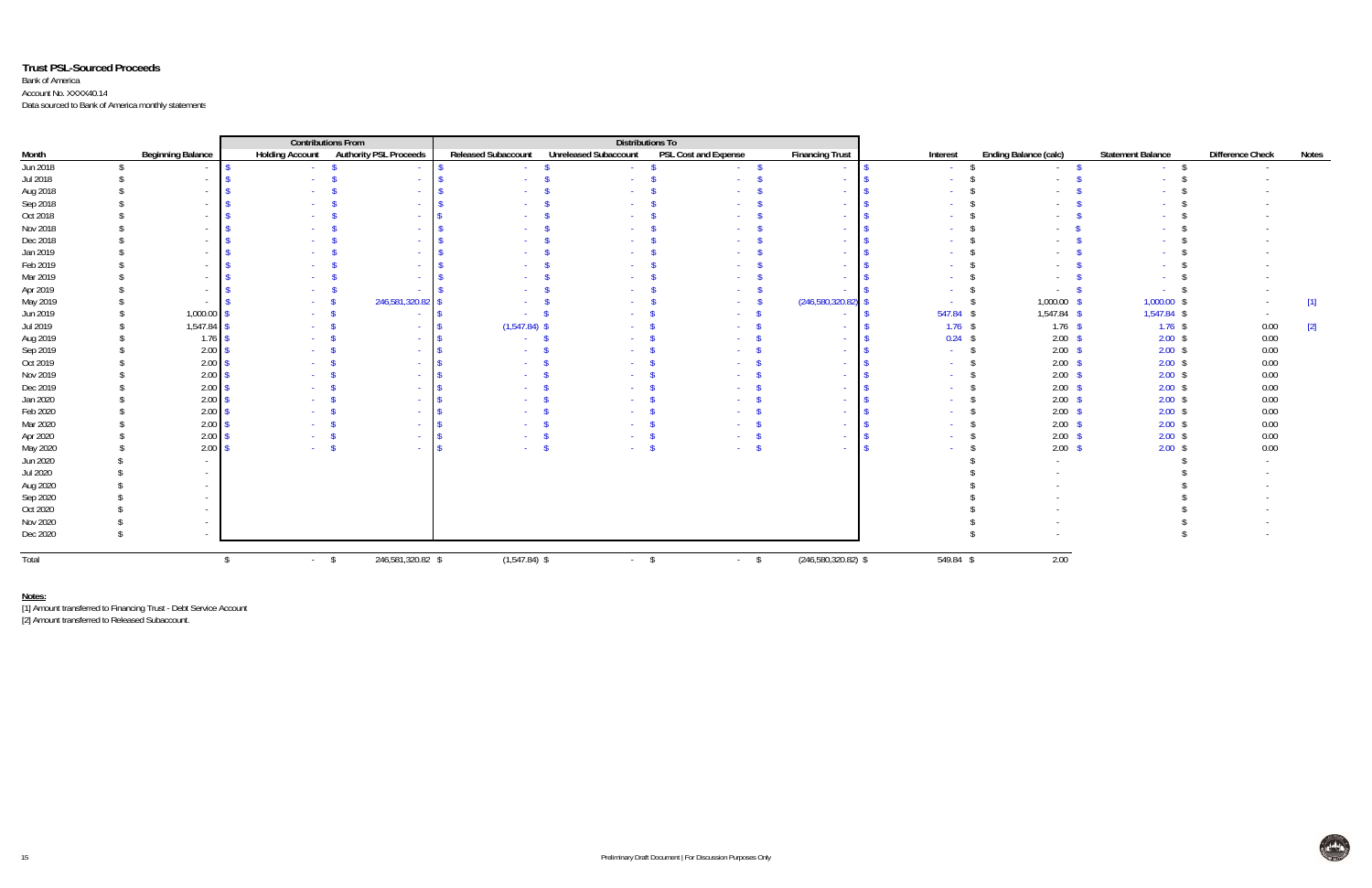### **Released Subaccount**

Bank of America Account No. XXXX40.15 Data sourced to Bank of America monthly statements

|          |  |                          |                                                  |                               | <b>Contributions From</b>    |                           |                              |                                                        |                        |          |                    |                              |                          |                         |       |
|----------|--|--------------------------|--------------------------------------------------|-------------------------------|------------------------------|---------------------------|------------------------------|--------------------------------------------------------|------------------------|----------|--------------------|------------------------------|--------------------------|-------------------------|-------|
| Month    |  | <b>Beginning Balance</b> | <b>Holding Account</b>                           | <b>Authority PSL Proceeds</b> | <b>Unreleased Subaccount</b> | <b>Trust PSL Proceeds</b> | <b>Unreleased Subaccount</b> | <b>Distributions To</b><br><b>PSL Cost and Expense</b> | <b>Financing Trust</b> | Interest |                    | <b>Ending Balance (calc)</b> | <b>Statement Balance</b> | <b>Difference Check</b> | Notes |
| Jun 2018 |  | $\sim$                   |                                                  |                               |                              | $\sim$                    |                              | <b>Carlos</b>                                          |                        |          | <b>Contract</b>    | $\sim$                       |                          |                         |       |
| Jul 2018 |  | $\sim$                   |                                                  |                               |                              | <b>Contract</b>           |                              | <b>Section</b>                                         | <b>Section</b>         |          |                    |                              |                          |                         |       |
| Aug 2018 |  | $\sim$                   |                                                  |                               |                              | <b>Service</b>            |                              |                                                        | <b>Section</b>         |          |                    |                              |                          |                         |       |
| Sep 2018 |  | $\sim$                   |                                                  |                               |                              | <b>Service</b>            |                              |                                                        | . .                    |          |                    |                              |                          |                         |       |
| Oct 2018 |  |                          |                                                  |                               |                              |                           |                              |                                                        | <b>Section</b>         |          |                    |                              |                          |                         |       |
| Nov 2018 |  |                          |                                                  |                               |                              |                           |                              |                                                        | . .                    |          |                    |                              |                          |                         |       |
| Dec 2018 |  |                          |                                                  |                               |                              |                           |                              |                                                        |                        |          |                    |                              |                          |                         |       |
| Jan 2019 |  |                          |                                                  |                               |                              | $\sim$                    |                              |                                                        | . .                    |          |                    |                              |                          |                         |       |
| Feb 2019 |  | $\sim$                   |                                                  |                               |                              | <b>Service</b>            |                              |                                                        | <b>Section</b>         |          |                    |                              |                          |                         |       |
| Mar 2019 |  | $\sim$                   |                                                  |                               |                              | <b>Service</b>            |                              |                                                        | <b>Section</b>         |          |                    |                              |                          |                         |       |
| Apr 2019 |  |                          |                                                  |                               |                              | <b>Service</b>            |                              |                                                        | <b>Section</b>         |          |                    |                              |                          |                         |       |
| May 2019 |  |                          |                                                  |                               |                              | <b>Service</b>            |                              |                                                        | . .                    |          |                    |                              |                          |                         |       |
| Jun 2019 |  | $\sim$                   |                                                  |                               |                              |                           |                              |                                                        |                        |          |                    |                              |                          |                         |       |
| Jul 2019 |  | $\sim$                   | 7,705,585.14 \$                                  | 7,029,669.52                  | 217,808.01                   | 1,547.84                  |                              | <b>Section</b>                                         | (14,954,610.51)        |          |                    |                              |                          |                         |       |
| Aug 2019 |  | $\sim$                   | 10,762,420.82 \$                                 | <b>Service</b>                | - 3                          | $\sim$                    |                              | <b>Service</b>                                         | (10, 762, 420.82)      |          |                    |                              |                          |                         |       |
| Sep 2019 |  |                          | 19,708,545.47 \$                                 |                               | <b>Service</b>               | <b>Service</b>            |                              | <b>Service</b>                                         | (19,708,545.47)        |          | $1,326.87$ \$      | $1,326.87$ \$                | $1,326.87$ \$            |                         |       |
| Oct 2019 |  | 1,326.87                 | 5,841,227.90 \$                                  |                               | <b>Contract</b>              | $\sim 10^{-1}$            |                              | <b>Section</b>                                         | (5,841,227.90)         |          | $1.40$ \$          | $1,328.27$ \$                | 1,328.27 \$              | 0.00                    |       |
| Nov 2019 |  | 1,328.27                 | 7,140,535.78 \$                                  |                               | <b>Service</b>               | <b>Contract</b>           |                              | $\sim 10^{-1}$                                         | (7, 140, 535.78)       |          | $1.25$ \$          | $1,329.52$ \$                | 1,329.52 \$              | 0.00                    | [1]   |
| Dec 2019 |  | 1,329.52                 | $\sim$ $\sim$ $\sim$ $\sim$ $\sim$ $\sim$ $\sim$ | <b>Service</b>                | <b>Service</b>               | <b>Contract</b>           |                              | <b>College</b>                                         | <b>Section</b>         |          | $1.02$ \$          | $1,330.54$ \$                | 1,330.54 \$              | 0.00                    |       |
| Jan 2020 |  | 1,330.54                 | 16,838,745.55 \$                                 | <b>Service</b>                | . <b>.</b>                   | <b>Contract</b>           |                              | <b>Card</b>                                            | (16,838,745.55)        |          | $0.93$ \$          | $1,331.47$ \$                | 1,331.47 \$              | (0.00)                  | $[1]$ |
| Feb 2020 |  | 1,331.47                 | $\sim$ $\sim$ $\sim$ $\sim$ $\sim$ $\sim$ $\sim$ | <b>Service</b>                |                              | <b>Contract</b>           |                              | <b>Contract</b>                                        | <b>College</b>         |          | $0.93$ \$          | $1,332.40$ \$                | 1,332.40 \$              | (0.00)                  |       |
| Mar 2020 |  | 1,332.40                 | 23,870,932.47 \$                                 |                               | <b>Service</b>               | <b>Contract</b>           |                              | <b>Contract</b>                                        | (23,870,932.47)        |          | $0.87$ \$          | $1,333.27$ \$                | $1,333.27$ \$            | (0.00)                  | $[1]$ |
| Apr 2020 |  | 1,333.27                 | 94,516,612.94 \$                                 | <b>Service</b>                | and the state of the         | <b>Service</b>            |                              | <b>Contract</b>                                        | (94, 517, 946.21)      |          | $0.41 \text{ }$ \$ | 0.41 S                       | $0.41$ \$                | $\sim$                  | $[1]$ |
| May 2020 |  | 0.41                     | $\sim$ $\sim$ $\sim$                             |                               |                              |                           |                              | <b>Service</b>                                         | <b>College</b>         |          |                    | $0.41 \quad$ \$              | $0.41$ \$                |                         |       |
| Jun 2020 |  |                          |                                                  |                               |                              |                           |                              |                                                        |                        |          |                    |                              |                          |                         |       |
| Jul 2020 |  |                          |                                                  |                               |                              |                           |                              |                                                        |                        |          |                    |                              |                          |                         |       |
| Aug 2020 |  |                          |                                                  |                               |                              |                           |                              |                                                        |                        |          |                    |                              |                          |                         |       |
| Sep 2020 |  |                          |                                                  |                               |                              |                           |                              |                                                        |                        |          |                    |                              |                          |                         |       |
| Oct 2020 |  |                          |                                                  |                               |                              |                           |                              |                                                        |                        |          |                    |                              |                          |                         |       |
| Nov 2020 |  |                          |                                                  |                               |                              |                           |                              |                                                        |                        |          |                    |                              |                          |                         |       |
| Dec 2020 |  |                          |                                                  |                               |                              |                           |                              |                                                        |                        |          |                    |                              |                          |                         |       |
| Total    |  |                          | 186,384,606.07 \$                                | 7,029,669.52 \$               | 217,808.01 \$                | 1,547.84 \$               | $-$ \$                       | $-5$                                                   | $(193,634,964.71)$ \$  |          | 1,333.68 \$        | 0.41                         |                          |                         |       |

**Notes:** [1] Financing Trust consists of portifolio number 434940.1 through 434940.12.

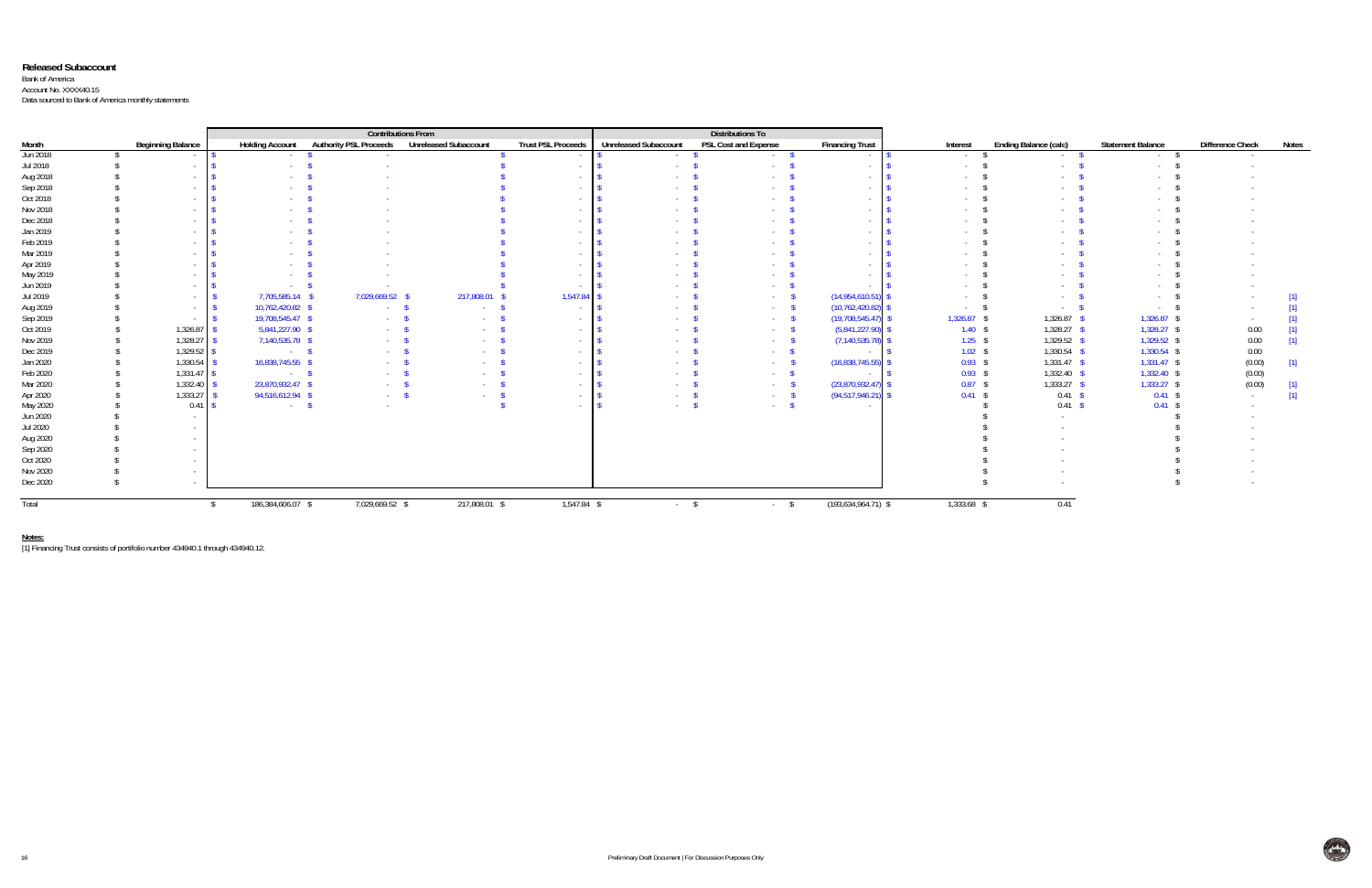### **Unreleased Subaccount**

#### Bank of America Account No. XXXX40.16

Data sourced to Bank of America monthly statements

|          |  |                          |                         | <b>Contributions From</b>     |                           |                            | <b>Distributions To</b>     |                               |                    |                 |                              |                          |                         |                                                                                                                                                                                                                                                                                                                                                                                                                                                                                                                                                                                                                                                                                                                                                                                                                                                                     |
|----------|--|--------------------------|-------------------------|-------------------------------|---------------------------|----------------------------|-----------------------------|-------------------------------|--------------------|-----------------|------------------------------|--------------------------|-------------------------|---------------------------------------------------------------------------------------------------------------------------------------------------------------------------------------------------------------------------------------------------------------------------------------------------------------------------------------------------------------------------------------------------------------------------------------------------------------------------------------------------------------------------------------------------------------------------------------------------------------------------------------------------------------------------------------------------------------------------------------------------------------------------------------------------------------------------------------------------------------------|
| Month    |  | <b>Beginning Balance</b> | <b>Holding Account</b>  | <b>Authority PSL Proceeds</b> | <b>Trust PSL Proceeds</b> | <b>Released Subaccount</b> | <b>PSL Cost and Expense</b> | <b>Authority PSL Proceeds</b> | Raiders            | Interest        | <b>Ending Balance (calc)</b> | <b>Statement Balance</b> | <b>Difference Check</b> | <b>Notes</b>                                                                                                                                                                                                                                                                                                                                                                                                                                                                                                                                                                                                                                                                                                                                                                                                                                                        |
| Jun 2018 |  | $\sim$                   | <b>Service</b>          | <b>Contract</b>               | <b>Contract</b>           | <b>Service</b>             | <b>Service</b>              | $\sim$ \$                     | <b>Contract</b>    | <b>Contract</b> | $\sim$ S                     | $-$ S                    | $\sim$                  |                                                                                                                                                                                                                                                                                                                                                                                                                                                                                                                                                                                                                                                                                                                                                                                                                                                                     |
| Jul 2018 |  | $\sim$ $-$               |                         | <b>College</b>                | <b>Section</b>            |                            | <b>Service</b>              |                               | <b>Contract</b>    |                 | $\sim$                       |                          |                         |                                                                                                                                                                                                                                                                                                                                                                                                                                                                                                                                                                                                                                                                                                                                                                                                                                                                     |
| Aug 2018 |  | $\sim$                   |                         | $\sim$                        | <b>Contract</b>           |                            |                             |                               |                    |                 | $\sim$                       |                          |                         |                                                                                                                                                                                                                                                                                                                                                                                                                                                                                                                                                                                                                                                                                                                                                                                                                                                                     |
| Sep 2018 |  | $\sim$                   |                         | <b>Service</b>                | <b>College</b>            |                            |                             |                               |                    | <b>Contract</b> | $\sim$                       |                          |                         |                                                                                                                                                                                                                                                                                                                                                                                                                                                                                                                                                                                                                                                                                                                                                                                                                                                                     |
| Oct 2018 |  |                          | 31,105,604.10           | 25.573.641.33                 | <b>Contract</b>           |                            |                             |                               |                    | <b>Service</b>  | 56,679,245.43 \$             | 56,679,245.43            | $\sim$                  | [1][2]                                                                                                                                                                                                                                                                                                                                                                                                                                                                                                                                                                                                                                                                                                                                                                                                                                                              |
| Nov 2018 |  | 56,679,245.43            | <b>Contractor</b>       | 28,853,633.29                 | $\sim$                    |                            |                             |                               |                    | 20,225.62       | 85,553,104.34 \$             | 85,553,104.34 \$         | $\sim$                  | $[3]$                                                                                                                                                                                                                                                                                                                                                                                                                                                                                                                                                                                                                                                                                                                                                                                                                                                               |
| Dec 2018 |  | 85,553,104.34            | <b>Contract</b>         | - 5                           | <b>Contract</b>           |                            |                             |                               |                    | 71,089.36 \$    | 85,624,193.70 \$             | 85,624,193.70 \$         | $\sim$                  |                                                                                                                                                                                                                                                                                                                                                                                                                                                                                                                                                                                                                                                                                                                                                                                                                                                                     |
| Jan 2019 |  | 85,624,193.70            | <b>Service</b>          | 35,549,568.87 \$              | <b>CONTRACTOR</b>         |                            |                             |                               |                    | 109,076.96 \$   | 121,282,839.53 \$            | 121,282,839.53 \$        | $\sim$                  | $[4] % \includegraphics[width=0.9\columnwidth]{figures/fig_4} \caption{A graph shows a function of the number of times, and the number of times, in the right, the number of times, in the right, the number of times, in the right, the number of times, in the right, the number of times, in the right, the number of times, in the right, the number of times, in the right, the number of times, in the right, the number of times, in the right, the number of times, in the right, the number of times, in the right, the number of times, in the right, the number of times, in the right, the number of times, in the right, the number of times, in the right, the number of times, in the right, the number of times, in the right, the number of times, in the right, the number of times, in the right, the number of times, in the right, the number$ |
| Feb 2019 |  | 121,282,839.53           | 3,738,930.98 \$         | 21,739,324.06 \$              | $\sim$                    |                            |                             |                               |                    | 112,139.38 \$   | 146,873,233.95 \$            | 146,873,233.95 \$        |                         | $[5] % \begin{center} \includegraphics[width=\linewidth]{imagesSupplemental/Imit} \caption{The image shows the image shows a single number of times.} \label{fig:limal} \end{center}$                                                                                                                                                                                                                                                                                                                                                                                                                                                                                                                                                                                                                                                                               |
| Mar 2019 |  | 146,873,233.95           | 14,453,936.14 \$        | 19,856,396.54 \$              | <b>Contract</b>           |                            |                             | <b>Service</b>                | (631, 854.00)      | 163,769.62 \$   | 180,715,482.25 \$            | 180,715,482.25 \$        | $\sim$                  | [6][7]                                                                                                                                                                                                                                                                                                                                                                                                                                                                                                                                                                                                                                                                                                                                                                                                                                                              |
| Apr 2019 |  | 180,715,482.25           | $-$ \$                  | <b>Contract</b>               | <b>College</b>            |                            |                             | - 5                           | (321, 122.25)      | 211,161.54 \$   | 180,605,521.54 \$            | 180,605,521.54 \$        |                         |                                                                                                                                                                                                                                                                                                                                                                                                                                                                                                                                                                                                                                                                                                                                                                                                                                                                     |
| May 2019 |  | 180,605,521.54           | 37,965,902.86           | <b>Contract</b>               | <b>College</b>            |                            | <b>Service</b>              | $(218, 794, 365.80)$ \$       | <b>Contract</b>    | 222,941.40 \$   | $(0.00)$ \$                  | $-$ \$                   | (0.00)                  | [9]                                                                                                                                                                                                                                                                                                                                                                                                                                                                                                                                                                                                                                                                                                                                                                                                                                                                 |
| Jun 2019 |  | (0.00)                   | <b>Carlos</b>           | <b>Contract</b>               | <b>College</b>            |                            | $\sim$ S                    | <b>Service</b>                |                    | 217,808.01 \$   | 217,808.01 \$                | 217,808.01 \$            | (0.00)                  |                                                                                                                                                                                                                                                                                                                                                                                                                                                                                                                                                                                                                                                                                                                                                                                                                                                                     |
| Jul 2019 |  | 217,808.01               | <b>Service</b>          | <b>Service</b>                | <b>Contract</b>           | $(217,808.01)$ \$          | <b>Service</b>              | <b>Contract Contract</b>      | <b>Contract</b>    | $250.60$ \$     | $250.60$ \$                  | 250.60 \$                | (0.00)                  |                                                                                                                                                                                                                                                                                                                                                                                                                                                                                                                                                                                                                                                                                                                                                                                                                                                                     |
| Aug 2019 |  | 250.60                   |                         |                               | <b>College</b>            |                            |                             |                               | <b>Contract</b>    | $36.11$ \$      | $286.71$ \$                  | 286.71 \$                | (0.00)                  |                                                                                                                                                                                                                                                                                                                                                                                                                                                                                                                                                                                                                                                                                                                                                                                                                                                                     |
| Sep 2019 |  | 286.71                   |                         |                               | <b>College</b>            |                            |                             |                               | <b>College</b>     | $0.31$ \$       | $287.02$ \$                  | 287.02 \$                | (0.00)                  |                                                                                                                                                                                                                                                                                                                                                                                                                                                                                                                                                                                                                                                                                                                                                                                                                                                                     |
| Oct 2019 |  | 287.02                   | <b>Service</b>          | <b>Service</b>                | $\sim$                    |                            |                             |                               | <b>Contract</b>    | $0.30$ \$       | $287.32$ \$                  | $287.32$ \$              | (0.00)                  |                                                                                                                                                                                                                                                                                                                                                                                                                                                                                                                                                                                                                                                                                                                                                                                                                                                                     |
| Nov 2019 |  | 287.32                   | <b>Service</b>          | <b>Service</b>                | $\sim$                    |                            |                             |                               | <b>Contract</b>    | $0.31$ .        | $287.63$ \$                  | $287.63$ \$              | (0.00)                  |                                                                                                                                                                                                                                                                                                                                                                                                                                                                                                                                                                                                                                                                                                                                                                                                                                                                     |
| Dec 2019 |  | 287.63                   | <b>Service</b>          | a.                            | $\sim$                    |                            |                             |                               |                    | $0.30$ :        | 287.93 \$                    | 287.93 \$                | (0.00)                  |                                                                                                                                                                                                                                                                                                                                                                                                                                                                                                                                                                                                                                                                                                                                                                                                                                                                     |
| Jan 2020 |  | 287.93                   |                         | <b>Section</b>                | $\sim$                    |                            |                             |                               | <b>Contract</b>    | $0.31$ :        | $288.24$ \$                  | 288.24 \$                | (0.00)                  |                                                                                                                                                                                                                                                                                                                                                                                                                                                                                                                                                                                                                                                                                                                                                                                                                                                                     |
| Feb 2020 |  | 288.24                   |                         |                               | $\sim$                    |                            |                             |                               | <b>Contract</b>    | $0.31$ \$       | 288.55 \$                    | 288.55 \$                | (0.00)                  |                                                                                                                                                                                                                                                                                                                                                                                                                                                                                                                                                                                                                                                                                                                                                                                                                                                                     |
| Mar 2020 |  | 288.55                   |                         |                               | $\sim$                    |                            |                             |                               | <b>Section</b>     | $0.29$ \$       | 288.84 \$                    | 288.84 \$                | (0.00)                  |                                                                                                                                                                                                                                                                                                                                                                                                                                                                                                                                                                                                                                                                                                                                                                                                                                                                     |
| Apr 2020 |  | 288.84                   | <b>Contract</b>         | <b>Service</b>                | <b>Contract</b>           |                            |                             |                               | <b>Contract</b>    | $0.05$ \$       | 288.89 \$                    | 288.89 \$                | (0.00)                  |                                                                                                                                                                                                                                                                                                                                                                                                                                                                                                                                                                                                                                                                                                                                                                                                                                                                     |
| May 2020 |  | 288.89                   | <b>Service</b>          | <b>Section</b>                | $\sim$                    |                            |                             |                               | <b>Contract</b>    | <b>Service</b>  | 288.89 \$                    | 288.89 \$                | (0.00)                  |                                                                                                                                                                                                                                                                                                                                                                                                                                                                                                                                                                                                                                                                                                                                                                                                                                                                     |
| Jun 2020 |  | $\sim$                   |                         |                               |                           |                            |                             |                               |                    |                 | $\sim$                       |                          |                         |                                                                                                                                                                                                                                                                                                                                                                                                                                                                                                                                                                                                                                                                                                                                                                                                                                                                     |
| Jul 2020 |  |                          |                         |                               |                           |                            |                             |                               |                    |                 |                              |                          |                         |                                                                                                                                                                                                                                                                                                                                                                                                                                                                                                                                                                                                                                                                                                                                                                                                                                                                     |
| Aug 2020 |  |                          |                         |                               |                           |                            |                             |                               |                    |                 |                              |                          |                         |                                                                                                                                                                                                                                                                                                                                                                                                                                                                                                                                                                                                                                                                                                                                                                                                                                                                     |
| Sep 2020 |  |                          |                         |                               |                           |                            |                             |                               |                    |                 |                              |                          |                         |                                                                                                                                                                                                                                                                                                                                                                                                                                                                                                                                                                                                                                                                                                                                                                                                                                                                     |
| Oct 2020 |  |                          |                         |                               |                           |                            |                             |                               |                    |                 |                              |                          |                         |                                                                                                                                                                                                                                                                                                                                                                                                                                                                                                                                                                                                                                                                                                                                                                                                                                                                     |
| Nov 2020 |  |                          |                         |                               |                           |                            |                             |                               |                    |                 |                              |                          |                         |                                                                                                                                                                                                                                                                                                                                                                                                                                                                                                                                                                                                                                                                                                                                                                                                                                                                     |
| Dec 2020 |  |                          |                         |                               |                           |                            |                             |                               |                    |                 |                              |                          |                         |                                                                                                                                                                                                                                                                                                                                                                                                                                                                                                                                                                                                                                                                                                                                                                                                                                                                     |
| Total    |  |                          | 87,264,374.08 \$<br>- S | 131,572,564.09 \$             | $-$ \$                    | $(217,808.01)$ \$          | $-$ \$                      | $(218, 794, 365.80)$ \$       | $(952, 976.25)$ \$ | 1,128,500.78 \$ | 288.89                       |                          |                         |                                                                                                                                                                                                                                                                                                                                                                                                                                                                                                                                                                                                                                                                                                                                                                                                                                                                     |
|          |  |                          |                         |                               |                           |                            |                             |                               |                    |                 |                              |                          |                         |                                                                                                                                                                                                                                                                                                                                                                                                                                                                                                                                                                                                                                                                                                                                                                                                                                                                     |

#### **Notes:**

[1] Amount transferred from Holding Account equal to September 2018 PSL tranche purchase.

[2] Amount transferred from Authority PSL Proceeds Account equal to October 2018 PSL tranche purchase.

[3] Amount transferred from Authority PSL Proceeds Account equal to November 2018 PSL tranche purchase.

[4] Amount transferred from Authority PSL Proceeds Account equal to December 2018 PSL tranche purchase.

[5] Amounts transferred from Holding Account and Authority PSL Proceeds Account equal to January 2019 PSL tranche purchase.

[6] Amounts transferred from Holding Account and Authority PSL Proceeds Account total \$34,310,333, less than February 2019 PSL tranche purchase of \$37,658,577.

[7] Transfer to Raiders reflects amount refunded for prior PSL purchases and applied to upgraded PSL packages for same group of clients.

[8] Transfer to Raiders reflects amount refunded for prior PSL purchases

[9] Amount transferred to Authority PSL Proceeds account and subsequently transferred to Financing Trust - Debt Service Account